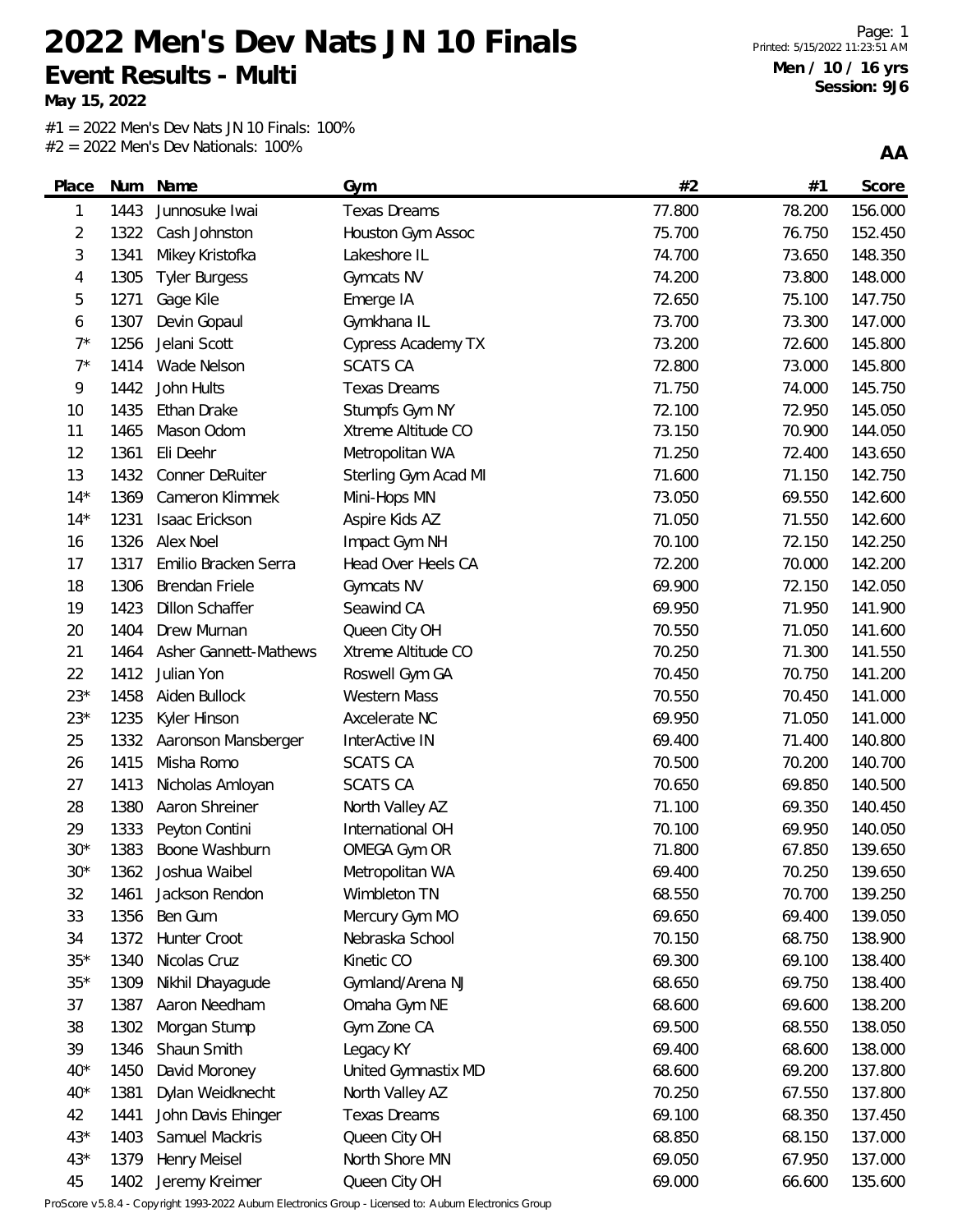**May 15, 2022**

**AA**

| Place |      | Num Name                  | Gvm                | #2     | $#^{\sim}$ | Score   |
|-------|------|---------------------------|--------------------|--------|------------|---------|
| 46    |      | 1208 Ryan Little          | Accel CA           | 69.750 | 65.350     | 135.100 |
| 47    | 1254 | Luke DeLeon               | Cypress Academy TX | 71.850 | 62.250     | 134.100 |
| 48    |      | 1250 Bryce Mullins        | Chow's IA          | 69.250 | 45.050     | 114.300 |
| 49    | 1221 | <b>HB-Evan Tepfenhart</b> | Alpha Omega TX     | 56.050 | 12.200     | 68.250  |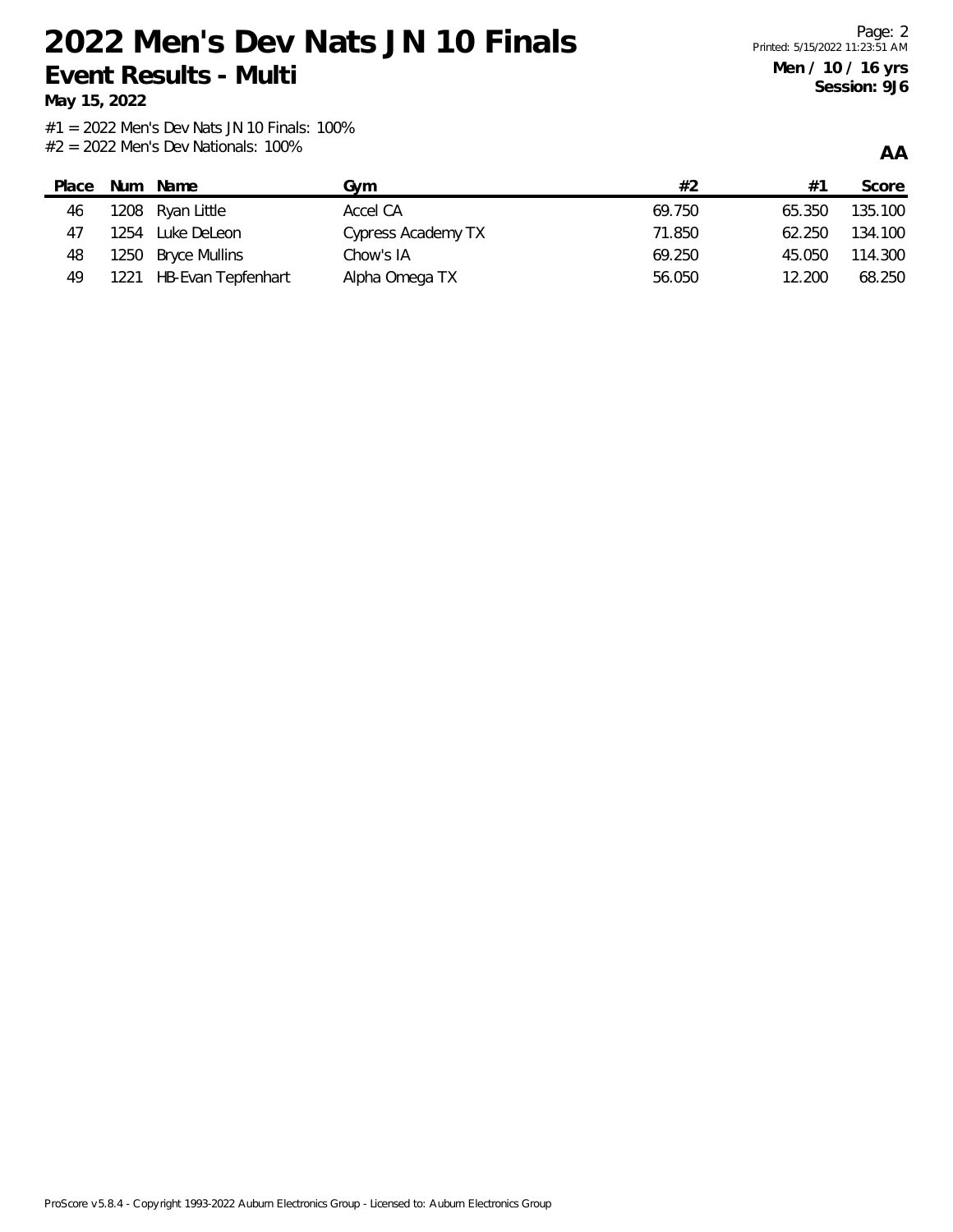**May 15, 2022**

| Place          | Num  | Name                 | Gym                 |      | #2     | #1       | Score  |
|----------------|------|----------------------|---------------------|------|--------|----------|--------|
| 1              | 1443 | Junnosuke Iwai       | <b>Texas Dreams</b> | Fin: | 14.200 | 14.200   | 28.400 |
|                |      |                      |                     | D:   | 4.500  | 4.500    |        |
|                |      |                      |                     | E:   | 9.700  | 9.700    |        |
|                |      |                      |                     | ND:  |        |          |        |
| $\overline{2}$ | 1341 | Mikey Kristofka      | Lakeshore IL        | Fin: | 13.800 | 13.400   | 27.200 |
|                |      |                      |                     | D:   | 4.500  | 4.400    |        |
|                |      |                      |                     | E:   | 9.300  | 9.000    |        |
|                |      |                      |                     | ND:  |        |          |        |
| 3              | 1317 | Emilio Bracken Serra | Head Over Heels CA  | Fin: | 13.350 | 12.800   | 26.150 |
|                |      |                      |                     | D:   | 4.500  | 4.500    |        |
|                |      |                      |                     | E:   | 8.850  | 8.300    |        |
|                |      |                      |                     | ND:  |        |          |        |
| 4              |      | 1322 Cash Johnston   | Houston Gym Assoc   | Fin: | 13.050 | 13.050   | 26.100 |
|                |      |                      |                     | D:   | 4.000  | 4.000    |        |
|                |      |                      |                     | E:   | 9.050  | 9.050    |        |
|                |      |                      |                     | ND:  |        |          |        |
| 5              |      | 1442 John Hults      | <b>Texas Dreams</b> | Fin: | 13.000 | 13.050   | 26.050 |
|                |      |                      |                     | D:   | 3.700  | 3.700    |        |
|                |      |                      |                     | E:   | 9.300  | 9.350    |        |
|                |      |                      |                     | ND:  |        |          |        |
| $6*$           |      | 1465 Mason Odom      | Xtreme Altitude CO  | Fin: | 12.750 | 13.250   | 26.000 |
|                |      |                      |                     | D:   | 3.800  | 3.800    |        |
|                |      |                      |                     | E:   | 8.950  | 9.450    |        |
|                |      |                      |                     | ND:  |        |          |        |
| $6*$           | 1361 | Eli Deehr            | Metropolitan WA     | Fin: | 13.150 | 12.850   | 26.000 |
|                |      |                      |                     | D:   | 3.800  | 3.800    |        |
|                |      |                      |                     | E:   | 9.350  | 9.050    |        |
|                |      |                      |                     | ND:  |        |          |        |
| 8T             | 1450 | David Moroney        | United Gymnastix MD | Fin: | 13.050 | 12.900   | 25.950 |
|                |      |                      |                     | D:   | 3.900  | 3.900    |        |
|                |      |                      |                     | E:   | 9.150  | 9.000    |        |
|                |      |                      |                     | ND:  |        |          |        |
| 8T             | 1271 | Gage Kile            | Emerge IA           | Fin: | 13.200 | 12.750   | 25.950 |
|                |      |                      |                     | D:   | 4.500  | 4.500    |        |
|                |      |                      |                     | E:   | 8.700  | 8.250    |        |
|                |      |                      |                     | ND:  |        |          |        |
| 10             |      | 1333 Peyton Contini  | International OH    | Fin: | 13.300 | 12.350   | 25.650 |
|                |      |                      |                     | D:   | 4.300  | 4.200    |        |
|                |      |                      |                     | E:   | 9.000  | 8.150    |        |
|                |      |                      |                     | ND:  |        |          |        |
| 11T            |      | 1414 Wade Nelson     | <b>SCATS CA</b>     | Fin: | 12.650 | 12.700   | 25.350 |
|                |      |                      |                     | D:   | 4.000  | 4.100    |        |
|                |      |                      |                     | E:   | 8.650  | 8.900    |        |
|                |      |                      |                     | ND:  |        | $-0.300$ |        |
| 11T            |      | 1305 Tyler Burgess   | Gymcats NV          | Fin: | 12.600 | 12.750   | 25.350 |
|                |      |                      |                     | D:   | 4.100  | 4.100    |        |
|                |      |                      |                     | E:   | 8.500  | 8.750    |        |
|                |      |                      |                     | ND:  |        | $-0.100$ |        |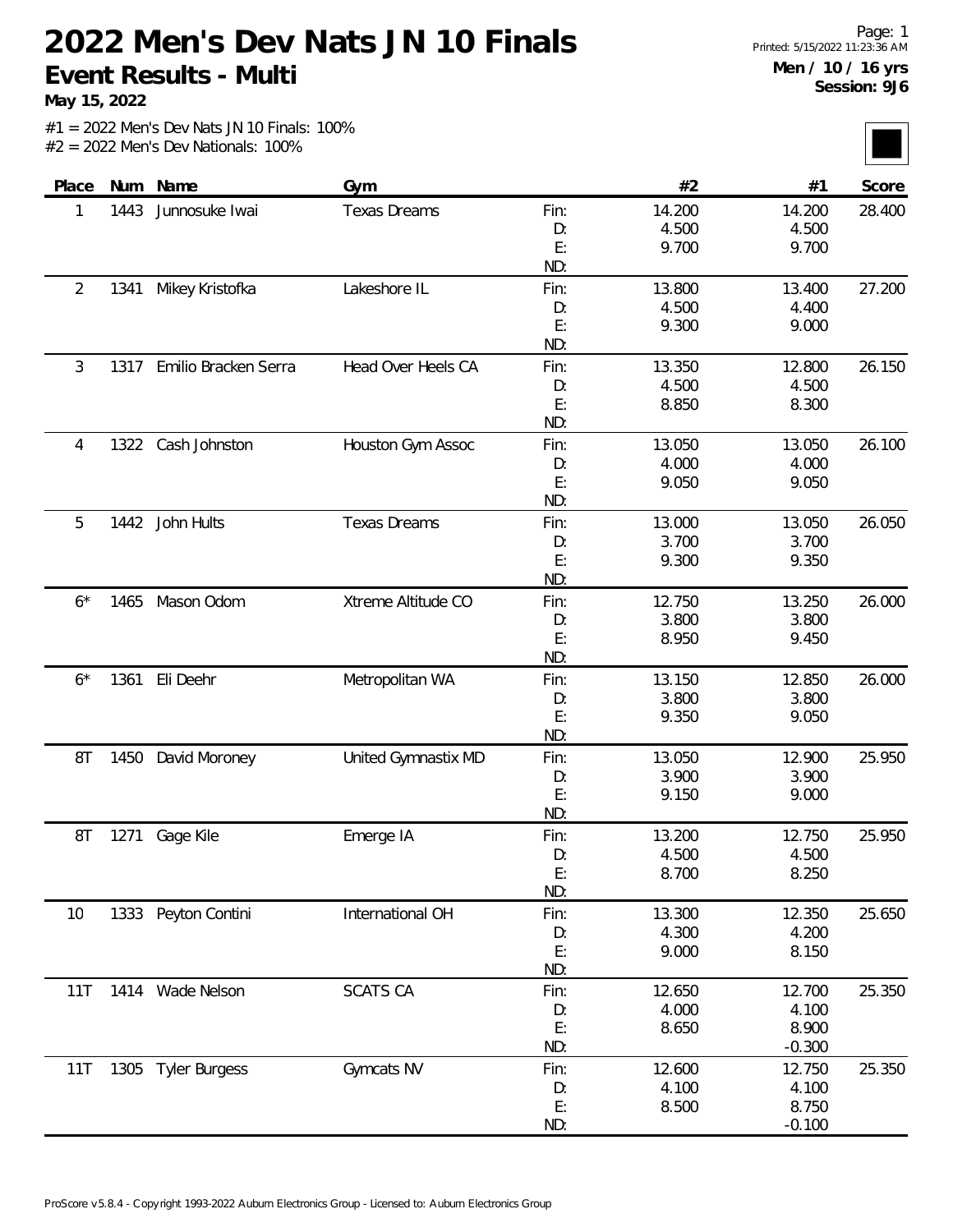**May 15, 2022**

|  | $#1 = 2022$ Men's Dev Nats JN 10 Finals: 100% |  |
|--|-----------------------------------------------|--|
|  | $#2 = 2022$ Men's Dev Nationals: 100%         |  |

| Place      | Num  | Name                     | Gym                 |           | #2              | #1              | Score  |
|------------|------|--------------------------|---------------------|-----------|-----------------|-----------------|--------|
| 11T        | 1306 | Brendan Friele           | Gymcats NV          | Fin:      | 12.850          | 12.500          | 25.350 |
|            |      |                          |                     | D:        | 4.200           | 4.200           |        |
|            |      |                          |                     | E:        | 8.650           | 8.300           |        |
|            |      |                          |                     | ND:       |                 |                 |        |
| 14         |      | 1362 Joshua Waibel       | Metropolitan WA     | Fin:      | 12.500          | 12.750          | 25.250 |
|            |      |                          |                     | D:        | 3.500           | 3.500           |        |
|            |      |                          |                     | E:        | 9.000           | 9.250           |        |
|            |      |                          |                     | ND:       |                 |                 |        |
| 15         | 1256 | Jelani Scott             | Cypress Academy TX  | Fin:      | 13.050          | 12.150          | 25.200 |
|            |      |                          |                     | D:        | 4.200           | 4.200           |        |
|            |      |                          |                     | E:        | 8.850           | 7.950           |        |
|            |      |                          |                     | ND:       |                 |                 |        |
| 16T        | 1423 | <b>Dillon Schaffer</b>   | Seawind CA          | Fin:      | 12.350          | 12.750          | 25.100 |
|            |      |                          |                     | D:        | 3.700           | 3.900           |        |
|            |      |                          |                     | E:        | 8.650           | 8.850           |        |
|            |      |                          |                     | ND:       |                 |                 |        |
| <b>16T</b> | 1231 | Isaac Erickson           | Aspire Kids AZ      | Fin:      | 12.500          | 12.600          | 25.100 |
|            |      |                          |                     | D:        | 4.000           | 4.000           |        |
|            |      |                          |                     | E:        | 8.500           | 8.600           |        |
|            |      |                          |                     | ND:       |                 |                 |        |
| 18         | 1302 | Morgan Stump             | Gym Zone CA         | Fin:      | 12.350          | 12.600          | 24.950 |
|            |      |                          |                     | D:        | 3.900           | 3.900           |        |
|            |      |                          |                     | E:        | 8.450           | 8.700           |        |
|            |      |                          |                     | ND:       |                 |                 |        |
| 19         | 1441 | John Davis Ehinger       | <b>Texas Dreams</b> | Fin:      | 12.600          | 12.200          | 24.800 |
|            |      |                          |                     | D:        | 3.400           | 3.400           |        |
|            |      |                          |                     | E:        | 9.200           | 8.800           |        |
|            |      |                          |                     | ND:       |                 |                 |        |
| 20T        | 1464 | Asher Gannett-Mathews    | Xtreme Altitude CO  | Fin:      | 12.450          | 12.250          | 24.700 |
|            |      |                          |                     | D:        | 3.700           | 3.700           |        |
|            |      |                          |                     | E:        | 9.050           | 8.550           |        |
|            |      |                          |                     | ND:       | $-0.300$        |                 |        |
| 20T        | 1307 | Devin Gopaul             | Gymkhana IL         | Fin:      | 12.250          | 12.450          | 24.700 |
|            |      |                          |                     | D:        | 4.000           | 4.000           |        |
|            |      |                          |                     | E:        | 8.250           | 8.450           |        |
|            |      |                          |                     | ND:       |                 |                 |        |
| 22T        |      | 1332 Aaronson Mansberger | InterActive IN      | Fin:      | 12.300          | 12.300          | 24.600 |
|            |      |                          |                     | D:        | 3.500           | 3.400           |        |
|            |      |                          |                     | E:<br>ND: | 8.800           | 8.900           |        |
| 22T        |      | 1380 Aaron Shreiner      | North Valley AZ     | Fin:      | 12.300          | 12.300          | 24.600 |
|            |      |                          |                     |           | 3.700           | 3.700           |        |
|            |      |                          |                     | D:<br>E:  | 8.600           | 8.600           |        |
|            |      |                          |                     | ND:       |                 |                 |        |
|            |      |                          |                     |           |                 |                 |        |
| 22T        | 1458 | Aiden Bullock            | <b>Western Mass</b> | Fin:      | 12.750<br>3.800 | 11.850<br>3.800 | 24.600 |
|            |      |                          |                     | D:<br>E:  | 8.950           | 8.050           |        |
|            |      |                          |                     |           |                 |                 |        |
|            |      |                          |                     | ND:       |                 |                 |        |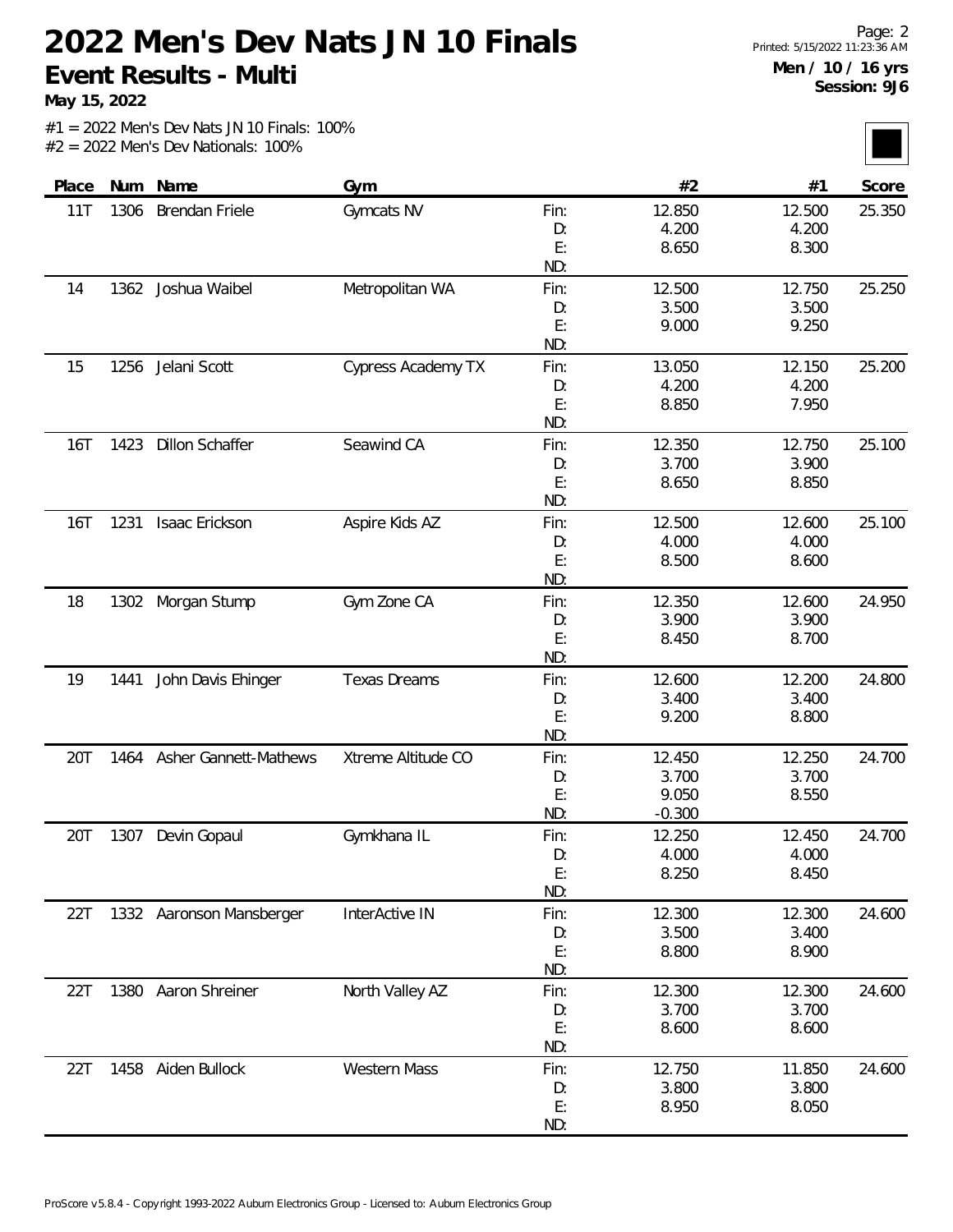**May 15, 2022**

|  |  |  | $#1 = 2022$ Men's Dev Nats JN 10 Finals: 100% |  |
|--|--|--|-----------------------------------------------|--|
|  |  |  | $#2 = 2022$ Men's Dev Nationals: 100%         |  |

| Place |      | Num Name             | Gym                  |      | #2       | #1       | Score  |
|-------|------|----------------------|----------------------|------|----------|----------|--------|
| 25    | 1369 | Cameron Klimmek      | Mini-Hops MN         | Fin: | 12.200   | 12.350   | 24.550 |
|       |      |                      |                      | D:   | 4.500    | 4.500    |        |
|       |      |                      |                      | E:   | 7.700    | 7.850    |        |
|       |      |                      |                      | ND:  |          |          |        |
| 26T   | 1413 | Nicholas Amloyan     | <b>SCATS CA</b>      | Fin: | 12.650   | 11.800   | 24.450 |
|       |      |                      |                      | D:   | 3.700    | 3.600    |        |
|       |      |                      |                      | E:   | 8.950    | 8.300    |        |
|       |      |                      |                      | ND:  |          | $-0.100$ |        |
| 26T   | 1412 | Julian Yon           | Roswell Gym GA       | Fin: | 12.150   | 12.300   | 24.450 |
|       |      |                      |                      | D:   | 3.600    | 3.600    |        |
|       |      |                      |                      | E:   | 8.550    | 8.700    |        |
|       |      |                      |                      | ND:  |          |          |        |
| 26T   | 1383 | Boone Washburn       | OMEGA Gym OR         | Fin: | 12.450   | 12.000   | 24.450 |
|       |      |                      |                      | D:   | 3.800    | 3.800    |        |
|       |      |                      |                      | E:   | 8.650    | 8.200    |        |
|       |      |                      |                      | ND:  |          |          |        |
| 26T   |      | 1432 Conner DeRuiter | Sterling Gym Acad MI | Fin: | 11.500   | 12.950   | 24.450 |
|       |      |                      |                      | D:   | 4.100    | 4.000    |        |
|       |      |                      |                      | E:   | 7.400    | 8.950    |        |
|       |      |                      |                      | ND:  |          |          |        |
| 30    | 1208 | Ryan Little          | Accel CA             | Fin: | 12.500   | 11.900   | 24.400 |
|       |      |                      |                      | D:   | 3.500    | 3.600    |        |
|       |      |                      |                      | E:   | 9.000    | 8.300    |        |
|       |      |                      |                      | ND:  |          |          |        |
| 31    | 1461 | Jackson Rendon       | Wimbleton TN         | Fin: | 12.100   | 12.250   | 24.350 |
|       |      |                      |                      | D:   | 3.600    | 3.600    |        |
|       |      |                      |                      | E:   | 8.500    | 8.650    |        |
|       |      |                      |                      | ND:  |          |          |        |
| 32T   | 1356 | Ben Gum              | Mercury Gym MO       | Fin: | 12.250   | 12.000   | 24.250 |
|       |      |                      |                      | D:   | 3.400    | 3.500    |        |
|       |      |                      |                      | E:   | 8.850    | 8.500    |        |
|       |      |                      |                      | ND:  |          |          |        |
| 32T   | 1415 | Misha Romo           | <b>SCATS CA</b>      | Fin: | 11.800   | 12.450   | 24.250 |
|       |      |                      |                      | D:   | 3.800    | 3.800    |        |
|       |      |                      |                      | E:   | 8.100    | 8.650    |        |
|       |      |                      |                      | ND:  | $-0.100$ |          |        |
| 34    |      | 1435 Ethan Drake     | Stumpfs Gym NY       | Fin: | 12.100   | 12.050   | 24.150 |
|       |      |                      |                      | D:   | 4.000    | 4.000    |        |
|       |      |                      |                      | E:   | 8.100    | 8.050    |        |
|       |      |                      |                      | ND:  |          |          |        |
| 35    | 1235 | Kyler Hinson         | Axcelerate NC        | Fin: | 12.200   | 11.850   | 24.050 |
|       |      |                      |                      | D:   | 3.800    | 3.800    |        |
|       |      |                      |                      | E:   | 8.400    | 8.050    |        |
|       |      |                      |                      | ND:  |          |          |        |
| 36T   |      | 1387 Aaron Needham   | Omaha Gym NE         | Fin: | 12.400   | 11.600   | 24.000 |
|       |      |                      |                      | D:   | 3.500    | 3.400    |        |
|       |      |                      |                      | E:   | 8.900    | 8.200    |        |
|       |      |                      |                      | ND:  |          |          |        |
|       |      |                      |                      |      |          |          |        |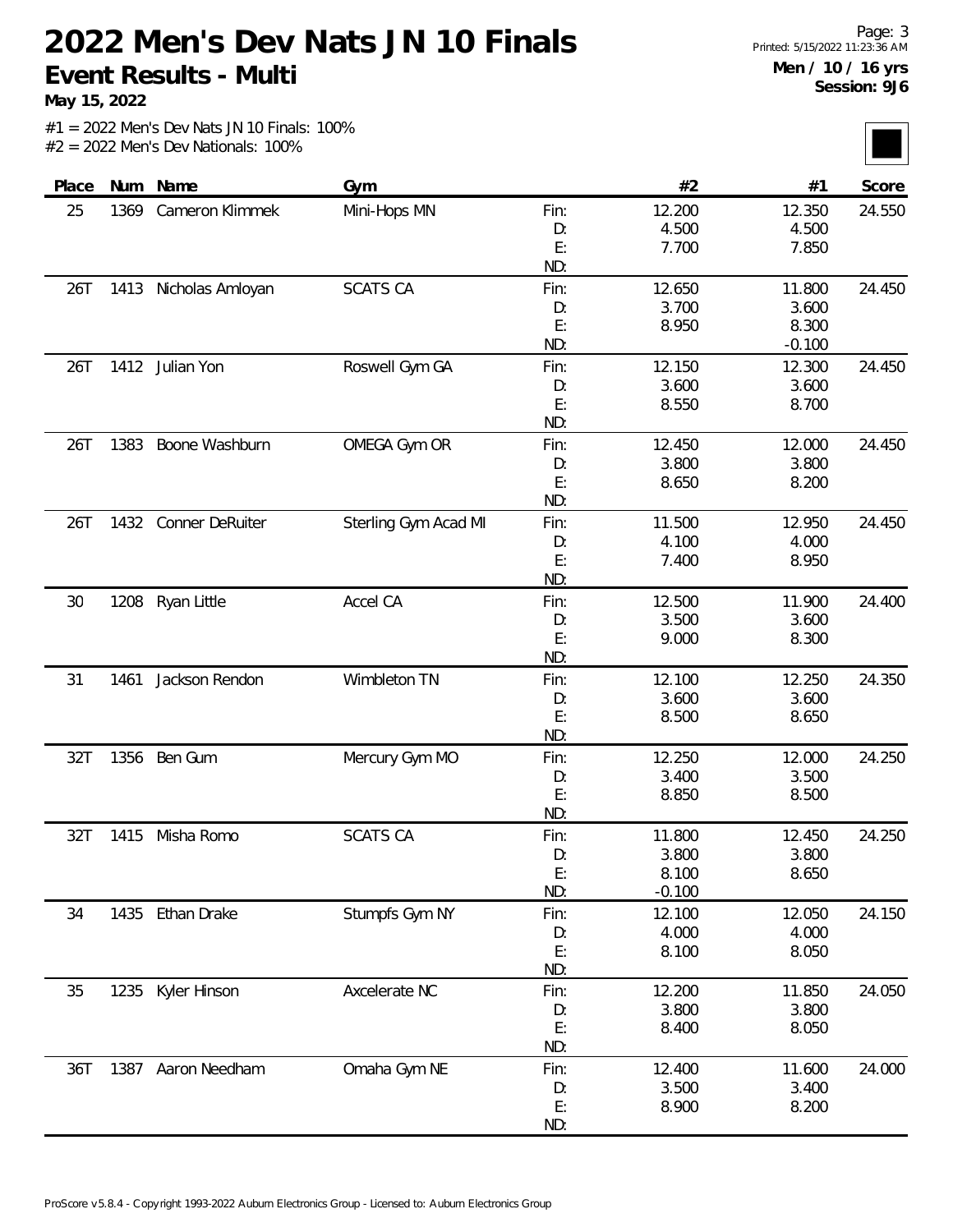**May 15, 2022**

| Place | Num  | Name                      | Gym                |      | #2       | #1       | Score  |
|-------|------|---------------------------|--------------------|------|----------|----------|--------|
| 36T   | 1381 | Dylan Weidknecht          | North Valley AZ    | Fin: | 12.200   | 11.800   | 24.000 |
|       |      |                           |                    | D:   | 4.300    | 4.300    |        |
|       |      |                           |                    | E:   | 8.200    | 7.600    |        |
|       |      |                           |                    | ND:  | $-0.300$ | $-0.100$ |        |
| 38T   | 1403 | Samuel Mackris            | Queen City OH      | Fin: | 11.550   | 11.850   | 23.400 |
|       |      |                           |                    | D:   | 2.900    | 2.900    |        |
|       |      |                           |                    | E:   | 8.650    | 8.950    |        |
|       |      |                           |                    | ND:  |          |          |        |
| 38T   |      | 1402 Jeremy Kreimer       | Queen City OH      | Fin: | 12.000   | 11.400   | 23.400 |
|       |      |                           |                    | D:   | 3.600    | 3.500    |        |
|       |      |                           |                    | E:   | 8.400    | 7.900    |        |
|       |      |                           |                    | ND:  |          |          |        |
| 38T   | 1340 | Nicolas Cruz              | Kinetic CO         | Fin: | 11.350   | 12.050   | 23.400 |
|       |      |                           |                    | D:   | 4.300    | 4.300    |        |
|       |      |                           |                    | E:   | 7.050    | 7.750    |        |
|       |      |                           |                    | ND:  |          |          |        |
| 41    | 1379 | <b>Henry Meisel</b>       | North Shore MN     | Fin: | 11.800   | 11.550   | 23.350 |
|       |      |                           |                    | D:   | 3.600    | 3.600    |        |
|       |      |                           |                    | E:   | 8.200    | 7.950    |        |
|       |      |                           |                    | ND:  |          |          |        |
| 42    |      | 1372 Hunter Croot         | Nebraska School    | Fin: | 11.500   | 11.750   | 23.250 |
|       |      |                           |                    | D:   | 4.100    | 4.000    |        |
|       |      |                           |                    | E:   | 7.400    | 7.750    |        |
|       |      |                           |                    | ND:  |          |          |        |
| 43    | 1326 | Alex Noel                 | Impact Gym NH      | Fin: | 11.600   | 11.500   | 23.100 |
|       |      |                           |                    | D:   | 3.200    | 3.800    |        |
|       |      |                           |                    | E:   | 8.400    | 7.700    |        |
|       |      |                           |                    | ND:  |          |          |        |
| 44    |      | 1346 Shaun Smith          | Legacy KY          | Fin: | 12.550   | 10.350   | 22.900 |
|       |      |                           |                    | D:   | 3.800    | 3.800    |        |
|       |      |                           |                    | E:   | 8.750    | 6.550    |        |
|       |      |                           |                    | ND:  |          |          |        |
| 45    | 1404 | Drew Murnan               | Queen City OH      | Fin: | 11.500   | 11.250   | 22.750 |
|       |      |                           |                    | D:   | 3.400    | 3.400    |        |
|       |      |                           |                    | E:   | 8.100    | 8.150    |        |
|       |      |                           |                    | ND:  |          | $-0.300$ |        |
| 46    | 1309 | Nikhil Dhayagude          | Gymland/Arena NJ   | Fin: | 10.500   | 11.650   | 22.150 |
|       |      |                           |                    | D:   | 3.900    | 4.100    |        |
|       |      |                           |                    | E:   | 6.600    | 7.550    |        |
|       |      |                           |                    | ND:  |          |          |        |
| 47    | 1254 | Luke DeLeon               | Cypress Academy TX | Fin: | 13.000   | 4.350    | 17.350 |
|       |      |                           |                    | D:   | 4.100    | 1.500    |        |
|       |      |                           |                    | E:   | 8.900    | 7.150    |        |
|       |      |                           |                    | ND:  |          | $-4.300$ |        |
| 48    | 1221 | <b>HB-Evan Tepfenhart</b> | Alpha Omega TX     | Fin: | 11.750   | 0.000    | 11.750 |
|       |      |                           |                    | D:   | 3.300    | 0.000    |        |
|       |      |                           |                    | E:   | 8.450    | 0.000    |        |
|       |      |                           |                    | ND:  |          |          |        |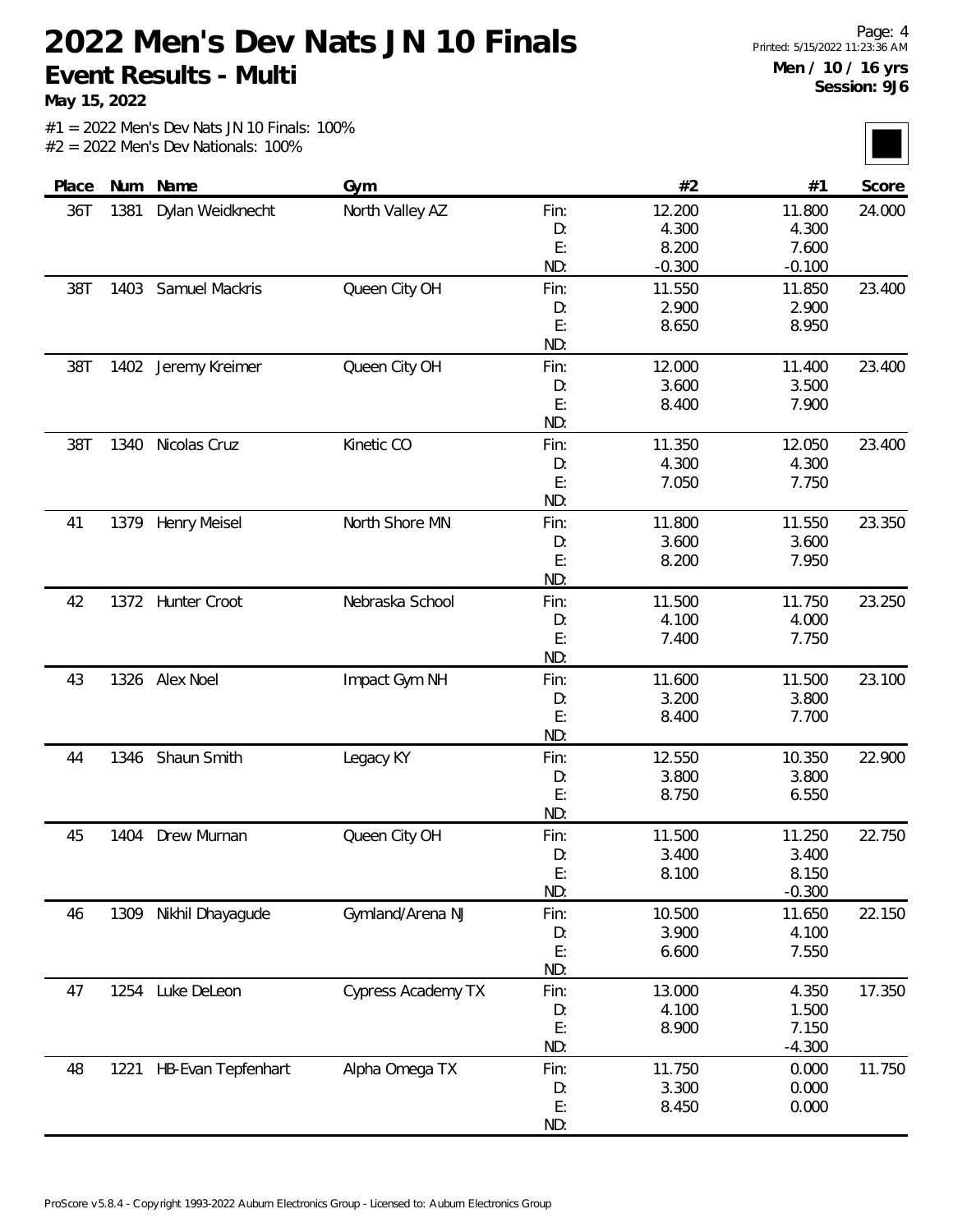**May 15, 2022**

| Place | <b>Num</b> | Name                 | Gvm       |                | #2     | $#^{\sim}$ | Score  |
|-------|------------|----------------------|-----------|----------------|--------|------------|--------|
| 49    | 1250       | <b>Bryce Mullins</b> | Chow's IA | Fin:           | 11.400 | 0.000      | 11.400 |
|       |            |                      |           | D:             | 3.800  | 0.000      |        |
|       |            |                      |           | F٠<br><u>.</u> | 7.600  | 0.000      |        |
|       |            |                      |           | ND:            |        |            |        |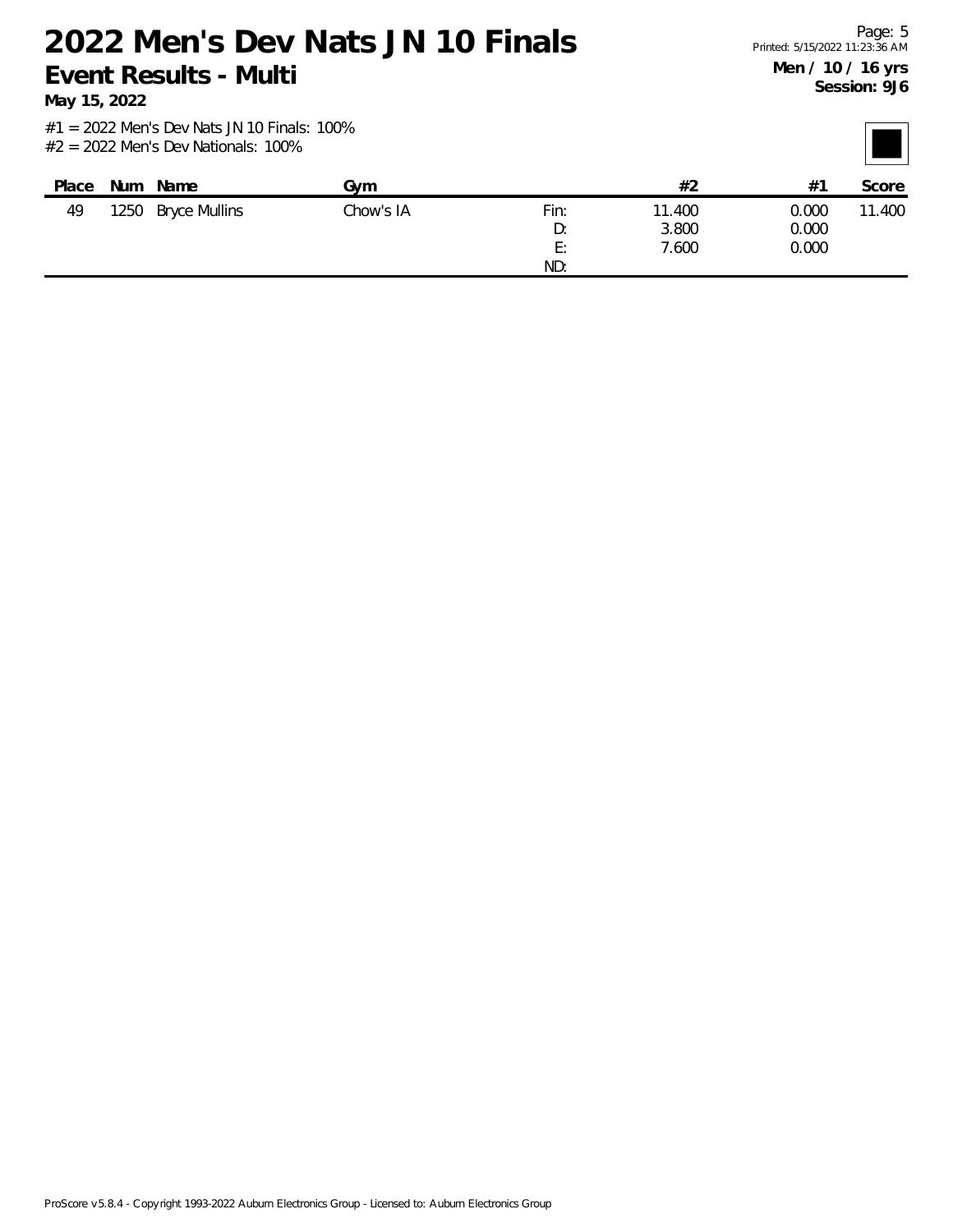**May 15, 2022**

|                |      |                          |                           |      |        |        | $\sqrt{ }$ |
|----------------|------|--------------------------|---------------------------|------|--------|--------|------------|
| Place          |      | Num Name                 | Gym                       |      | #2     | #1     | Score      |
| 1              |      | 1332 Aaronson Mansberger | InterActive IN            | Fin: | 13.100 | 12.850 | 25.950     |
|                |      |                          |                           | D:   | 5.100  | 5.700  |            |
|                |      |                          |                           | E:   | 8.000  | 7.150  |            |
|                |      |                          |                           | ND:  |        |        |            |
| $\overline{2}$ | 1235 | Kyler Hinson             | Axcelerate NC             | Fin: | 12.450 | 12.450 | 24.900     |
|                |      |                          |                           | D:   | 3.800  | 3.700  |            |
|                |      |                          |                           | E:   | 8.650  | 8.750  |            |
|                |      |                          |                           | ND:  |        |        |            |
| 3              | 1322 | Cash Johnston            | Houston Gym Assoc         | Fin: | 12.100 | 12.350 | 24.450     |
|                |      |                          |                           | D:   | 3.200  | 3.200  |            |
|                |      |                          |                           | E:   | 8.900  | 9.150  |            |
|                |      |                          |                           | ND:  |        |        |            |
| 4              | 1307 | Devin Gopaul             | Gymkhana IL               | Fin: | 12.050 | 12.100 | 24.150     |
|                |      |                          |                           | D:   | 3.900  | 3.900  |            |
|                |      |                          |                           | E:   | 8.150  | 8.200  |            |
|                |      |                          |                           | ND:  |        |        |            |
| 5              | 1305 | <b>Tyler Burgess</b>     | Gymcats NV                | Fin: | 11.800 | 12.050 | 23.850     |
|                |      |                          |                           | D:   | 3.700  | 3.700  |            |
|                |      |                          |                           | E:   | 8.100  | 8.350  |            |
|                |      |                          |                           | ND:  |        |        |            |
| 6              | 1356 | Ben Gum                  | Mercury Gym MO            | Fin: | 11.800 | 11.850 | 23.650     |
|                |      |                          |                           | D:   | 3.300  | 3.400  |            |
|                |      |                          |                           | E:   | 8.500  | 8.450  |            |
|                |      |                          |                           | ND:  |        |        |            |
| 7              | 1435 | Ethan Drake              | Stumpfs Gym NY            | Fin: | 11.700 | 11.800 | 23.500     |
|                |      |                          |                           | D:   | 3.600  | 3.600  |            |
|                |      |                          |                           | E:   | 8.100  | 8.200  |            |
|                |      |                          |                           | ND:  |        |        |            |
| 8              | 1369 | Cameron Klimmek          | Mini-Hops MN              | Fin: | 11.700 | 11.750 | 23.450     |
|                |      |                          |                           | D:   | 3.900  | 3.900  |            |
|                |      |                          |                           | E:   | 7.800  | 7.850  |            |
|                |      |                          |                           | ND:  |        |        |            |
| 9              | 1256 | Jelani Scott             | <b>Cypress Academy TX</b> | Fin: | 11.600 | 11.750 | 23.350     |
|                |      |                          |                           | D:   | 3.700  | 3.700  |            |
|                |      |                          |                           | E:   | 7.900  | 8.050  |            |
|                |      |                          |                           | ND:  |        |        |            |
| 10             | 1443 | Junnosuke Iwai           | <b>Texas Dreams</b>       | Fin: | 11.450 | 11.800 | 23.250     |
|                |      |                          |                           | D:   | 3.300  | 3.300  |            |
|                |      |                          |                           | E:   | 8.150  | 8.500  |            |
|                |      |                          |                           | ND:  |        |        |            |
| 11             | 1341 | Mikey Kristofka          | Lakeshore IL              | Fin: | 11.550 | 11.550 | 23.100     |
|                |      |                          |                           | D:   | 3.600  | 3.600  |            |
|                |      |                          |                           | E:   | 7.950  | 7.950  |            |
|                |      |                          |                           | ND:  |        |        |            |
| 12             | 1465 | Mason Odom               | Xtreme Altitude CO        | Fin: | 12.000 | 11.000 | 23.000     |
|                |      |                          |                           | D:   | 3.100  | 2.900  |            |
|                |      |                          |                           | E:   | 8.900  | 8.100  |            |
|                |      |                          |                           | ND:  |        |        |            |
|                |      |                          |                           |      |        |        |            |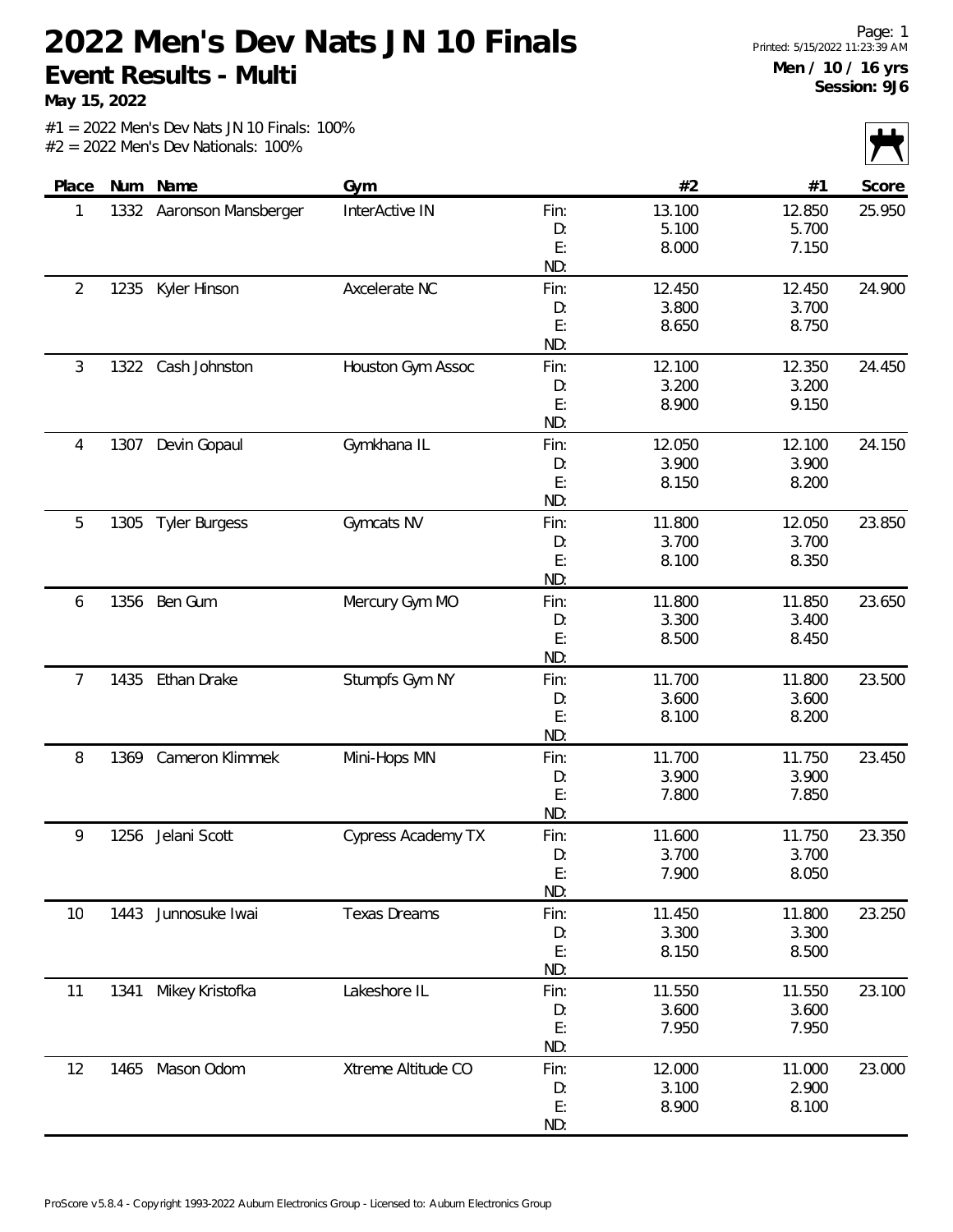**May 15, 2022**

|            |      |                              |                      |      |        |          | $\sim$ |
|------------|------|------------------------------|----------------------|------|--------|----------|--------|
| Place      |      | Num Name                     | Gym                  |      | #2     | #1       | Score  |
| 13         | 1412 | Julian Yon                   | Roswell Gym GA       | Fin: | 11.800 | 11.150   | 22.950 |
|            |      |                              |                      | D:   | 2.900  | 2.600    |        |
|            |      |                              |                      | E:   | 8.900  | 8.850    |        |
|            |      |                              |                      | ND:  |        | $-0.300$ |        |
| 14         |      | 1432 Conner DeRuiter         | Sterling Gym Acad MI | Fin: | 11.550 | 11.350   | 22.900 |
|            |      |                              |                      | D:   | 3.000  | 2.900    |        |
|            |      |                              |                      | E:   | 8.550  | 8.450    |        |
|            |      |                              |                      | ND:  |        |          |        |
| 15         | 1464 | <b>Asher Gannett-Mathews</b> | Xtreme Altitude CO   | Fin: | 11.400 | 11.450   | 22.850 |
|            |      |                              |                      | D:   | 2.900  | 2.900    |        |
|            |      |                              |                      | E:   | 8.500  | 8.550    |        |
|            |      |                              |                      | ND:  |        |          |        |
| 16         | 1423 | <b>Dillon Schaffer</b>       | Seawind CA           | Fin: | 11.150 | 11.600   | 22.750 |
|            |      |                              |                      | D:   | 2.800  | 2.800    |        |
|            |      |                              |                      | E:   | 8.350  | 8.800    |        |
|            |      |                              |                      | ND:  |        |          |        |
| 17         | 1361 | Eli Deehr                    | Metropolitan WA      | Fin: | 11.450 | 11.250   | 22.700 |
|            |      |                              |                      | D:   | 3.100  | 3.100    |        |
|            |      |                              |                      | E:   | 8.350  | 8.150    |        |
|            |      |                              |                      | ND:  |        |          |        |
| 18         | 1231 | Isaac Erickson               | Aspire Kids AZ       | Fin: | 11.200 | 11.350   | 22.550 |
|            |      |                              |                      | D:   | 3.400  | 3.400    |        |
|            |      |                              |                      | E:   | 7.800  | 7.950    |        |
|            |      |                              |                      | ND:  |        |          |        |
| <b>19T</b> |      | 1414 Wade Nelson             | <b>SCATS CA</b>      | Fin: | 11.350 | 11.150   | 22.500 |
|            |      |                              |                      | D:   | 3.200  | 2.900    |        |
|            |      |                              |                      | E:   | 8.150  | 8.250    |        |
|            |      |                              |                      | ND:  |        |          |        |
| <b>19T</b> | 1379 | <b>Henry Meisel</b>          | North Shore MN       | Fin: | 11.050 | 11.450   | 22.500 |
|            |      |                              |                      | D:   | 3.800  | 3.900    |        |
|            |      |                              |                      | E:   | 7.250  | 7.550    |        |
|            |      |                              |                      | ND:  |        |          |        |
| 21T        | 1302 | Morgan Stump                 | Gym Zone CA          | Fin: | 10.950 | 11.400   | 22.350 |
|            |      |                              |                      | D:   | 3.000  | 3.000    |        |
|            |      |                              |                      | E:   | 7.950  | 8.400    |        |
|            |      |                              |                      | ND:  |        |          |        |
| 21T        |      | 1340 Nicolas Cruz            | Kinetic CO           | Fin: | 11.950 | 10.400   | 22.350 |
|            |      |                              |                      | D:   | 3.500  | 3.700    |        |
|            |      |                              |                      | E:   | 8.450  | 6.700    |        |
|            |      |                              |                      | ND:  |        |          |        |
| 23         | 1403 | Samuel Mackris               | Queen City OH        | Fin: | 11.350 | 10.600   | 21.950 |
|            |      |                              |                      | D:   | 3.500  | 3.400    |        |
|            |      |                              |                      | E:   | 7.850  | 7.200    |        |
|            |      |                              |                      | ND:  |        |          |        |
| 24         | 1413 | Nicholas Amloyan             | <b>SCATS CA</b>      | Fin: | 11.200 | 10.550   | 21.750 |
|            |      |                              |                      | D:   | 2.800  | 2.800    |        |
|            |      |                              |                      | E:   | 8.400  | 7.750    |        |
|            |      |                              |                      | ND:  |        |          |        |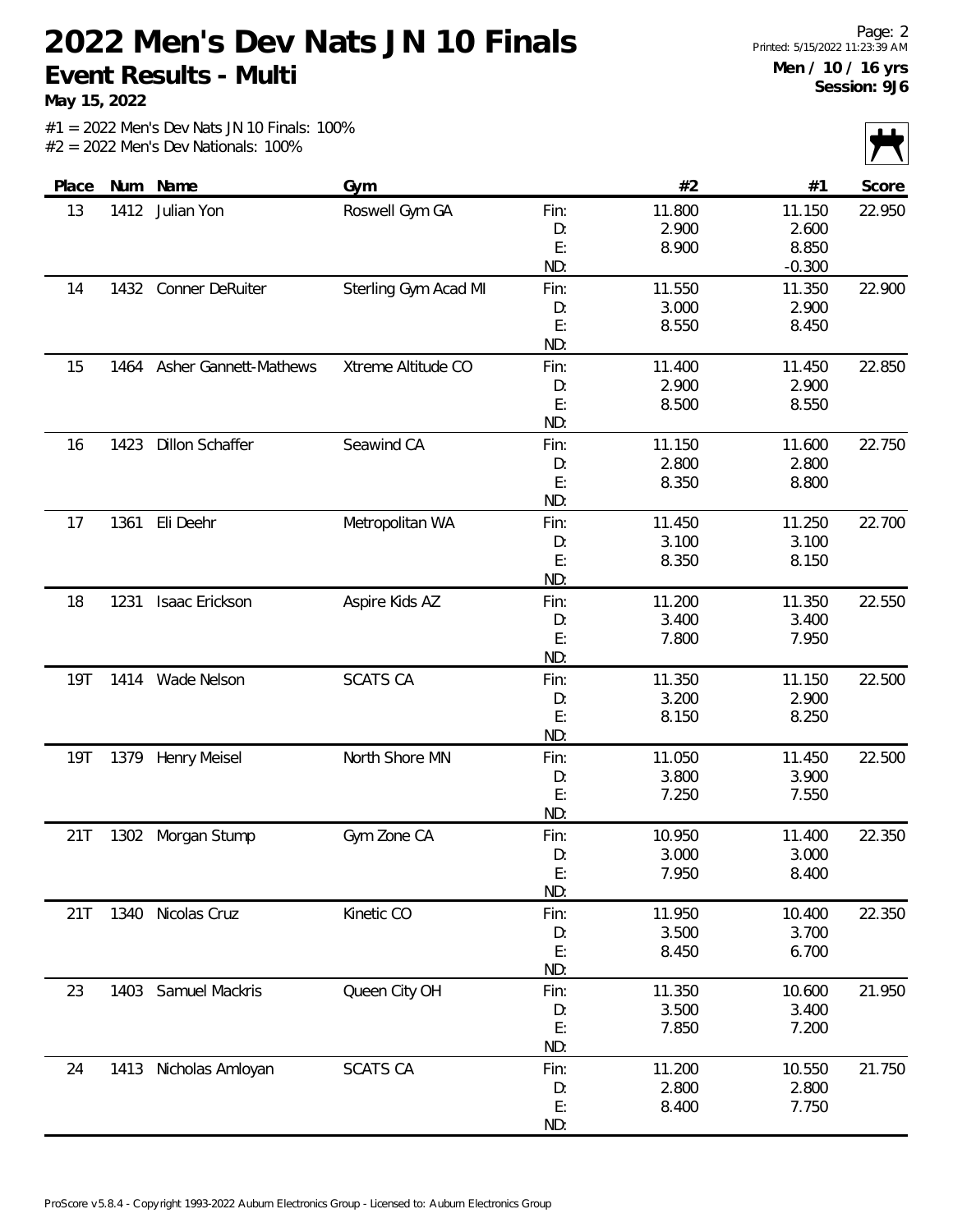**May 15, 2022**

|       |      |                       |                     |      |        |        | $\mathbf{r}$ |
|-------|------|-----------------------|---------------------|------|--------|--------|--------------|
| Place | Num  | Name                  | Gym                 |      | #2     | #1     | Score        |
| 25T   | 1404 | Drew Murnan           | Queen City OH       | Fin: | 10.600 | 11.100 | 21.700       |
|       |      |                       |                     | D:   | 3.100  | 3.100  |              |
|       |      |                       |                     | E:   | 7.500  | 8.000  |              |
|       |      |                       |                     | ND:  |        |        |              |
| 25T   | 1442 | John Hults            | <b>Texas Dreams</b> | Fin: | 10.500 | 11.200 | 21.700       |
|       |      |                       |                     | D:   | 3.300  | 3.500  |              |
|       |      |                       |                     | E:   | 7.200  | 7.700  |              |
|       |      |                       |                     | ND:  |        |        |              |
| 27    | 1250 | <b>Bryce Mullins</b>  | Chow's IA           | Fin: | 12.100 | 9.350  | 21.450       |
|       |      |                       |                     | D:   | 4.100  | 3.200  |              |
|       |      |                       |                     | E:   | 8.000  | 6.150  |              |
|       |      |                       |                     | ND:  |        |        |              |
| 28    | 1362 | Joshua Waibel         | Metropolitan WA     | Fin: | 11.000 | 10.400 | 21.400       |
|       |      |                       |                     | D:   | 2.700  | 2.700  |              |
|       |      |                       |                     | E:   | 8.300  | 7.700  |              |
|       |      |                       |                     | ND:  |        |        |              |
| 29T   | 1461 | Jackson Rendon        | Wimbleton TN        | Fin: | 9.950  | 11.300 | 21.250       |
|       |      |                       |                     | D:   | 2.800  | 2.800  |              |
|       |      |                       |                     | E:   | 7.150  | 8.500  |              |
|       |      |                       |                     | ND:  |        |        |              |
| 29T   | 1254 | Luke DeLeon           | Cypress Academy TX  | Fin: | 10.850 | 10.400 | 21.250       |
|       |      |                       |                     | D:   | 2.900  | 2.900  |              |
|       |      |                       |                     | E:   | 7.950  | 7.500  |              |
|       |      |                       |                     | ND:  |        |        |              |
| 29T   | 1381 | Dylan Weidknecht      | North Valley AZ     | Fin: | 11.550 | 9.700  | 21.250       |
|       |      |                       |                     | D:   | 3.400  | 3.400  |              |
|       |      |                       |                     | E:   | 8.150  | 6.300  |              |
|       |      |                       |                     | ND:  |        |        |              |
| 32T   | 1380 | Aaron Shreiner        | North Valley AZ     | Fin: | 10.950 | 10.150 | 21.100       |
|       |      |                       |                     | D:   | 2.600  | 2.100  |              |
|       |      |                       |                     | E:   | 8.350  | 8.050  |              |
|       |      |                       |                     | ND:  |        |        |              |
| 32T   | 1306 | <b>Brendan Friele</b> | Gymcats NV          | Fin: | 10.150 | 10.950 | 21.100       |
|       |      |                       |                     | D:   | 3.500  | 3.500  |              |
|       |      |                       |                     | E:   | 6.650  | 7.450  |              |
|       |      |                       |                     | ND:  |        |        |              |
| 34    | 1383 | Boone Washburn        | OMEGA Gym OR        | Fin: | 10.950 | 10.050 | 21.000       |
|       |      |                       |                     | D:   | 3.200  | 2.700  |              |
|       |      |                       |                     | E:   | 7.750  | 7.350  |              |
|       |      |                       |                     | ND:  |        |        |              |
| 35    |      | 1402 Jeremy Kreimer   | Queen City OH       | Fin: | 11.250 | 9.650  | 20.900       |
|       |      |                       |                     | D:   | 3.200  | 2.600  |              |
|       |      |                       |                     | E:   | 8.050  | 7.050  |              |
|       |      |                       |                     | ND:  |        |        |              |
| 36    | 1441 | John Davis Ehinger    | <b>Texas Dreams</b> | Fin: | 10.450 | 10.400 | 20.850       |
|       |      |                       |                     | D:   | 2.100  | 2.100  |              |
|       |      |                       |                     | E:   | 8.350  | 8.300  |              |
|       |      |                       |                     | ND:  |        |        |              |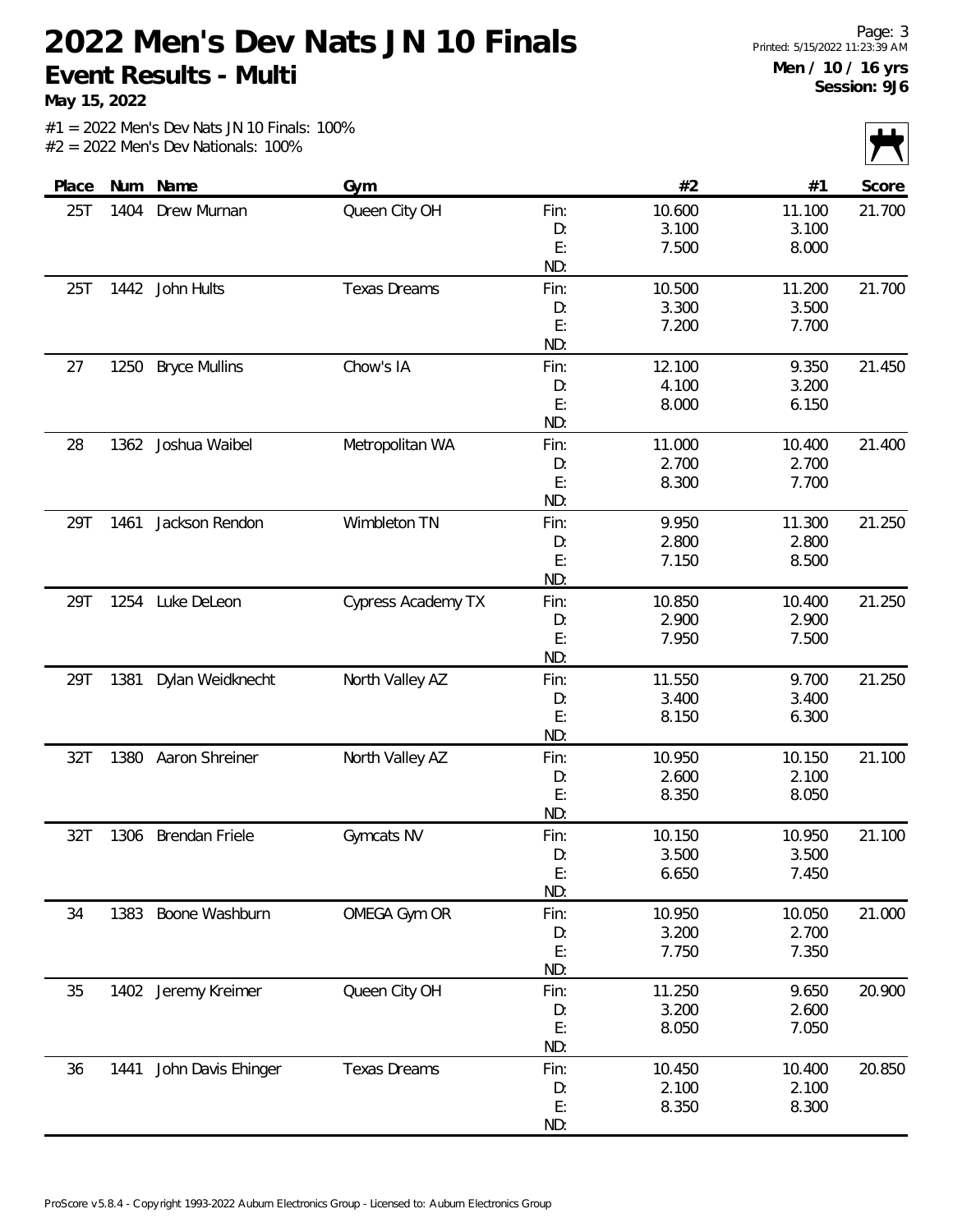**May 15, 2022**

| $\mathbf{r}$<br>$\mathbf{I}$ |          |        |      |                     |                      |      |       |
|------------------------------|----------|--------|------|---------------------|----------------------|------|-------|
| Score                        | #1       | #2     |      | Gym                 | Num Name             |      | Place |
| 20.800                       | 10.200   | 10.600 | Fin: | Legacy KY           | Shaun Smith          | 1346 | 37    |
|                              | 3.100    | 3.400  | D:   |                     |                      |      |       |
|                              | 7.100    | 7.200  | E:   |                     |                      |      |       |
|                              |          |        | ND:  |                     |                      |      |       |
| 20.700                       | 8.900    | 11.800 | Fin: | Accel CA            | Ryan Little          | 1208 | 38T   |
|                              | 3.200    | 3.500  | D:   |                     |                      |      |       |
|                              | 5.700    | 8.300  | E:   |                     |                      |      |       |
|                              |          |        | ND:  |                     |                      |      |       |
| 20.700                       | 11.050   | 9.650  | Fin: | Impact Gym NH       | 1326 Alex Noel       |      | 38T   |
|                              | 3.700    | 3.700  | D:   |                     |                      |      |       |
|                              | 7.350    | 5.950  | E:   |                     |                      |      |       |
|                              |          |        | ND:  |                     |                      |      |       |
| 20.600                       | 10.200   | 10.400 | Fin: | Western Mass        | Aiden Bullock        | 1458 | 40    |
|                              | 2.900    | 2.900  | D:   |                     |                      |      |       |
|                              | 7.300    | 7.500  | E:   |                     |                      |      |       |
|                              |          |        | ND:  |                     |                      |      |       |
| 20.400                       | 10.800   | 9.600  | Fin: | <b>SCATS CA</b>     | Misha Romo           | 1415 | 41    |
|                              | 2.700    | 2.700  | D:   |                     |                      |      |       |
|                              | 8.400    | 6.900  | E:   |                     |                      |      |       |
|                              | $-0.300$ |        | ND:  |                     |                      |      |       |
| 20.100                       | 9.600    | 10.500 | Fin: | Gymland/Arena NJ    | Nikhil Dhayagude     | 1309 | 42    |
|                              | 3.000    | 3.000  | D:   |                     |                      |      |       |
|                              | 6.600    | 7.500  | E:   |                     |                      |      |       |
|                              |          |        | ND:  |                     |                      |      |       |
| 19.950                       | 10.500   | 9.450  | Fin: | Emerge IA           | Gage Kile            | 1271 | 43    |
|                              | 3.000    | 3.000  | D:   |                     |                      |      |       |
|                              | 7.500    | 6.450  | E:   |                     |                      |      |       |
|                              |          |        | ND:  |                     |                      |      |       |
| 19.900                       | 10.350   | 9.550  | Fin: | Nebraska School     | Hunter Croot         | 1372 | 44    |
|                              | 3.200    | 2.900  | D:   |                     |                      |      |       |
|                              | 7.150    | 6.650  | E:   |                     |                      |      |       |
|                              |          |        | ND:  |                     |                      |      |       |
| 19.750                       | 9.700    | 10.050 | Fin: | International OH    | 1333 Peyton Contini  |      | 45    |
|                              | 3.200    | 3.200  | D:   |                     |                      |      |       |
|                              | 6.500    | 6.850  | E:   |                     |                      |      |       |
|                              |          |        | ND:  |                     |                      |      |       |
| 19.350                       | 9.050    | 10.300 | Fin: | Head Over Heels CA  | Emilio Bracken Serra | 1317 | 46    |
|                              | 3.300    | 3.200  | D:   |                     |                      |      |       |
|                              | 5.750    | 7.100  | E:   |                     |                      |      |       |
|                              |          |        | ND:  |                     |                      |      |       |
| 17.750                       | 9.850    | 7.900  | Fin: | Omaha Gym NE        | Aaron Needham        | 1387 | 47    |
|                              | 3.500    | 3.000  | D:   |                     |                      |      |       |
|                              | 6.350    | 4.900  | E:   |                     |                      |      |       |
|                              |          |        | ND:  |                     |                      |      |       |
| 15.950                       | 7.650    | 8.300  | Fin: | United Gymnastix MD | David Moroney        | 1450 | 48    |
|                              | 2.900    | 3.000  | D:   |                     |                      |      |       |
|                              | 4.750    | 5.300  | E:   |                     |                      |      |       |
|                              |          |        | ND:  |                     |                      |      |       |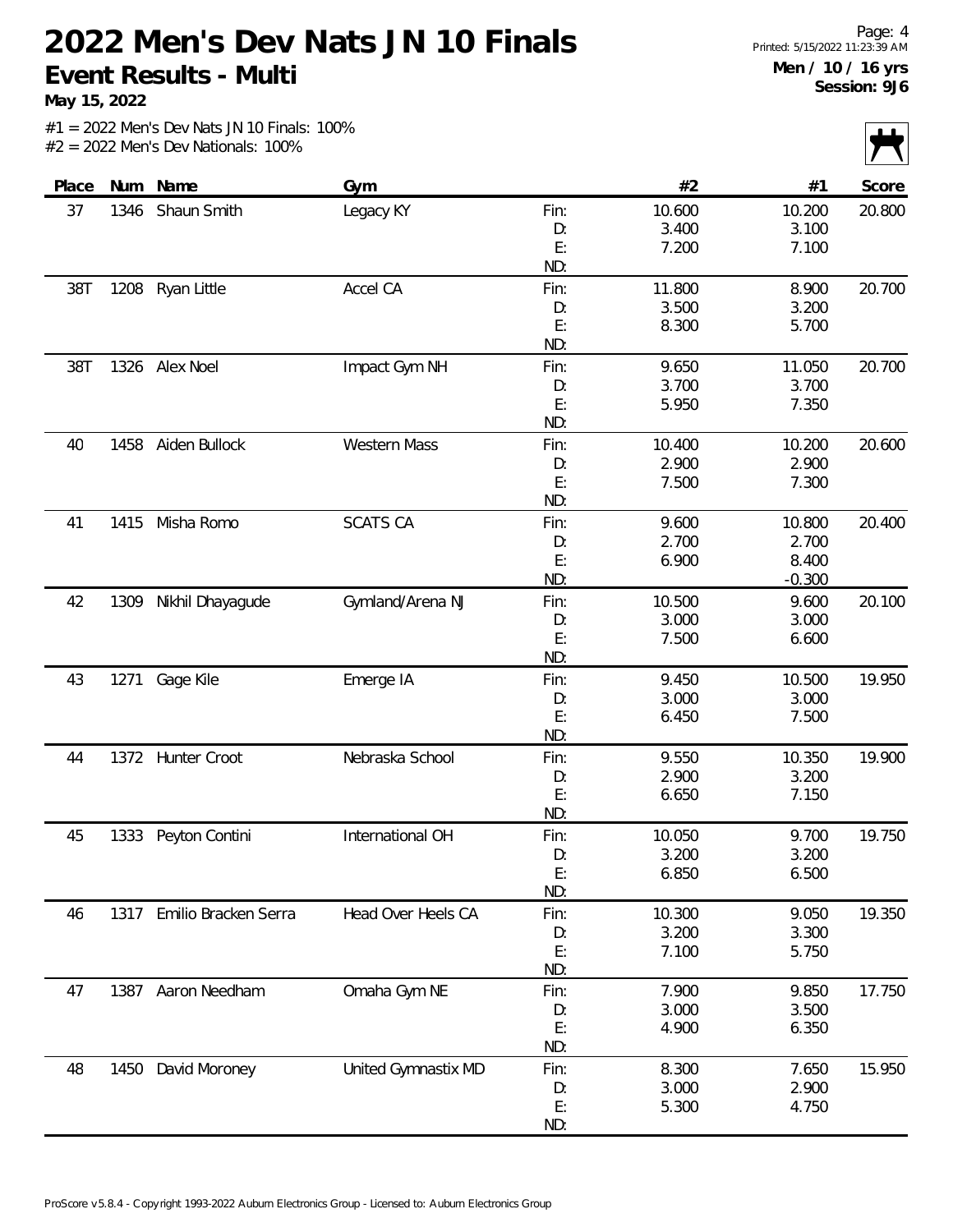**May 15, 2022**

| Place |      | Num Name           | Gvm            |          | #2    | #1    | Score |
|-------|------|--------------------|----------------|----------|-------|-------|-------|
| 49    | 1221 | HB-Evan Tepfenhart | Alpha Omega TX | Fin:     | 9.100 | 0.000 | 9.100 |
|       |      |                    |                | D:       | 2.900 | 0.000 |       |
|       |      |                    |                | F٠<br>L. | 6.200 | 0.000 |       |
|       |      |                    |                | ND:      |       |       |       |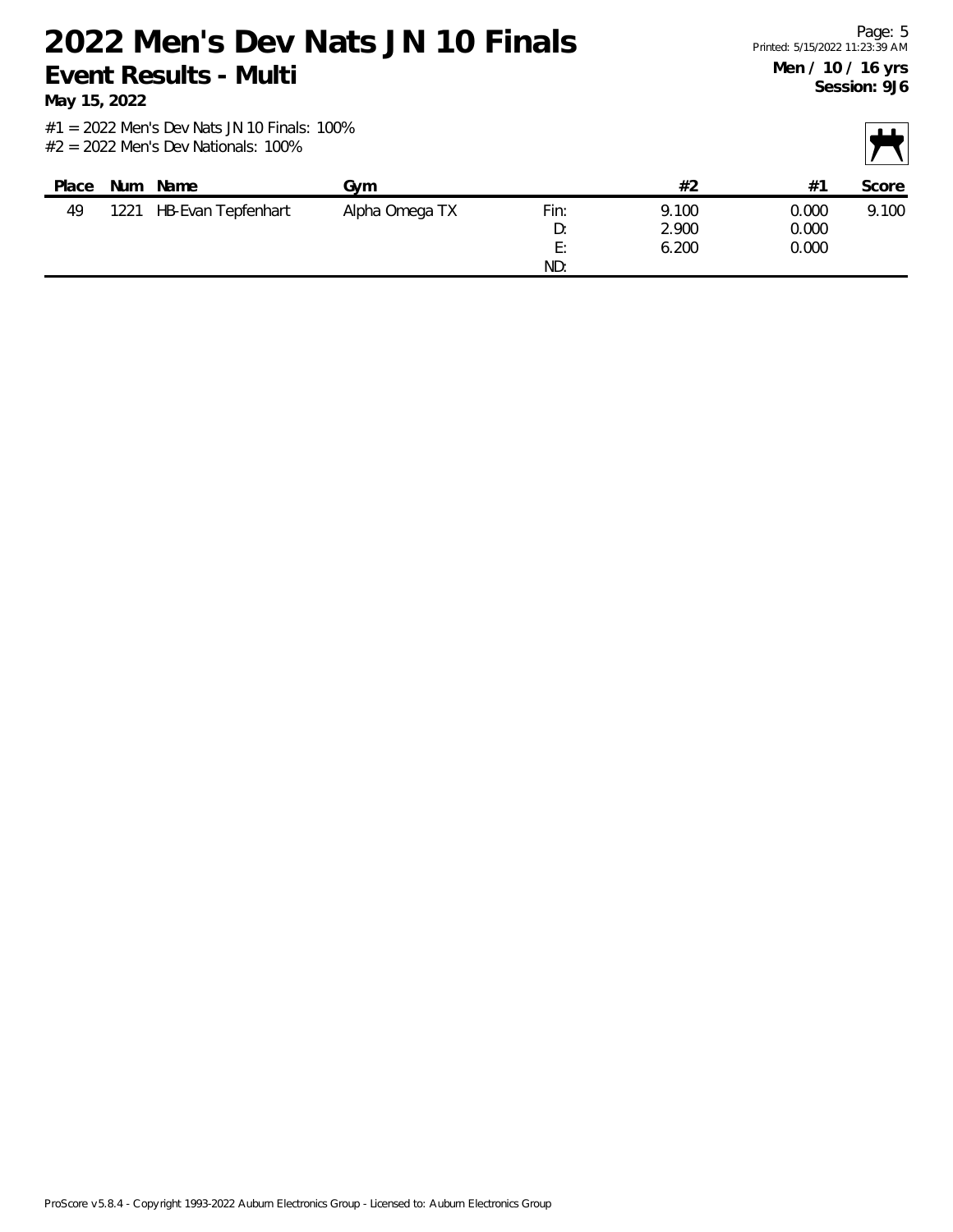**May 15, 2022**

 $\lfloor \cdot \rfloor$ 

|       |      |                       |                     |      |        |        | $\sim$ $\sim$ $\sim$ |
|-------|------|-----------------------|---------------------|------|--------|--------|----------------------|
| Place |      | Num Name              | Gym                 |      | #2     | #1     | Score                |
| 1     | 1443 | Junnosuke Iwai        | <b>Texas Dreams</b> | Fin: | 13.350 | 13.200 | 26.550               |
|       |      |                       |                     | D:   | 4.200  | 4.200  |                      |
|       |      |                       |                     | E:   | 9.150  | 9.000  |                      |
|       |      |                       |                     | ND:  |        |        |                      |
| 2T    |      | 1322 Cash Johnston    | Houston Gym Assoc   | Fin: | 12.650 | 12.600 | 25.250               |
|       |      |                       |                     | D:   | 3.700  | 3.700  |                      |
|       |      |                       |                     | E:   | 8.950  | 8.900  |                      |
|       |      |                       |                     | ND:  |        |        |                      |
| 2T    | 1415 | Misha Romo            | <b>SCATS CA</b>     | Fin: | 12.850 | 12.400 | 25.250               |
|       |      |                       |                     | D:   | 4.000  | 4.000  |                      |
|       |      |                       |                     | E:   | 8.850  | 8.400  |                      |
|       |      |                       |                     | ND:  |        |        |                      |
| 4T    |      | 1442 John Hults       | <b>Texas Dreams</b> | Fin: | 12.500 | 12.700 | 25.200               |
|       |      |                       |                     | D:   | 3.800  | 3.900  |                      |
|       |      |                       |                     | E:   | 8.700  | 8.800  |                      |
|       |      |                       |                     | ND:  |        |        |                      |
| 4T    | 1414 | Wade Nelson           | <b>SCATS CA</b>     | Fin: | 12.750 | 12.450 | 25.200               |
|       |      |                       |                     | D:   | 4.000  | 4.000  |                      |
|       |      |                       |                     | E:   | 8.750  | 8.450  |                      |
|       |      |                       |                     | ND:  |        |        |                      |
| 6     | 1271 | Gage Kile             | Emerge IA           | Fin: | 12.300 | 12.700 | 25.000               |
|       |      |                       |                     | D:   | 4.300  | 4.300  |                      |
|       |      |                       |                     | E:   | 8.000  | 8.400  |                      |
|       |      |                       |                     | ND:  |        |        |                      |
| 7     |      | 1372 Hunter Croot     | Nebraska School     | Fin: | 12.400 | 12.250 | 24.650               |
|       |      |                       |                     | D:   | 3.900  | 3.900  |                      |
|       |      |                       |                     | E:   | 8.500  | 8.350  |                      |
|       |      |                       |                     | ND:  |        |        |                      |
| 8     | 1250 | <b>Bryce Mullins</b>  | Chow's IA           | Fin: | 12.300 | 12.150 | 24.450               |
|       |      |                       |                     | D:   | 4.100  | 4.100  |                      |
|       |      |                       |                     | E:   | 8.200  | 8.050  |                      |
|       |      |                       |                     | ND:  |        |        |                      |
| 9     |      | 1413 Nicholas Amloyan | <b>SCATS CA</b>     | Fin: | 12.500 | 11.850 | 24.350               |
|       |      |                       |                     | D:   | 3.600  | 3.600  |                      |
|       |      |                       |                     | E:   | 8.900  | 8.250  |                      |
|       |      |                       |                     | ND:  |        |        |                      |
| 10    |      | 1333 Peyton Contini   | International OH    | Fin: | 12.150 | 12.050 | 24.200               |
|       |      |                       |                     | D:   | 4.200  | 4.200  |                      |
|       |      |                       |                     | E:   | 7.950  | 7.850  |                      |
|       |      |                       |                     | ND:  |        |        |                      |
| 11T   |      | 1387 Aaron Needham    | Omaha Gym NE        | Fin: | 12.300 | 11.800 | 24.100               |
|       |      |                       |                     | D:   | 3.400  | 3.400  |                      |
|       |      |                       |                     | E:   | 8.900  | 8.400  |                      |
|       |      |                       |                     | ND:  |        |        |                      |
| 11T   |      | 1458 Aiden Bullock    | Western Mass        | Fin: | 12.000 | 12.100 | 24.100               |
|       |      |                       |                     | D:   | 3.800  | 3.800  |                      |
|       |      |                       |                     | E:   | 8.200  | 8.300  |                      |
|       |      |                       |                     | ND:  |        |        |                      |
|       |      |                       |                     |      |        |        |                      |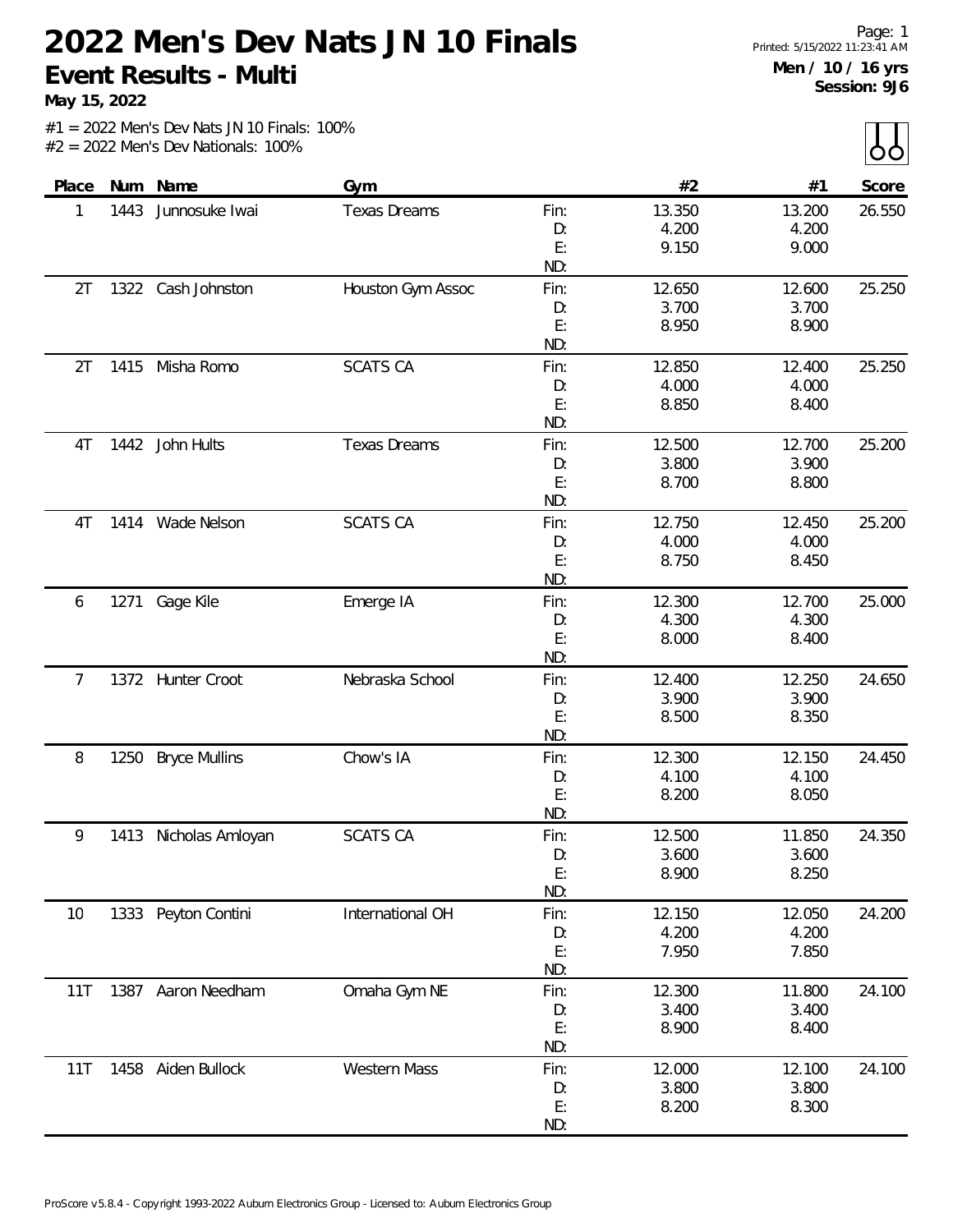**May 15, 2022**

|            |      |                       |                     |          |        |        | $ -$   |
|------------|------|-----------------------|---------------------|----------|--------|--------|--------|
| Place      | Num  | Name                  | Gym                 |          | #2     | #1     | Score  |
| 13         | 1256 | Jelani Scott          | Cypress Academy TX  | Fin:     | 11.900 | 12.150 | 24.050 |
|            |      |                       |                     | D:       | 3.800  | 3.800  |        |
|            |      |                       |                     | E:       | 8.100  | 8.350  |        |
|            |      |                       |                     | ND:      |        |        |        |
| 14         | 1306 | <b>Brendan Friele</b> | Gymcats NV          | Fin:     | 11.800 | 12.200 | 24.000 |
|            |      |                       |                     | D:       | 3.800  | 3.800  |        |
|            |      |                       |                     | E:       | 8.000  | 8.400  |        |
|            |      |                       |                     | ND:      |        |        |        |
| 15T        | 1305 | <b>Tyler Burgess</b>  | Gymcats NV          | Fin:     | 12.050 | 11.900 | 23.950 |
|            |      |                       |                     | D:       | 3.300  | 3.300  |        |
|            |      |                       |                     | E:       | 8.750  | 8.600  |        |
|            |      |                       |                     | ND:      |        |        |        |
| 15T        | 1404 | Drew Murnan           | Queen City OH       | Fin:     | 12.250 | 11.700 | 23.950 |
|            |      |                       |                     | D:       | 3.700  | 3.700  |        |
|            |      |                       |                     | E:       | 8.550  | 8.000  |        |
|            |      |                       |                     | ND:      |        |        |        |
| 17         | 1307 | Devin Gopaul          | Gymkhana IL         | Fin:     | 12.200 | 11.600 | 23.800 |
|            |      |                       |                     | D:       | 3.600  | 3.600  |        |
|            |      |                       |                     | E:       | 8.600  | 8.000  |        |
|            |      |                       |                     | ND:      |        |        |        |
| 18         | 1346 | Shaun Smith           | Legacy KY           | Fin:     | 11.750 | 12.000 | 23.750 |
|            |      |                       |                     | D:       | 3.600  | 3.600  |        |
|            |      |                       |                     | E:       | 8.150  | 8.400  |        |
|            |      |                       |                     | ND:      |        |        |        |
| <b>19T</b> | 1465 | Mason Odom            | Xtreme Altitude CO  | Fin:     | 11.900 | 11.800 | 23.700 |
|            |      |                       |                     | D:       | 3.600  | 3.600  |        |
|            |      |                       |                     | E:       | 8.300  | 8.200  |        |
|            |      |                       |                     | ND:      |        |        |        |
| <b>19T</b> | 1450 | David Moroney         | United Gymnastix MD | Fin:     | 11.850 | 11.850 | 23.700 |
|            |      |                       |                     | D:       | 3.900  | 3.700  |        |
|            |      |                       |                     | E:       | 7.950  | 8.150  |        |
|            |      |                       |                     | ND:      |        |        |        |
| 21         | 1309 | Nikhil Dhayagude      | Gymland/Arena NJ    | Fin:     | 11.750 | 11.900 | 23.650 |
|            |      |                       |                     | D:       | 3.600  | 3.600  |        |
|            |      |                       |                     | E:       | 8.150  | 8.300  |        |
|            |      |                       |                     | ND:      |        |        |        |
| $22*$      |      | 1383 Boone Washburn   | OMEGA Gym OR        | Fin:     | 11.700 | 11.900 | 23.600 |
|            |      |                       |                     | D:<br>E: | 3.600  | 3.600  |        |
|            |      |                       |                     | ND:      | 8.100  | 8.300  |        |
| $22*$      | 1317 | Emilio Bracken Serra  | Head Over Heels CA  | Fin:     | 11.850 | 11.750 | 23.600 |
|            |      |                       |                     | D:       | 3.600  | 3.600  |        |
|            |      |                       |                     | E:       | 8.250  | 8.150  |        |
|            |      |                       |                     | ND:      |        |        |        |
| 24T        |      | 1326 Alex Noel        | Impact Gym NH       | Fin:     | 11.800 | 11.700 | 23.500 |
|            |      |                       |                     | D:       | 3.600  | 3.600  |        |
|            |      |                       |                     | E:       | 8.200  | 8.100  |        |
|            |      |                       |                     | ND:      |        |        |        |
|            |      |                       |                     |          |        |        |        |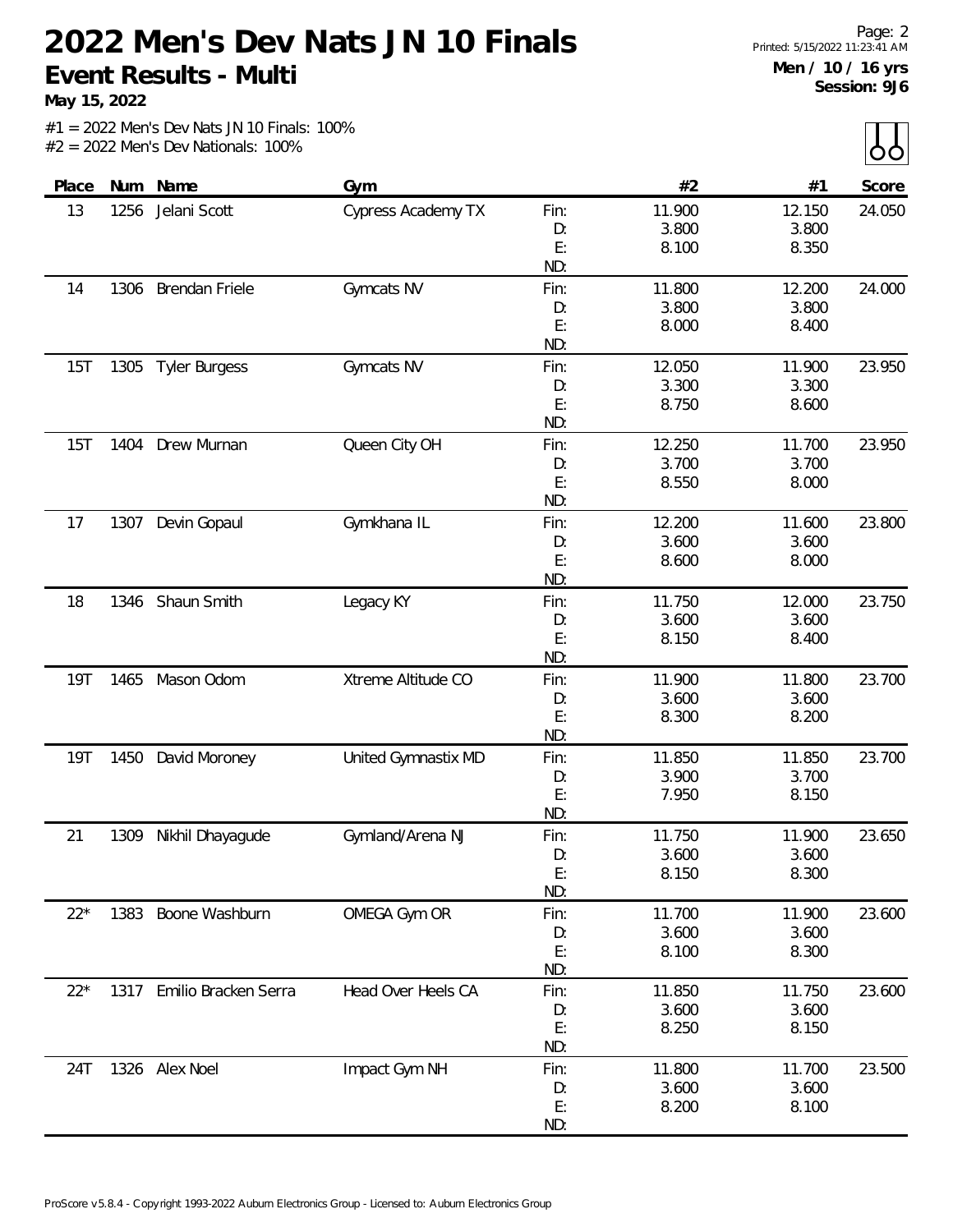**May 15, 2022**

|  |  |  | $#1 = 2022$ Men's Dev Nats JN 10 Finals: 100% |  |
|--|--|--|-----------------------------------------------|--|
|  |  |  | $#2 = 2022$ Men's Dev Nationals: 100%         |  |

| Place | Num  | Name                | Gym                 |           | #2             | #1                | Score  |
|-------|------|---------------------|---------------------|-----------|----------------|-------------------|--------|
| 24T   | 1341 | Mikey Kristofka     | Lakeshore IL        | Fin:      | 12.100         | 11.400            | 23.500 |
|       |      |                     |                     | D:        | 3.700          | 3.700             |        |
|       |      |                     |                     | E:        | 8.400          | 7.700             |        |
|       |      |                     |                     | ND:       |                |                   |        |
| 26T   |      | 1208 Ryan Little    | Accel CA            | Fin:      | 12.150         | 11.250            | 23.400 |
|       |      |                     |                     | D:        | 3.400          | 3.100             |        |
|       |      |                     |                     | E:        | 8.750          | 8.150             |        |
|       |      |                     |                     | ND:       |                |                   |        |
| 26T   | 1435 | Ethan Drake         | Stumpfs Gym NY      | Fin:      | 11.700         | 11.700            | 23.400 |
|       |      |                     |                     | D:        | 3.900          | 3.900             |        |
|       |      |                     |                     | E:<br>ND: | 7.800          | 7.800             |        |
| 28    | 1461 | Jackson Rendon      | Wimbleton TN        | Fin:      | 11.600         | 11.700            | 23.300 |
|       |      |                     |                     | D:        | 3.600          | 3.700             |        |
|       |      |                     |                     | E:        | 8.000          | 8.000             |        |
|       |      |                     |                     | ND:       |                |                   |        |
| 29    | 1402 | Jeremy Kreimer      | Queen City OH       | Fin:      | 11.600         | 11.550            | 23.150 |
|       |      |                     |                     | D:        | 2.900          | 2.900             |        |
|       |      |                     |                     | E:        | 8.700          | 8.650             |        |
|       |      |                     |                     | ND:       |                |                   |        |
| 30T   |      | 1356 Ben Gum        | Mercury Gym MO      | Fin:      | 11.600         | 11.450            | 23.050 |
|       |      |                     |                     | D:        | 2.800          | 2.800             |        |
|       |      |                     |                     | E:        | 9.100          | 8.950             |        |
|       |      |                     |                     | ND:       | $-0.300$       | $-0.300$          |        |
| 30T   | 1441 | John Davis Ehinger  | <b>Texas Dreams</b> | Fin:      | 11.900         | 11.150            | 23.050 |
|       |      |                     |                     | D:<br>E:  | 3.200<br>8.700 | 2.700<br>8.450    |        |
|       |      |                     |                     | ND:       |                |                   |        |
| 30T   | 1369 | Cameron Klimmek     | Mini-Hops MN        | Fin:      | 12.100         | 10.950            | 23.050 |
|       |      |                     |                     | D:        | 4.000          | 4.000             |        |
|       |      |                     |                     | E:        | 8.100          | 6.950             |        |
|       |      |                     |                     | ND:       |                |                   |        |
| 33T   | 1231 | Isaac Erickson      | Aspire Kids AZ      | Fin:      | 11.350         | 11.550            | 22.900 |
|       |      |                     |                     | D:        | 2.800          | 2.800             |        |
|       |      |                     |                     | E:        | 8.850          | 9.050             |        |
|       |      |                     |                     | ND:       | $-0.300$       | $-0.300$          |        |
| 33T   |      | 1380 Aaron Shreiner | North Valley AZ     | Fin:      | 11.700         | 11.200            | 22.900 |
|       |      |                     |                     | D:        | 2.700          | 2.700             |        |
|       |      |                     |                     | E:<br>ND: | 9.000          | 8.800<br>$-0.300$ |        |
| 35    |      | 1412 Julian Yon     | Roswell Gym GA      | Fin:      | 11.200         | 11.650            | 22.850 |
|       |      |                     |                     | D:        | 3.100          | 3.100             |        |
|       |      |                     |                     | E:        | 8.100          | 8.550             |        |
|       |      |                     |                     | ND:       |                |                   |        |
| 36    | 1235 | Kyler Hinson        | Axcelerate NC       | Fin:      | 11.350         | 11.400            | 22.750 |
|       |      |                     |                     | D:        | 3.500          | 3.500             |        |
|       |      |                     |                     | E:        | 7.850          | 7.900             |        |
|       |      |                     |                     | ND:       |                |                   |        |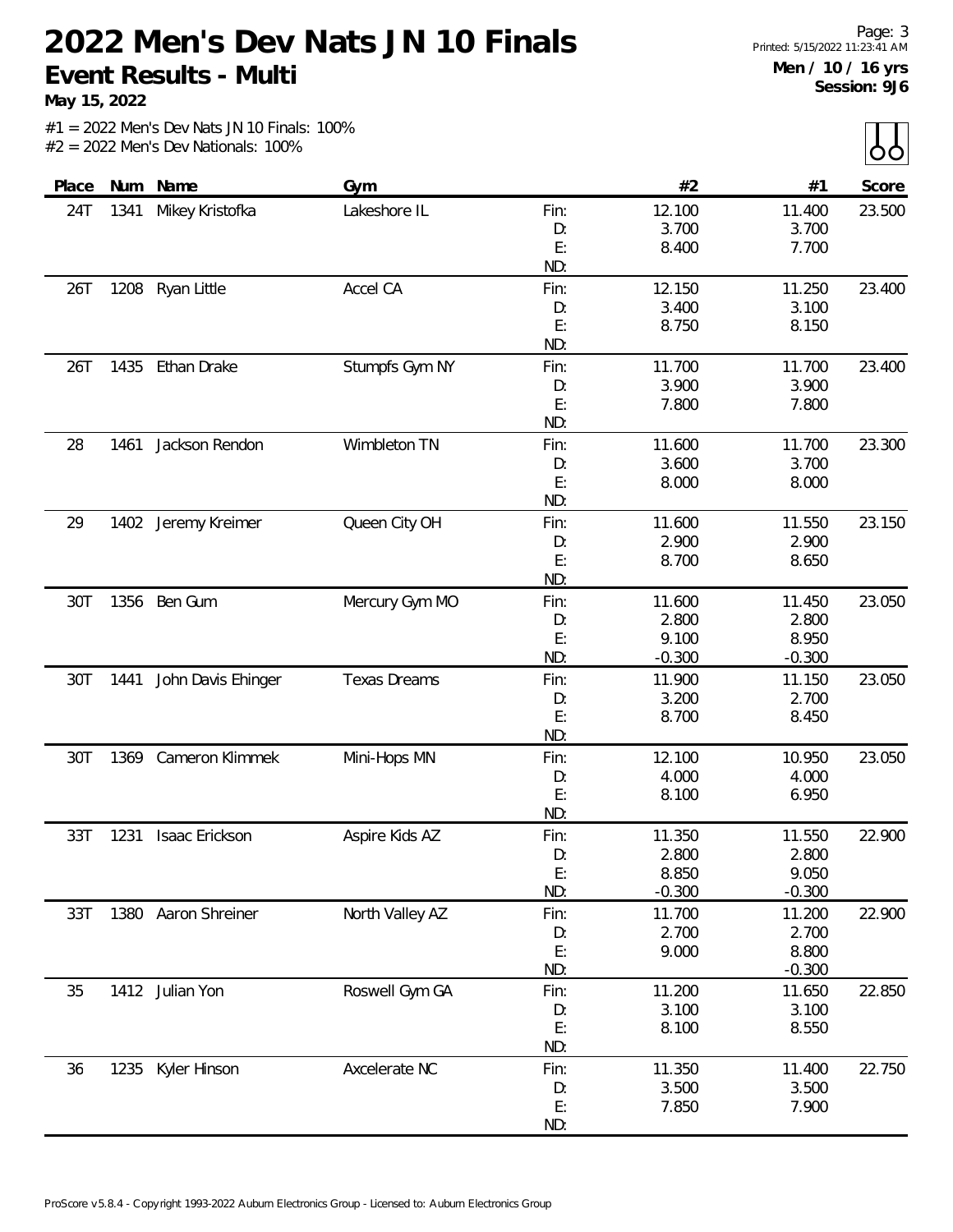**May 15, 2022**

 $\prod_{\Delta}$ 

|       |      |                          |                           |      |          |          | $\frac{1}{1}$ |
|-------|------|--------------------------|---------------------------|------|----------|----------|---------------|
| Place | Num  | Name                     | Gym                       |      | #2       | #1       | Score         |
| 37    | 1362 | Joshua Waibel            | Metropolitan WA           | Fin: | 11.500   | 11.150   | 22.650        |
|       |      |                          |                           | D:   | 2.600    | 2.600    |               |
|       |      |                          |                           | E:   | 9.200    | 8.850    |               |
|       |      |                          |                           | ND:  | $-0.300$ | $-0.300$ |               |
| 38    | 1423 | <b>Dillon Schaffer</b>   | Seawind CA                | Fin: | 11.150   | 11.300   | 22.450        |
|       |      |                          |                           | D:   | 3.100    | 3.100    |               |
|       |      |                          |                           | E:   | 8.350    | 8.500    |               |
|       |      |                          |                           | ND:  | $-0.300$ | $-0.300$ |               |
| 39    | 1361 | Eli Deehr                | Metropolitan WA           | Fin: | 11.100   | 11.200   | 22.300        |
|       |      |                          |                           | D:   | 2.400    | 2.400    |               |
|       |      |                          |                           | E:   | 8.700    | 8.800    |               |
|       |      |                          |                           | ND:  |          |          |               |
| 40    | 1254 | Luke DeLeon              | <b>Cypress Academy TX</b> | Fin: | 11.450   | 10.700   | 22.150        |
|       |      |                          |                           | D:   | 3.300    | 2.700    |               |
|       |      |                          |                           | E:   | 8.150    | 8.000    |               |
|       |      |                          |                           | ND:  |          |          |               |
| 41    | 1340 | Nicolas Cruz             | Kinetic CO                | Fin: | 10.900   | 10.900   | 21.800        |
|       |      |                          |                           | D:   | 3.600    | 3.600    |               |
|       |      |                          |                           | E:   | 7.300    | 7.300    |               |
|       |      |                          |                           | ND:  |          |          |               |
| 42T   | 1381 | Dylan Weidknecht         | North Valley AZ           | Fin: | 11.100   | 10.600   | 21.700        |
|       |      |                          |                           | D:   | 3.100    | 3.100    |               |
|       |      |                          |                           | E:   | 8.300    | 7.800    |               |
|       |      |                          |                           | ND:  | $-0.300$ | $-0.300$ |               |
| 42T   | 1403 | Samuel Mackris           | Queen City OH             | Fin: | 11.300   | 10.400   | 21.700        |
|       |      |                          |                           | D:   | 3.400    | 2.900    |               |
|       |      |                          |                           | E:   | 7.900    | 7.800    |               |
|       |      |                          |                           | ND:  |          | $-0.300$ |               |
| 44    | 1464 | Asher Gannett-Mathews    | Xtreme Altitude CO        | Fin: | 10.900   | 10.550   | 21.450        |
|       |      |                          |                           | D:   | 3.500    | 3.500    |               |
|       |      |                          |                           | E:   | 7.400    | 7.050    |               |
|       |      |                          |                           | ND:  |          |          |               |
| 45    |      | 1379 Henry Meisel        | North Shore MN            | Fin: | 10.900   | 10.250   | 21.150        |
|       |      |                          |                           | D:   | 2.900    | 2.900    |               |
|       |      |                          |                           | E:   | 8.000    | 7.350    |               |
|       |      |                          |                           | ND:  |          |          |               |
| 46    |      | 1432 Conner DeRuiter     | Sterling Gym Acad MI      | Fin: | 11.200   | 9.800    | 21.000        |
|       |      |                          |                           | D:   | 3.600    | 3.600    |               |
|       |      |                          |                           | E:   | 7.600    | 6.200    |               |
|       |      |                          |                           | ND:  |          |          |               |
| 47    |      | 1332 Aaronson Mansberger | InterActive IN            | Fin: | 9.650    | 10.950   | 20.600        |
|       |      |                          |                           | D:   | 3.200    | 2.100    |               |
|       |      |                          |                           | E:   | 6.450    | 9.150    |               |
|       |      |                          |                           | ND:  |          | $-0.300$ |               |
| 48    |      | 1302 Morgan Stump        | Gym Zone CA               | Fin: | 9.950    | 9.400    | 19.350        |
|       |      |                          |                           | D:   | 2.600    | 2.300    |               |
|       |      |                          |                           | E:   | 7.350    | 7.400    |               |
|       |      |                          |                           | ND:  |          | $-0.300$ |               |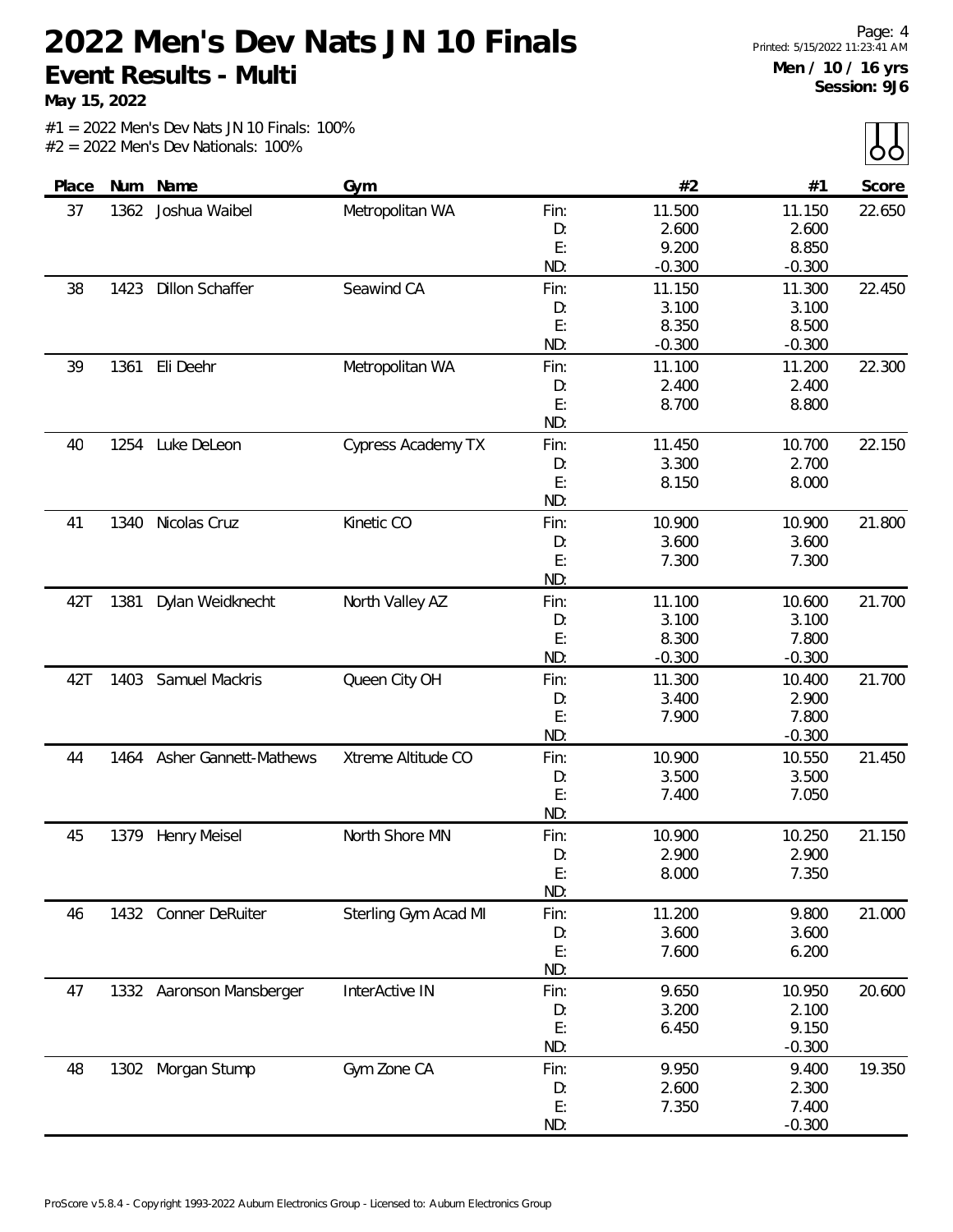**May 15, 2022**

| Place | <b>Num</b> | Name                      | Gvm            |                       | #2             | $#^{\bullet}$  | Score |
|-------|------------|---------------------------|----------------|-----------------------|----------------|----------------|-------|
| 49    | 1221       | <b>HB-Evan Tepfenhart</b> | Alpha Omega TX | Fin:<br>D:            | 0.000<br>0.000 | 0.000<br>0.000 | 0.000 |
|       |            |                           |                | F٠<br><u>.</u><br>ND: | 0.000          | 0.000          |       |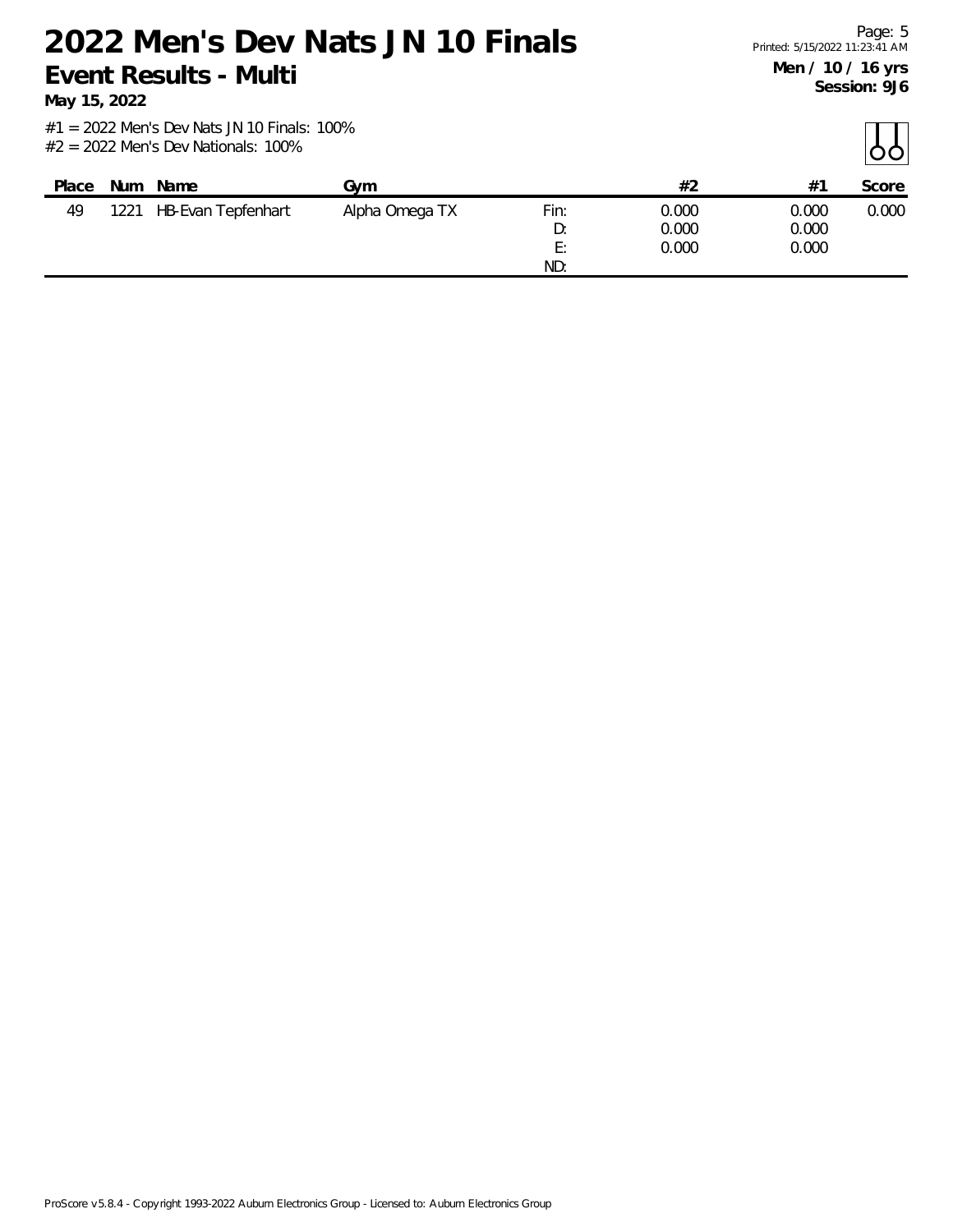**May 15, 2022**

 $|\boldsymbol{\tau}|$ 

| Place |      | Num Name          | Gym                  |           | #2                | #1              | Score  |
|-------|------|-------------------|----------------------|-----------|-------------------|-----------------|--------|
| 1     | 1414 | Wade Nelson       | <b>SCATS CA</b>      | Fin:      | 14.200            | 14.150          | 28.350 |
|       |      |                   |                      | D:        | 4.800             | 4.800           |        |
|       |      |                   |                      | E:        | 9.400             | 9.350           |        |
|       |      |                   |                      | ND:       |                   |                 |        |
| 2     | 1341 | Mikey Kristofka   | Lakeshore IL         | Fin:      | 13.950            | 13.700          | 27.650 |
|       |      |                   |                      | D:        | 4.800             | 4.800           |        |
|       |      |                   |                      | E:        | 9.150             | 8.900           |        |
|       |      |                   |                      | ND:       |                   |                 |        |
| 3     | 1271 | Gage Kile         | Emerge IA            | Fin:      | 13.300            | 14.250          | 27.550 |
|       |      |                   |                      | D:        | 4.800             | 4.800           |        |
|       |      |                   |                      | E:        | 8.800             | 9.450           |        |
|       |      |                   |                      | ND:       | $-0.300$          |                 |        |
| 4     | 1404 | Drew Murnan       | Queen City OH        | Fin:      | 13.650            | 13.850          | 27.500 |
|       |      |                   |                      | D:        | 4.800             | 4.800           |        |
|       |      |                   |                      | E:        | 8.850             | 9.050           |        |
|       |      |                   |                      | ND:       |                   |                 |        |
| 5     | 1333 | Peyton Contini    | International OH     | Fin:      | 13.600            | 13.650          | 27.250 |
|       |      |                   |                      | D:        | 4.800             | 4.800           |        |
|       |      |                   |                      | E:        | 8.900             | 8.850           |        |
|       |      |                   |                      | ND:       | $-0.100$          |                 |        |
| 6     | 1443 | Junnosuke Iwai    | <b>Texas Dreams</b>  | Fin:      | 13.700            | 13.500          | 27.200 |
|       |      |                   |                      | D:        | 4.000             | 4.000           |        |
|       |      |                   |                      | E:        | 9.700             | 9.500           |        |
|       |      |                   |                      | ND:       |                   |                 |        |
| 7     | 1256 | Jelani Scott      | Cypress Academy TX   | Fin:      | 13.650            | 13.150          | 26.800 |
|       |      |                   |                      | D:        | 4.800             | 4.800           |        |
|       |      |                   |                      | E:<br>ND: | 8.950<br>$-0.100$ | 8.350           |        |
|       |      |                   |                      |           | 12.800            |                 | 26.600 |
| 8     | 1346 | Shaun Smith       | Legacy KY            | Fin:      | 4.800             | 13.800<br>4.800 |        |
|       |      |                   |                      | D:<br>E:  | 8.000             | 9.000           |        |
|       |      |                   |                      | ND:       |                   |                 |        |
| 9     | 1307 | Devin Gopaul      | Gymkhana IL          | Fin:      | 13.200            | 13.350          | 26.550 |
|       |      |                   |                      | D:        | 4.400             | 4.400           |        |
|       |      |                   |                      | E:        | 8.800             | 8.950           |        |
|       |      |                   |                      | ND:       |                   |                 |        |
| 10    |      | 1372 Hunter Croot | Nebraska School      | Fin:      | 13.200            | 13.300          | 26.500 |
|       |      |                   |                      | D:        | 4.400             | 4.400           |        |
|       |      |                   |                      | E:        | 8.800             | 9.000           |        |
|       |      |                   |                      | ND:       |                   | $-0.100$        |        |
| 11    | 1458 | Aiden Bullock     | Western Mass         | Fin:      | 13.000            | 13.200          | 26.200 |
|       |      |                   |                      | D:        | 4.000             | 4.000           |        |
|       |      |                   |                      | E:        | 9.000             | 9.200           |        |
|       |      |                   |                      | ND:       |                   |                 |        |
| 12    | 1432 | Conner DeRuiter   | Sterling Gym Acad MI | Fin:      | 13.550            | 12.600          | 26.150 |
|       |      |                   |                      | D:        | 4.400             | 4.400           |        |
|       |      |                   |                      | E:        | 9.150             | 8.500           |        |
|       |      |                   |                      | ND:       |                   | $-0.300$        |        |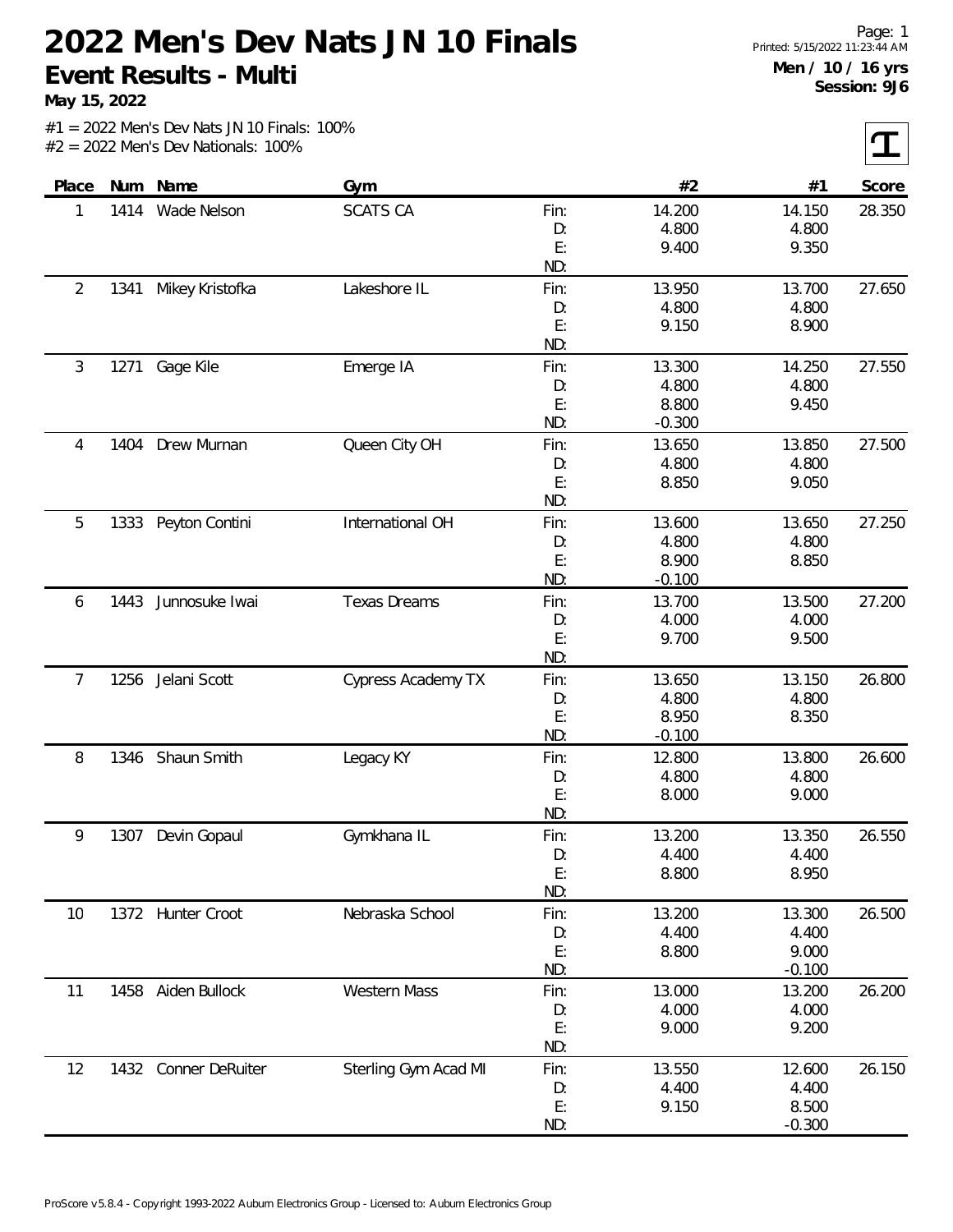**May 15, 2022**

 $|\mathbf{T}|$ 

| #2<br>Place<br>Num<br>Name<br>#1<br>Gym<br>Gymcats NV<br>13<br>1305<br><b>Tyler Burgess</b><br>Fin:<br>13.100<br>12.900<br>4.000<br>4.000<br>D:<br>E:<br>9.100<br>8.900<br>ND:<br>1231<br>Isaac Erickson<br>Aspire Kids AZ<br>Fin:<br>12.950<br>13.000<br>14<br>4.000<br>4.000<br>D:<br>E:<br>9.000<br>8.950<br>ND:<br>1322<br>Cash Johnston<br>Houston Gym Assoc<br>13.000<br>15<br>Fin:<br>12.850<br>4.000<br>4.000<br>D:<br>E:<br>9.000<br>8.850<br>ND:<br>Nicolas Cruz<br>Kinetic CO<br>12.850<br>12.800<br>1340<br>Fin:<br>16<br>3.600<br>3.600<br>D:<br>E:<br>9.250<br>9.200<br>ND:<br>Seawind CA<br><b>Dillon Schaffer</b><br>12.700<br>12.850<br>17T<br>1423<br>Fin:<br>4.000<br>4.000<br>D:<br>E:<br>8.700<br>8.850<br>ND:<br>Luke DeLeon<br>Cypress Academy TX<br>17T<br>1254<br>Fin:<br>13.000<br>12.550<br>4.400<br>4.000<br>D:<br>E:<br>8.600<br>8.550<br>ND:<br><b>19T</b><br>Morgan Stump<br>Gym Zone CA<br>12.800<br>12.700<br>1302<br>Fin:<br>4.000<br>4.000<br>D:<br>E:<br>8.900<br>8.700<br>ND:<br>$-0.100$ | Score<br>26.000<br>25.950<br>25.850<br>25.650 |
|--------------------------------------------------------------------------------------------------------------------------------------------------------------------------------------------------------------------------------------------------------------------------------------------------------------------------------------------------------------------------------------------------------------------------------------------------------------------------------------------------------------------------------------------------------------------------------------------------------------------------------------------------------------------------------------------------------------------------------------------------------------------------------------------------------------------------------------------------------------------------------------------------------------------------------------------------------------------------------------------------------------------------------|-----------------------------------------------|
|                                                                                                                                                                                                                                                                                                                                                                                                                                                                                                                                                                                                                                                                                                                                                                                                                                                                                                                                                                                                                                |                                               |
|                                                                                                                                                                                                                                                                                                                                                                                                                                                                                                                                                                                                                                                                                                                                                                                                                                                                                                                                                                                                                                |                                               |
|                                                                                                                                                                                                                                                                                                                                                                                                                                                                                                                                                                                                                                                                                                                                                                                                                                                                                                                                                                                                                                |                                               |
|                                                                                                                                                                                                                                                                                                                                                                                                                                                                                                                                                                                                                                                                                                                                                                                                                                                                                                                                                                                                                                |                                               |
|                                                                                                                                                                                                                                                                                                                                                                                                                                                                                                                                                                                                                                                                                                                                                                                                                                                                                                                                                                                                                                |                                               |
|                                                                                                                                                                                                                                                                                                                                                                                                                                                                                                                                                                                                                                                                                                                                                                                                                                                                                                                                                                                                                                |                                               |
|                                                                                                                                                                                                                                                                                                                                                                                                                                                                                                                                                                                                                                                                                                                                                                                                                                                                                                                                                                                                                                |                                               |
|                                                                                                                                                                                                                                                                                                                                                                                                                                                                                                                                                                                                                                                                                                                                                                                                                                                                                                                                                                                                                                |                                               |
|                                                                                                                                                                                                                                                                                                                                                                                                                                                                                                                                                                                                                                                                                                                                                                                                                                                                                                                                                                                                                                |                                               |
|                                                                                                                                                                                                                                                                                                                                                                                                                                                                                                                                                                                                                                                                                                                                                                                                                                                                                                                                                                                                                                |                                               |
|                                                                                                                                                                                                                                                                                                                                                                                                                                                                                                                                                                                                                                                                                                                                                                                                                                                                                                                                                                                                                                |                                               |
|                                                                                                                                                                                                                                                                                                                                                                                                                                                                                                                                                                                                                                                                                                                                                                                                                                                                                                                                                                                                                                |                                               |
|                                                                                                                                                                                                                                                                                                                                                                                                                                                                                                                                                                                                                                                                                                                                                                                                                                                                                                                                                                                                                                |                                               |
|                                                                                                                                                                                                                                                                                                                                                                                                                                                                                                                                                                                                                                                                                                                                                                                                                                                                                                                                                                                                                                |                                               |
|                                                                                                                                                                                                                                                                                                                                                                                                                                                                                                                                                                                                                                                                                                                                                                                                                                                                                                                                                                                                                                |                                               |
|                                                                                                                                                                                                                                                                                                                                                                                                                                                                                                                                                                                                                                                                                                                                                                                                                                                                                                                                                                                                                                |                                               |
|                                                                                                                                                                                                                                                                                                                                                                                                                                                                                                                                                                                                                                                                                                                                                                                                                                                                                                                                                                                                                                |                                               |
|                                                                                                                                                                                                                                                                                                                                                                                                                                                                                                                                                                                                                                                                                                                                                                                                                                                                                                                                                                                                                                | 25.550                                        |
|                                                                                                                                                                                                                                                                                                                                                                                                                                                                                                                                                                                                                                                                                                                                                                                                                                                                                                                                                                                                                                |                                               |
|                                                                                                                                                                                                                                                                                                                                                                                                                                                                                                                                                                                                                                                                                                                                                                                                                                                                                                                                                                                                                                |                                               |
|                                                                                                                                                                                                                                                                                                                                                                                                                                                                                                                                                                                                                                                                                                                                                                                                                                                                                                                                                                                                                                |                                               |
|                                                                                                                                                                                                                                                                                                                                                                                                                                                                                                                                                                                                                                                                                                                                                                                                                                                                                                                                                                                                                                | 25.550                                        |
|                                                                                                                                                                                                                                                                                                                                                                                                                                                                                                                                                                                                                                                                                                                                                                                                                                                                                                                                                                                                                                |                                               |
|                                                                                                                                                                                                                                                                                                                                                                                                                                                                                                                                                                                                                                                                                                                                                                                                                                                                                                                                                                                                                                |                                               |
|                                                                                                                                                                                                                                                                                                                                                                                                                                                                                                                                                                                                                                                                                                                                                                                                                                                                                                                                                                                                                                |                                               |
|                                                                                                                                                                                                                                                                                                                                                                                                                                                                                                                                                                                                                                                                                                                                                                                                                                                                                                                                                                                                                                | 25.500                                        |
|                                                                                                                                                                                                                                                                                                                                                                                                                                                                                                                                                                                                                                                                                                                                                                                                                                                                                                                                                                                                                                |                                               |
|                                                                                                                                                                                                                                                                                                                                                                                                                                                                                                                                                                                                                                                                                                                                                                                                                                                                                                                                                                                                                                |                                               |
|                                                                                                                                                                                                                                                                                                                                                                                                                                                                                                                                                                                                                                                                                                                                                                                                                                                                                                                                                                                                                                |                                               |
| Emilio Bracken Serra<br>Head Over Heels CA<br><b>19T</b><br>1317<br>12.900<br>12.600<br>Fin:                                                                                                                                                                                                                                                                                                                                                                                                                                                                                                                                                                                                                                                                                                                                                                                                                                                                                                                                   | 25.500                                        |
| 4.000<br>4.000<br>D:                                                                                                                                                                                                                                                                                                                                                                                                                                                                                                                                                                                                                                                                                                                                                                                                                                                                                                                                                                                                           |                                               |
| E:<br>8.600<br>8.900                                                                                                                                                                                                                                                                                                                                                                                                                                                                                                                                                                                                                                                                                                                                                                                                                                                                                                                                                                                                           |                                               |
| ND:                                                                                                                                                                                                                                                                                                                                                                                                                                                                                                                                                                                                                                                                                                                                                                                                                                                                                                                                                                                                                            |                                               |
| 12.700<br>21<br>1309<br>Nikhil Dhayagude<br>Gymland/Arena NJ<br>Fin:<br>12.750                                                                                                                                                                                                                                                                                                                                                                                                                                                                                                                                                                                                                                                                                                                                                                                                                                                                                                                                                 | 25.450                                        |
| 4.000<br>4.000<br>D:                                                                                                                                                                                                                                                                                                                                                                                                                                                                                                                                                                                                                                                                                                                                                                                                                                                                                                                                                                                                           |                                               |
| E:<br>8.850<br>8.700                                                                                                                                                                                                                                                                                                                                                                                                                                                                                                                                                                                                                                                                                                                                                                                                                                                                                                                                                                                                           |                                               |
| ND:<br>$-0.100$                                                                                                                                                                                                                                                                                                                                                                                                                                                                                                                                                                                                                                                                                                                                                                                                                                                                                                                                                                                                                |                                               |
| 1435 Ethan Drake<br>Stumpfs Gym NY<br>Fin:<br>12.600<br>12.700<br>22                                                                                                                                                                                                                                                                                                                                                                                                                                                                                                                                                                                                                                                                                                                                                                                                                                                                                                                                                           | 25.300                                        |
| 4.000<br>4.000<br>D:                                                                                                                                                                                                                                                                                                                                                                                                                                                                                                                                                                                                                                                                                                                                                                                                                                                                                                                                                                                                           |                                               |
| E:<br>8.700<br>8.700                                                                                                                                                                                                                                                                                                                                                                                                                                                                                                                                                                                                                                                                                                                                                                                                                                                                                                                                                                                                           |                                               |
| ND:<br>$-0.100$                                                                                                                                                                                                                                                                                                                                                                                                                                                                                                                                                                                                                                                                                                                                                                                                                                                                                                                                                                                                                |                                               |
| Wimbleton TN<br>Jackson Rendon<br>12.600<br>23<br>1461<br>Fin:<br>12.550                                                                                                                                                                                                                                                                                                                                                                                                                                                                                                                                                                                                                                                                                                                                                                                                                                                                                                                                                       | 25.150                                        |
| 4.000<br>4.000<br>D:                                                                                                                                                                                                                                                                                                                                                                                                                                                                                                                                                                                                                                                                                                                                                                                                                                                                                                                                                                                                           |                                               |
| E:<br>8.600<br>8.550                                                                                                                                                                                                                                                                                                                                                                                                                                                                                                                                                                                                                                                                                                                                                                                                                                                                                                                                                                                                           |                                               |
| ND:                                                                                                                                                                                                                                                                                                                                                                                                                                                                                                                                                                                                                                                                                                                                                                                                                                                                                                                                                                                                                            |                                               |
| 1442 John Hults<br><b>Texas Dreams</b><br>12.400<br>12.650<br>24T<br>Fin:                                                                                                                                                                                                                                                                                                                                                                                                                                                                                                                                                                                                                                                                                                                                                                                                                                                                                                                                                      |                                               |
| 3.200<br>3.200<br>D:                                                                                                                                                                                                                                                                                                                                                                                                                                                                                                                                                                                                                                                                                                                                                                                                                                                                                                                                                                                                           | 25.050                                        |
| E:<br>9.200<br>9.450                                                                                                                                                                                                                                                                                                                                                                                                                                                                                                                                                                                                                                                                                                                                                                                                                                                                                                                                                                                                           |                                               |
|                                                                                                                                                                                                                                                                                                                                                                                                                                                                                                                                                                                                                                                                                                                                                                                                                                                                                                                                                                                                                                |                                               |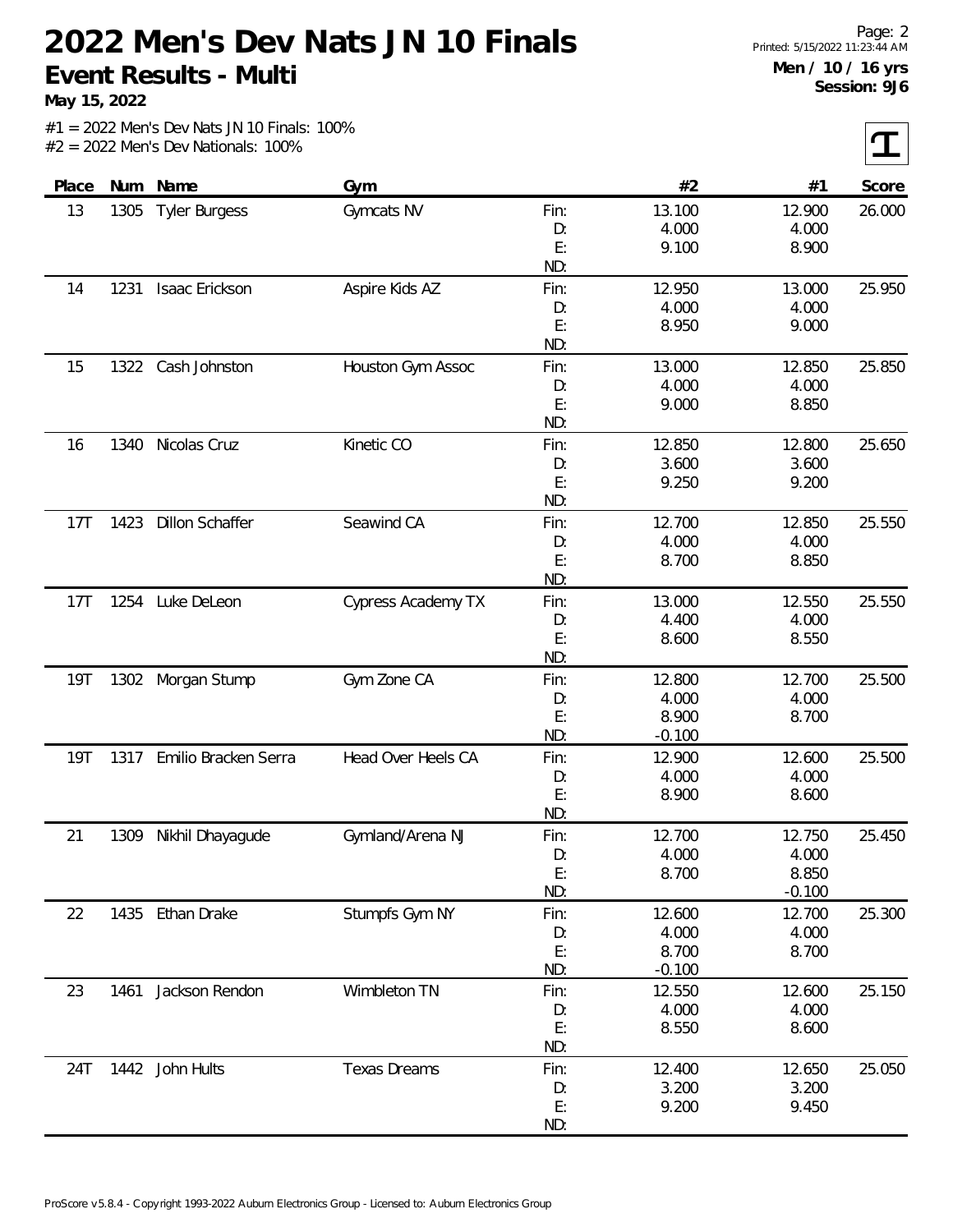**May 15, 2022**

 $\mathbf T$ 

|  | $#1 = 2022$ Men's Dev Nats JN 10 Finals: 100% |  |
|--|-----------------------------------------------|--|
|  | $#2 = 2022$ Men's Dev Nationals: 100%         |  |

| Place | Num  | Name                  | Gym                 |      | #2       | #1       | Score  |
|-------|------|-----------------------|---------------------|------|----------|----------|--------|
| 24T   | 1450 | David Moroney         | United Gymnastix MD | Fin: | 12.700   | 12.350   | 25.050 |
|       |      |                       |                     | D:   | 4.000    | 4.000    |        |
|       |      |                       |                     | E:   | 8.700    | 8.350    |        |
|       |      |                       |                     | ND:  |          |          |        |
| $26*$ |      | 1465 Mason Odom       | Xtreme Altitude CO  | Fin: | 12.250   | 12.700   | 24.950 |
|       |      |                       |                     | D:   | 4.000    | 4.000    |        |
|       |      |                       |                     | E:   | 8.250    | 8.700    |        |
|       |      |                       |                     | ND:  |          |          |        |
| $26*$ | 1415 | Misha Romo            | <b>SCATS CA</b>     | Fin: | 13.200   | 11.750   | 24.950 |
|       |      |                       |                     | D:   | 4.000    | 4.000    |        |
|       |      |                       |                     | E:   | 9.200    | 7.750    |        |
|       |      |                       |                     | ND:  |          |          |        |
| 28    |      | 1326 Alex Noel        | Impact Gym NH       | Fin: | 12.500   | 12.400   | 24.900 |
|       |      |                       |                     | D:   | 4.000    | 4.000    |        |
|       |      |                       |                     | E:   | 8.500    | 8.400    |        |
|       |      |                       |                     | ND:  |          |          |        |
| 29T   | 1464 | Asher Gannett-Mathews | Xtreme Altitude CO  | Fin: | 12.200   | 12.650   | 24.850 |
|       |      |                       |                     | D:   | 4.000    | 4.000    |        |
|       |      |                       |                     | E:   | 8.200    | 8.650    |        |
|       |      |                       |                     | ND:  |          |          |        |
| 29T   | 1369 | Cameron Klimmek       | Mini-Hops MN        | Fin: | 13.100   | 11.750   | 24.850 |
|       |      |                       |                     | D:   | 4.800    | 4.800    |        |
|       |      |                       |                     | E:   | 8.400    | 7.250    |        |
|       |      |                       |                     | ND:  | $-0.100$ | $-0.300$ |        |
| 31    | 1387 | Aaron Needham         | Omaha Gym NE        | Fin: | 12.200   | 12.600   | 24.800 |
|       |      |                       |                     | D:   | 4.000    | 4.000    |        |
|       |      |                       |                     | E:   | 8.200    | 8.600    |        |
|       |      |                       |                     | ND:  |          |          |        |
| 32    | 1380 | Aaron Shreiner        | North Valley AZ     | Fin: | 12.300   | 12.200   | 24.500 |
|       |      |                       |                     | D:   | 3.200    | 3.200    |        |
|       |      |                       |                     | E:   | 9.100    | 9.000    |        |
|       |      |                       |                     | ND:  |          |          |        |
| 33T   | 1413 | Nicholas Amloyan      | <b>SCATS CA</b>     | Fin: | 11.650   | 12.700   | 24.350 |
|       |      |                       |                     | D:   | 4.000    | 4.000    |        |
|       |      |                       |                     | E:   | 7.950    | 8.700    |        |
|       |      |                       |                     | ND:  | $-0.300$ |          |        |
| 33T   |      | 1235 Kyler Hinson     | Axcelerate NC       | Fin: | 11.950   | 12.400   | 24.350 |
|       |      |                       |                     | D:   | 4.000    | 4.000    |        |
|       |      |                       |                     | E:   | 7.950    | 8.400    |        |
|       |      |                       |                     | ND:  |          |          |        |
| 35    | 1361 | Eli Deehr             | Metropolitan WA     | Fin: | 11.850   | 12.450   | 24.300 |
|       |      |                       |                     | D:   | 3.200    | 3.200    |        |
|       |      |                       |                     | E:   | 8.750    | 9.250    |        |
|       |      |                       |                     | ND:  | $-0.100$ |          |        |
| 36    |      | 1412 Julian Yon       | Roswell Gym GA      | Fin: | 12.000   | 12.050   | 24.050 |
|       |      |                       |                     | D:   | 3.200    | 3.200    |        |
|       |      |                       |                     | E:   | 8.800    | 8.850    |        |
|       |      |                       |                     | ND:  |          |          |        |
|       |      |                       |                     |      |          |          |        |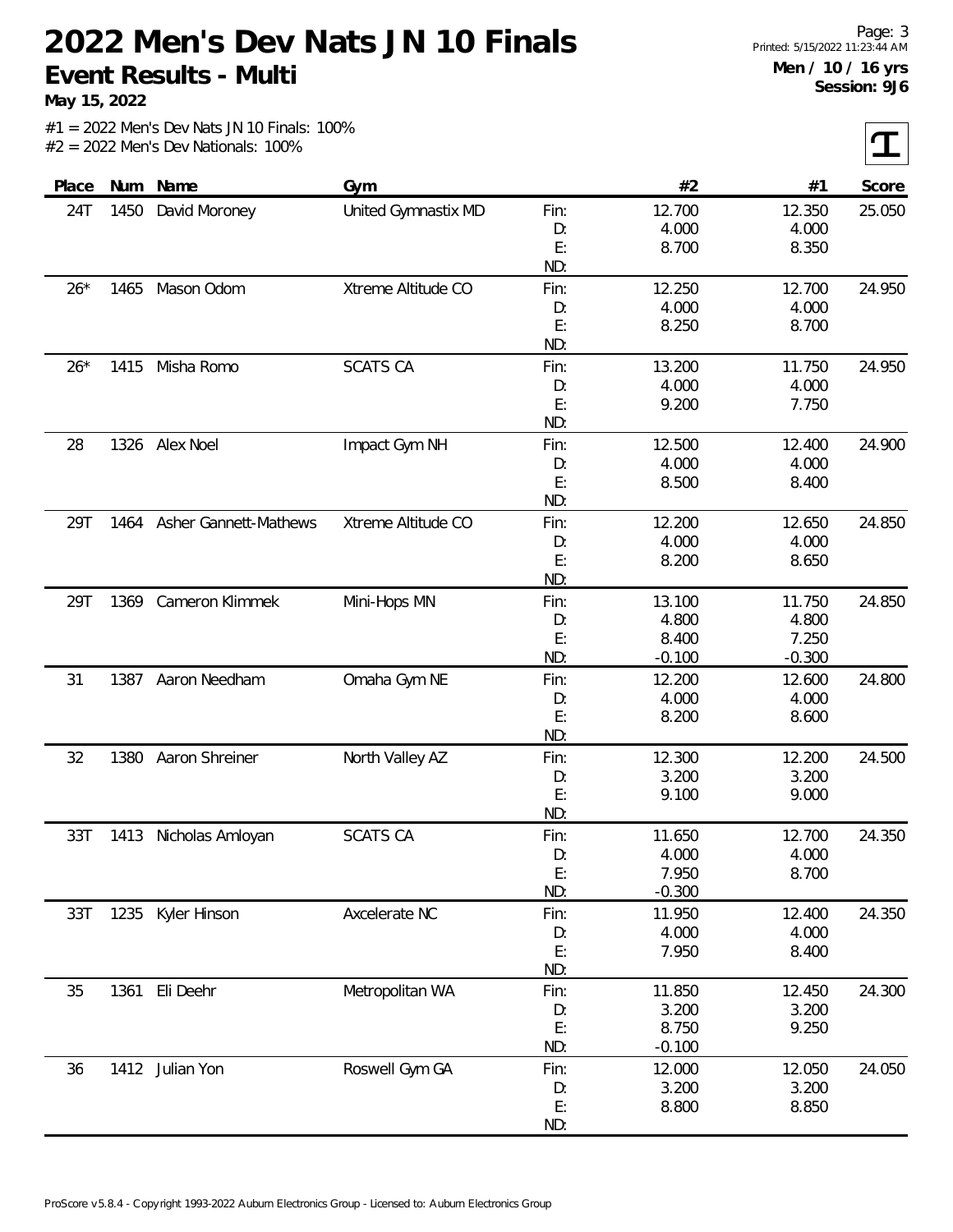**May 15, 2022**

 $|\boldsymbol{\tau}|$ 

| Place |      | Num Name                 | Gym                 |      | #2       | #1       | Score  |
|-------|------|--------------------------|---------------------|------|----------|----------|--------|
| 37    | 1402 | Jeremy Kreimer           | Queen City OH       | Fin: | 11.950   | 11.800   | 23.750 |
|       |      |                          |                     | D:   | 3.200    | 3.200    |        |
|       |      |                          |                     | E:   | 8.750    | 8.600    |        |
|       |      |                          |                     | ND:  |          |          |        |
| 38    | 1379 | Henry Meisel             | North Shore MN      | Fin: | 12.100   | 11.550   | 23.650 |
|       |      |                          |                     | D:   | 3.200    | 3.200    |        |
|       |      |                          |                     | E:   | 8.900    | 8.450    |        |
|       |      |                          |                     | ND:  |          | $-0.100$ |        |
| 39    | 1381 | Dylan Weidknecht         | North Valley AZ     | Fin: | 11.500   | 12.050   | 23.550 |
|       |      |                          |                     | D:   | 4.000    | 3.200    |        |
|       |      |                          |                     | E:   | 7.800    | 8.850    |        |
|       |      |                          |                     | ND:  | $-0.300$ |          |        |
| 40    | 1306 | <b>Brendan Friele</b>    | Gymcats NV          | Fin: | 11.200   | 12.300   | 23.500 |
|       |      |                          |                     | D:   | 2.200    | 4.000    |        |
|       |      |                          |                     | E:   | 9.000    | 8.400    |        |
|       |      |                          |                     | ND:  |          | $-0.100$ |        |
| 41    |      | 1332 Aaronson Mansberger | InterActive IN      | Fin: | 11.450   | 11.950   | 23.400 |
|       |      |                          |                     | D:   | 4.000    | 4.000    |        |
|       |      |                          |                     | E:   | 7.450    | 8.250    |        |
|       |      |                          |                     | ND:  |          | $-0.300$ |        |
| 42    | 1403 | Samuel Mackris           | Queen City OH       | Fin: | 11.600   | 11.700   | 23.300 |
|       |      |                          |                     | D:   | 3.200    | 3.200    |        |
|       |      |                          |                     | E:   | 8.500    | 8.500    |        |
|       |      |                          |                     | ND:  | $-0.100$ |          |        |
| 43    | 1383 | Boone Washburn           | OMEGA Gym OR        | Fin: | 11.700   | 11.450   | 23.150 |
|       |      |                          |                     | D:   | 2.800    | 2.800    |        |
|       |      |                          |                     | E:   | 8.900    | 8.750    |        |
|       |      |                          |                     | ND:  |          | $-0.100$ |        |
| 44    | 1441 | John Davis Ehinger       | <b>Texas Dreams</b> | Fin: | 11.400   | 11.550   | 22.950 |
|       |      |                          |                     | D:   | 2.400    | 2.400    |        |
|       |      |                          |                     | E:   | 9.000    | 9.150    |        |
|       |      |                          |                     | ND:  |          |          |        |
| 45    | 1208 | Ryan Little              | Accel CA            | Fin: | 11.300   | 11.550   | 22.850 |
|       |      |                          |                     | D:   | 2.400    | 2.400    |        |
|       |      |                          |                     | E:   | 8.900    | 9.150    |        |
|       |      |                          |                     | ND:  |          |          |        |
| 46    |      | 1356 Ben Gum             | Mercury Gym MO      | Fin: | 10.950   | 11.300   | 22.250 |
|       |      |                          |                     | D:   | 2.200    | 2.200    |        |
|       |      |                          |                     | E:   | 8.750    | 9.100    |        |
|       |      |                          |                     | ND:  |          |          |        |
| 47    |      | 1362 Joshua Waibel       | Metropolitan WA     | Fin: | 10.750   | 11.350   | 22.100 |
|       |      |                          |                     | D:   | 2.200    | 2.200    |        |
|       |      |                          |                     | E:   | 8.550    | 9.150    |        |
|       |      |                          |                     | ND:  |          |          |        |
| 48    | 1221 | HB-Evan Tepfenhart       | Alpha Omega TX      | Fin: | 12.100   | 0.000    | 12.100 |
|       |      |                          |                     | D:   | 3.200    | 0.000    |        |
|       |      |                          |                     | E:   | 8.900    | 0.000    |        |
|       |      |                          |                     | ND:  |          |          |        |
|       |      |                          |                     |      |          |          |        |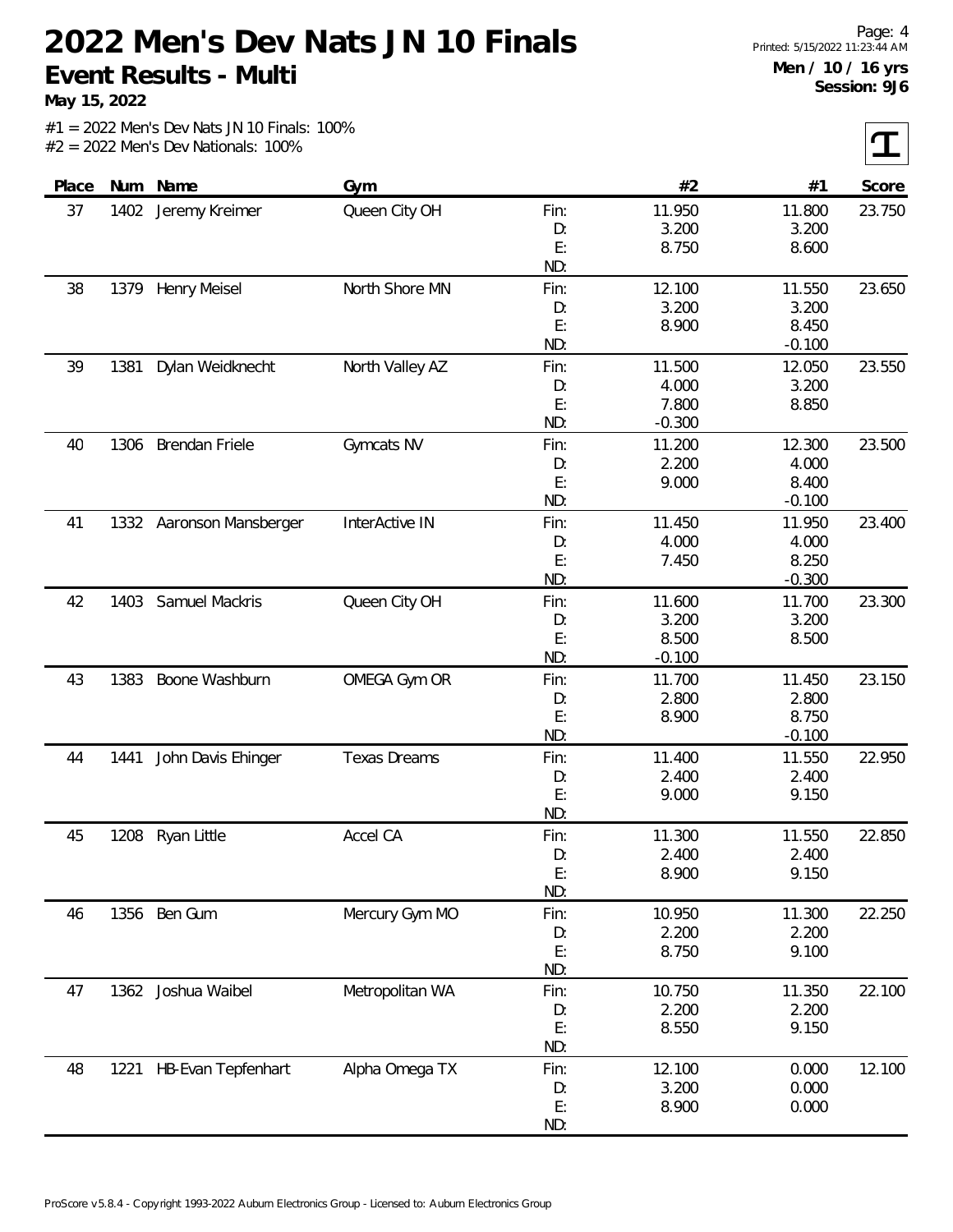**May 15, 2022**

| Place | Num Name           | Gvm       |                       | #2              | #1             | Score  |
|-------|--------------------|-----------|-----------------------|-----------------|----------------|--------|
| 49    | 1250 Bryce Mullins | Chow's IA | Fin:<br>D:            | 11.700<br>3.200 | 0.000<br>0.000 | 11.700 |
|       |                    |           | Е٠<br><u>.</u><br>ND: | 8.500           | 0.000          |        |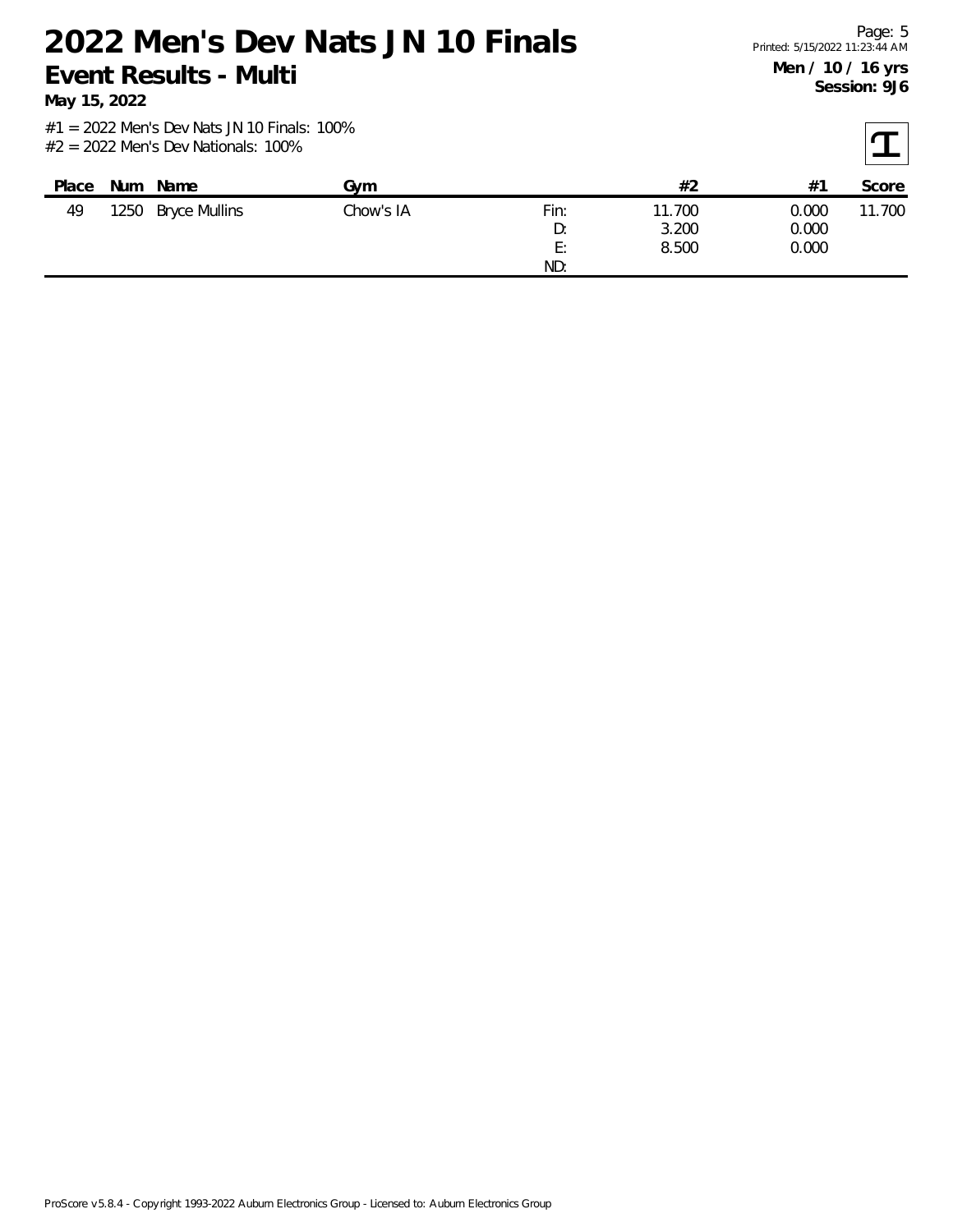**May 15, 2022**

 $|\mathbf{H}|$ 

|  |                                       |  | $#1 = 2022$ Men's Dev Nats JN 10 Finals: 100% |  |
|--|---------------------------------------|--|-----------------------------------------------|--|
|  | $#2 = 2022$ Men's Dev Nationals: 100% |  |                                               |  |

|                |      |                            |                      |      |        |        | $\sim$ $\sim$ |
|----------------|------|----------------------------|----------------------|------|--------|--------|---------------|
| Place          | Num  | Name                       | Gym                  |      | #2     | #1     | Score         |
| 1              | 1326 | Alex Noel                  | Impact Gym NH        | Fin: | 12.650 | 13.350 | 26.000        |
|                |      |                            |                      | D:   | 3.900  | 3.900  |               |
|                |      |                            |                      | E:   | 8.750  | 9.450  |               |
|                |      |                            |                      | ND:  |        |        |               |
| $\overline{2}$ | 1271 | Gage Kile                  | Emerge IA            | Fin: | 12.900 | 13.000 | 25.900        |
|                |      |                            |                      | D:   | 3.900  | 3.900  |               |
|                |      |                            |                      | E:   | 9.000  | 9.100  |               |
|                |      |                            |                      | ND:  |        |        |               |
| 3              | 1443 | Junnosuke Iwai             | <b>Texas Dreams</b>  | Fin: | 12.900 | 12.900 | 25.800        |
|                |      |                            |                      | D:   | 3.000  | 3.000  |               |
|                |      |                            |                      | E:   | 9.900  | 9.900  |               |
|                |      |                            |                      | ND:  |        |        |               |
| 4              | 1442 | John Hults                 | <b>Texas Dreams</b>  | Fin: | 12.700 | 13.000 | 25.700        |
|                |      |                            |                      | D:   | 3.400  | 3.400  |               |
|                |      |                            |                      | E:   | 9.300  | 9.600  |               |
|                |      |                            |                      | ND:  |        |        |               |
| 5              | 1341 | Mikey Kristofka            | Lakeshore IL         | Fin: | 12.600 | 12.700 | 25.300        |
|                |      |                            |                      | D:   | 3.900  | 3.900  |               |
|                |      |                            |                      | E:   | 8.700  | 8.800  |               |
|                |      |                            |                      | ND:  |        |        |               |
| 6T             | 1306 | <b>Brendan Friele</b>      | Gymcats NV           | Fin: | 12.400 | 12.850 | 25.250        |
|                |      |                            |                      | D:   | 3.300  | 3.400  |               |
|                |      |                            |                      | E:   | 9.100  | 9.450  |               |
|                |      |                            |                      | ND:  |        |        |               |
| 6T             | 1322 | Cash Johnston              | Houston Gym Assoc    | Fin: | 12.200 | 13.050 | 25.250        |
|                |      |                            |                      | D:   | 4.100  | 4.000  |               |
|                |      |                            |                      | E:   | 8.100  | 9.050  |               |
|                |      |                            |                      | ND:  |        |        |               |
| 8              | 1461 | Jackson Rendon             | Wimbleton TN         | Fin: | 12.250 | 12.900 | 25.150        |
|                |      |                            |                      | D:   | 3.400  | 3.600  |               |
|                |      |                            |                      | E:   | 8.850  | 9.300  |               |
|                |      |                            |                      | ND:  |        |        |               |
| 9T             | 1432 | Conner DeRuiter            | Sterling Gym Acad MI | Fin: | 12.800 | 12.300 | 25.100        |
|                |      |                            |                      | D:   | 3.100  | 3.100  |               |
|                |      |                            |                      | E:   | 9.700  | 9.200  |               |
|                |      |                            |                      | ND:  |        |        |               |
| 9T             |      | 1450 David Moroney         | United Gymnastix MD  | Fin: | 12.500 | 12.600 | 25.100        |
|                |      |                            |                      | D:   | 3.500  | 3.500  |               |
|                |      |                            |                      | E:   | 9.000  | 9.100  |               |
|                |      |                            |                      | ND:  |        |        |               |
| 11             |      | 1464 Asher Gannett-Mathews | Xtreme Altitude CO   | Fin: | 12.450 | 12.600 | 25.050        |
|                |      |                            |                      | D:   | 3.300  | 3.300  |               |
|                |      |                            |                      | E:   | 9.150  | 9.300  |               |
|                |      |                            |                      | ND:  |        |        |               |
| 12             | 1254 | Luke DeLeon                | Cypress Academy TX   | Fin: | 12.350 | 12.550 | 24.900        |
|                |      |                            |                      | D:   | 3.800  | 3.800  |               |
|                |      |                            |                      | E:   | 8.550  | 8.750  |               |
|                |      |                            |                      | ND:  |        |        |               |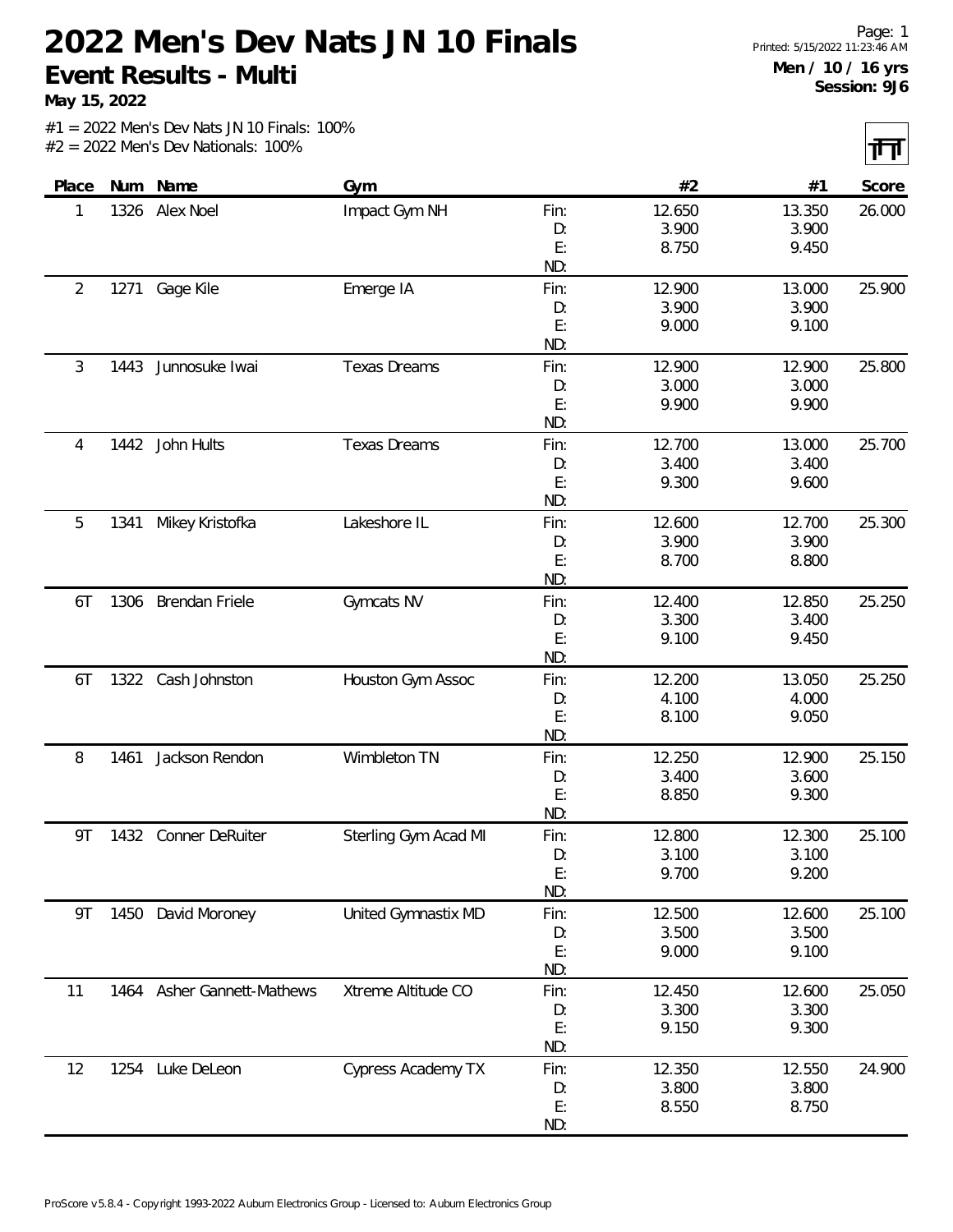**May 15, 2022**

त्तत

|  |  |  | $#1 = 2022$ Men's Dev Nats JN 10 Finals: 100% |  |
|--|--|--|-----------------------------------------------|--|
|  |  |  | $#2 = 2022$ Men's Dev Nationals: 100%         |  |

|       |      |                           |                    |           |                |                | the contract of the contract of |
|-------|------|---------------------------|--------------------|-----------|----------------|----------------|---------------------------------|
| Place |      | Num Name                  | Gym                |           | #2             | #1             | Score                           |
| 13    | 1415 | Misha Romo                | <b>SCATS CA</b>    | Fin:      | 12.250         | 12.550         | 24.800                          |
|       |      |                           |                    | D:        | 4.000          | 4.000          |                                 |
|       |      |                           |                    | E:        | 8.250          | 8.550          |                                 |
|       |      |                           |                    | ND:       |                |                |                                 |
| 14    |      | 1317 Emilio Bracken Serra | Head Over Heels CA | Fin:      | 12.300         | 12.300         | 24.600                          |
|       |      |                           |                    | D:        | 3.800          | 3.800          |                                 |
|       |      |                           |                    | E:        | 8.500          | 8.500          |                                 |
|       |      |                           |                    | ND:       |                |                |                                 |
| 15    | 1435 | Ethan Drake               | Stumpfs Gym NY     | Fin:      | 12.000         | 12.550         | 24.550                          |
|       |      |                           |                    | D:        | 3.200          | 3.200          |                                 |
|       |      |                           |                    | E:        | 8.800          | 9.350          |                                 |
|       |      |                           |                    | ND:       |                |                |                                 |
| 16T   | 1380 | Aaron Shreiner            | North Valley AZ    | Fin:      | 12.200         | 12.200         | 24.400                          |
|       |      |                           |                    | D:        | 2.800          | 2.800          |                                 |
|       |      |                           |                    | E:        | 9.400          | 9.400          |                                 |
|       |      |                           |                    | ND:       |                |                |                                 |
| 16T   |      | 1356 Ben Gum              | Mercury Gym MO     | Fin:      | 11.850         | 12.550         | 24.400                          |
|       |      |                           |                    | D:        | 3.300          | 3.300          |                                 |
|       |      |                           |                    | E:        | 8.550          | 9.250          |                                 |
|       |      |                           |                    | ND:       |                |                |                                 |
| 16T   | 1379 | <b>Henry Meisel</b>       | North Shore MN     | Fin:      | 12.400         | 12.000         | 24.400                          |
|       |      |                           |                    | D:        | 3.400          | 3.400          |                                 |
|       |      |                           |                    | E:<br>ND: | 9.000          | 8.600          |                                 |
|       |      |                           |                    |           |                |                |                                 |
| 16T   | 1305 | <b>Tyler Burgess</b>      | Gymcats NV         | Fin:      | 12.600         | 11.800         | 24.400                          |
|       |      |                           |                    | D:<br>E:  | 3.900<br>8.700 | 3.900<br>7.900 |                                 |
|       |      |                           |                    | ND:       |                |                |                                 |
| $20*$ | 1423 | <b>Dillon Schaffer</b>    | Seawind CA         | Fin:      | 11.950         | 12.400         | 24.350                          |
|       |      |                           |                    | D:        | 3.300          | 3.300          |                                 |
|       |      |                           |                    | E:        | 8.650          | 9.100          |                                 |
|       |      |                           |                    | ND:       |                |                |                                 |
| $20*$ | 1387 | Aaron Needham             | Omaha Gym NE       | Fin:      | 12.300         | 12.050         | 24.350                          |
|       |      |                           |                    | D:        | 3.300          | 3.300          |                                 |
|       |      |                           |                    | E:        | 9.000          | 8.750          |                                 |
|       |      |                           |                    | ND:       |                |                |                                 |
| 20T   |      | 1208 Ryan Little          | Accel CA           | Fin:      | 11.800         | 12.550         | 24.350                          |
|       |      |                           |                    | D:        | 3.500          | 3.500          |                                 |
|       |      |                           |                    | E:        | 8.300          | 9.050          |                                 |
|       |      |                           |                    | ND:       |                |                |                                 |
| 23T   |      | 1403 Samuel Mackris       | Queen City OH      | Fin:      | 11.850         | 12.400         | 24.250                          |
|       |      |                           |                    | D:        | 3.100          | 2.900          |                                 |
|       |      |                           |                    | E:        | 8.750          | 9.500          |                                 |
|       |      |                           |                    | ND:       |                |                |                                 |
| 23T   |      | 1369 Cameron Klimmek      | Mini-Hops MN       | Fin:      | 11.850         | 12.400         | 24.250                          |
|       |      |                           |                    | D:        | 3.600          | 3.600          |                                 |
|       |      |                           |                    | E:        | 8.250          | 8.800          |                                 |
|       |      |                           |                    | ND:       |                |                |                                 |
|       |      |                           |                    |           |                |                |                                 |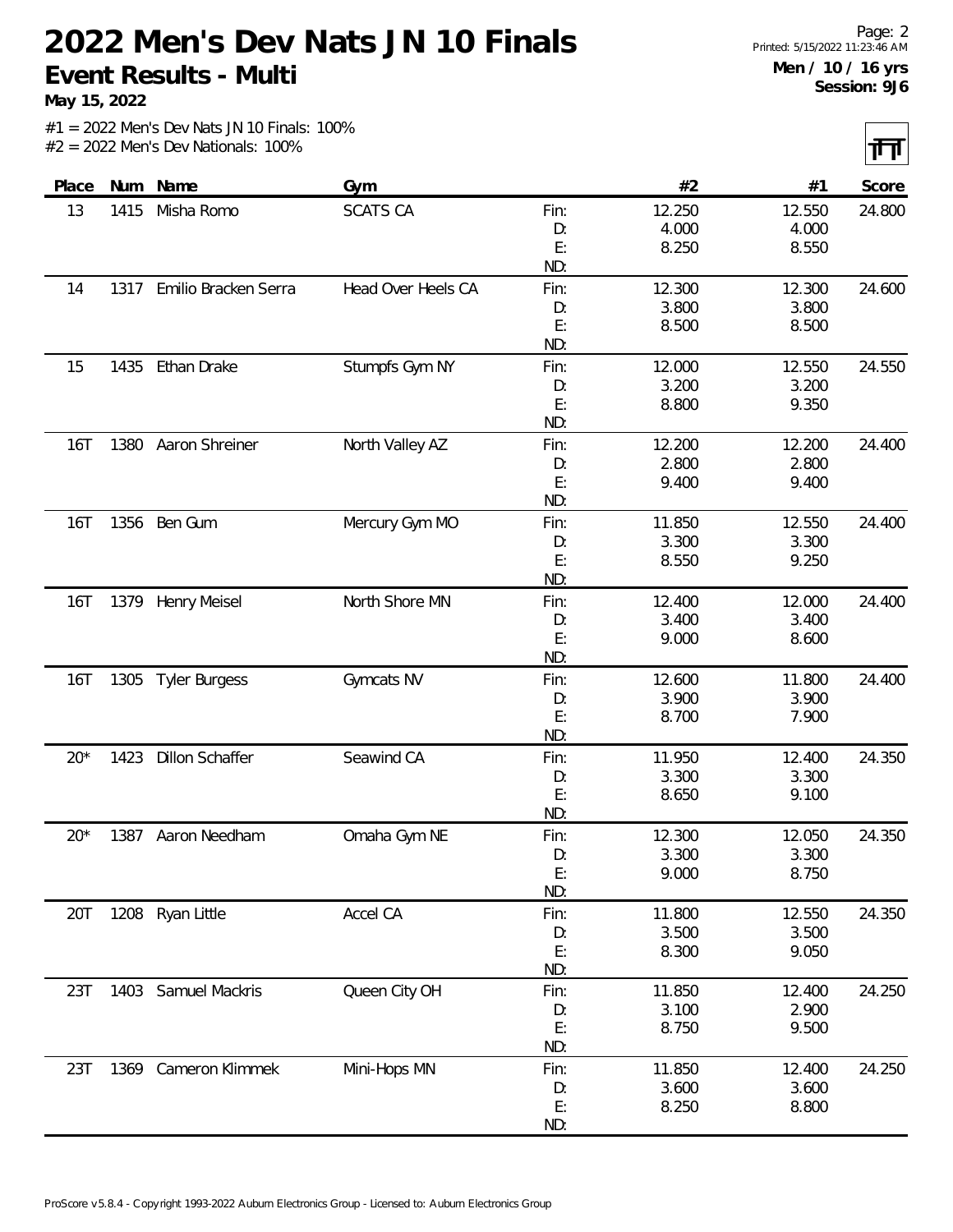**May 15, 2022**

 $|\mathbf{H}|$ 

|       |      |                    |                     |      |        |        | <b>TERMIN</b> |
|-------|------|--------------------|---------------------|------|--------|--------|---------------|
| Place |      | Num Name           | Gym                 |      | #2     | #1     | Score         |
| 23T   | 1256 | Jelani Scott       | Cypress Academy TX  | Fin: | 12.000 | 12.250 | 24.250        |
|       |      |                    |                     | D:   | 3.900  | 3.900  |               |
|       |      |                    |                     | E:   | 8.100  | 8.350  |               |
|       |      |                    |                     | ND:  |        |        |               |
| 26    | 1307 | Devin Gopaul       | Gymkhana IL         | Fin: | 11.950 | 12.250 | 24.200        |
|       |      |                    |                     | D:   | 3.400  | 3.400  |               |
|       |      |                    |                     | E:   | 8.550  | 8.850  |               |
|       |      |                    |                     | ND:  |        |        |               |
| 27T   | 1458 | Aiden Bullock      | <b>Western Mass</b> | Fin: | 11.900 | 12.250 | 24.150        |
|       |      |                    |                     | D:   | 3.400  | 3.400  |               |
|       |      |                    |                     | E:   | 8.500  | 8.850  |               |
|       |      |                    |                     | ND:  |        |        |               |
| 27T   | 1465 | Mason Odom         | Xtreme Altitude CO  | Fin: | 12.300 | 11.850 | 24.150        |
|       |      |                    |                     | D:   | 3.500  | 3.500  |               |
|       |      |                    |                     | E:   | 8.800  | 8.350  |               |
|       |      |                    |                     | ND:  |        |        |               |
| 27T   |      | 1414 Wade Nelson   | <b>SCATS CA</b>     | Fin: | 12.000 | 12.150 | 24.150        |
|       |      |                    |                     | D:   | 3.800  | 3.800  |               |
|       |      |                    |                     | E:   | 8.200  | 8.350  |               |
|       |      |                    |                     | ND:  |        |        |               |
| 30T   | 1235 | Kyler Hinson       | Axcelerate NC       | Fin: | 12.100 | 12.000 | 24.100        |
|       |      |                    |                     | D:   | 3.400  | 3.400  |               |
|       |      |                    |                     | E:   | 8.700  | 8.600  |               |
|       |      |                    |                     | ND:  |        |        |               |
| 30T   | 1361 | Eli Deehr          | Metropolitan WA     | Fin: | 11.600 | 12.500 | 24.100        |
|       |      |                    |                     | D:   | 3.500  | 3.500  |               |
|       |      |                    |                     | E:   | 8.100  | 9.000  |               |
|       |      |                    |                     | ND:  |        |        |               |
| 32    | 1381 | Dylan Weidknecht   | North Valley AZ     | Fin: | 12.150 | 11.900 | 24.050        |
|       |      |                    |                     | D:   | 3.900  | 3.900  |               |
|       |      |                    |                     | E:   | 8.250  | 8.000  |               |
|       |      |                    |                     | ND:  |        |        |               |
| 33    | 1404 | Drew Murnan        | Queen City OH       | Fin: | 11.700 | 12.200 | 23.900        |
|       |      |                    |                     | D:   | 3.400  | 3.400  |               |
|       |      |                    |                     | E:   | 8.300  | 8.800  |               |
|       |      |                    |                     | ND:  |        |        |               |
| 34    |      | 1362 Joshua Waibel | Metropolitan WA     | Fin: | 11.500 | 12.350 | 23.850        |
|       |      |                    |                     | D:   | 2.800  | 2.800  |               |
|       |      |                    |                     | E:   | 8.700  | 9.550  |               |
|       |      |                    |                     | ND:  |        |        |               |
| 35    | 1413 | Nicholas Amloyan   | <b>SCATS CA</b>     | Fin: | 11.900 | 11.850 | 23.750        |
|       |      |                    |                     | D:   | 3.500  | 3.500  |               |
|       |      |                    |                     | E:   | 8.400  | 8.350  |               |
|       |      |                    |                     | ND:  |        |        |               |
| 36T   |      | 1412 Julian Yon    | Roswell Gym GA      | Fin: | 11.850 | 11.850 | 23.700        |
|       |      |                    |                     | D:   | 2.300  | 2.300  |               |
|       |      |                    |                     | E:   | 9.550  | 9.550  |               |
|       |      |                    |                     | ND:  |        |        |               |
|       |      |                    |                     |      |        |        |               |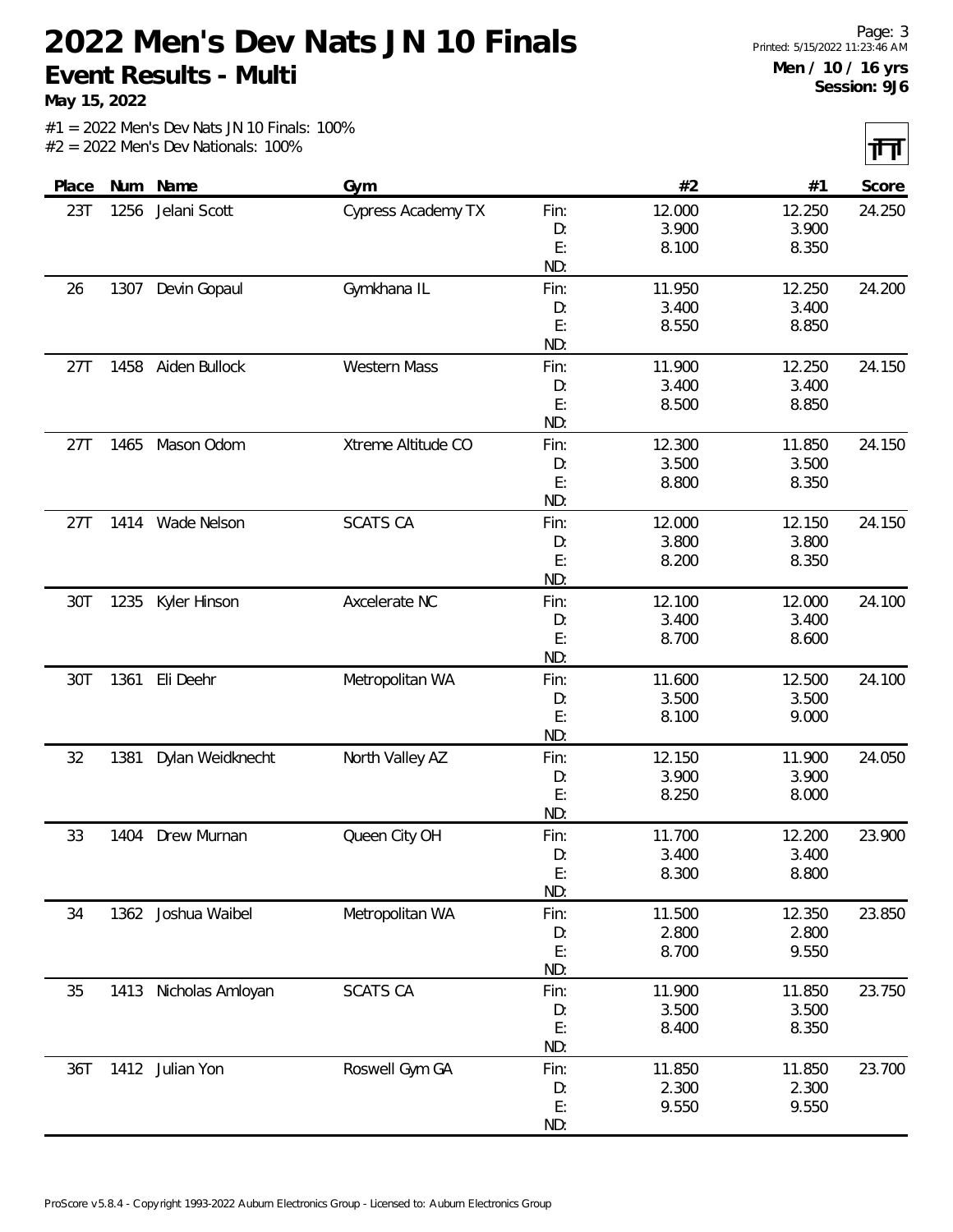**May 15, 2022**

 $|\mathbf{H}|$ 

|  | $#1 = 2022$ Men's Dev Nats JN 10 Finals: 100% |  |
|--|-----------------------------------------------|--|
|  | $#2 = 2022$ Men's Dev Nationals: 100%         |  |

|       |      |                          |                     |            |        |        | $\sim$ $\sim$ |
|-------|------|--------------------------|---------------------|------------|--------|--------|---------------|
| Place | Num  | Name                     | Gym                 |            | #2     | #1     | Score         |
| 36T   | 1441 | John Davis Ehinger       | <b>Texas Dreams</b> | Fin:       | 11.750 | 11.950 | 23.700        |
|       |      |                          |                     | D:         | 2.500  | 2.500  |               |
|       |      |                          |                     | E:         | 9.250  | 9.450  |               |
|       |      |                          |                     | ND:        |        |        |               |
| 38T   | 1302 | Morgan Stump             | Gym Zone CA         | Fin:       | 11.800 | 11.750 | 23.550        |
|       |      |                          |                     | D:         | 2.900  | 2.900  |               |
|       |      |                          |                     | E:         | 8.900  | 8.850  |               |
|       |      |                          |                     | ND:        |        |        |               |
| 38T   | 1309 | Nikhil Dhayagude         | Gymland/Arena NJ    | Fin:       | 11.550 | 12.000 | 23.550        |
|       |      |                          |                     | D:         | 3.500  | 3.500  |               |
|       |      |                          |                     | E:         | 8.050  | 8.500  |               |
|       |      |                          |                     | ND:        |        |        |               |
| 40    | 1333 | Peyton Contini           | International OH    | Fin:       | 11.100 | 12.100 | 23.200        |
|       |      |                          |                     | D:         | 3.900  | 3.900  |               |
|       |      |                          |                     | E:         | 7.200  | 8.200  |               |
|       |      |                          |                     | ND:        |        |        |               |
| 41    | 1231 | Isaac Erickson           | Aspire Kids AZ      | Fin:       | 11.400 | 11.400 | 22.800        |
|       |      |                          |                     | D:         | 3.500  | 3.300  |               |
|       |      |                          |                     | E:         | 7.900  | 8.100  |               |
|       |      |                          |                     | ND:        |        |        |               |
| 42T   |      | 1332 Aaronson Mansberger | InterActive IN      | Fin:       | 11.300 | 11.450 | 22.750        |
|       |      |                          |                     | D:         | 3.200  | 3.200  |               |
|       |      |                          |                     | E:         | 8.100  | 8.250  |               |
|       |      |                          | Kinetic CO          | ND:        | 10.950 | 11.800 |               |
| 42T   | 1340 | Nicolas Cruz             |                     | Fin:<br>D: | 3.200  | 3.400  | 22.750        |
|       |      |                          |                     | E:         | 7.750  | 8.400  |               |
|       |      |                          |                     | ND:        |        |        |               |
| 44    | 1383 | Boone Washburn           | OMEGA Gym OR        | Fin:       | 12.300 | 10.400 | 22.700        |
|       |      |                          |                     | D:         | 3.400  | 3.400  |               |
|       |      |                          |                     | E:         | 8.900  | 7.000  |               |
|       |      |                          |                     | ND:        |        |        |               |
| 45    |      | 1402 Jeremy Kreimer      | Queen City OH       | Fin:       | 11.300 | 11.350 | 22.650        |
|       |      |                          |                     | D:         | 3.400  | 3.200  |               |
|       |      |                          |                     | E:         | 7.900  | 8.150  |               |
|       |      |                          |                     | ND:        |        |        |               |
| 46    |      | 1372 Hunter Croot        | Nebraska School     | Fin:       | 12.000 | 10.250 | 22.250        |
|       |      |                          |                     | D:         | 3.700  | 3.700  |               |
|       |      |                          |                     | E:         | 8.300  | 6.550  |               |
|       |      |                          |                     | ND:        |        |        |               |
| 47    |      | 1250 Bryce Mullins       | Chow's IA           | Fin:       | 10.250 | 11.750 | 22.000        |
|       |      |                          |                     | D:         | 3.700  | 4.000  |               |
|       |      |                          |                     | E:         | 6.550  | 7.750  |               |
|       |      |                          |                     | ND:        |        |        |               |
| 48    |      | 1346 Shaun Smith         | Legacy KY           | Fin:       | 10.700 | 10.800 | 21.500        |
|       |      |                          |                     | D:         | 3.400  | 2.900  |               |
|       |      |                          |                     | E:         | 7.300  | 7.900  |               |
|       |      |                          |                     | ND:        |        |        |               |
|       |      |                          |                     |            |        |        |               |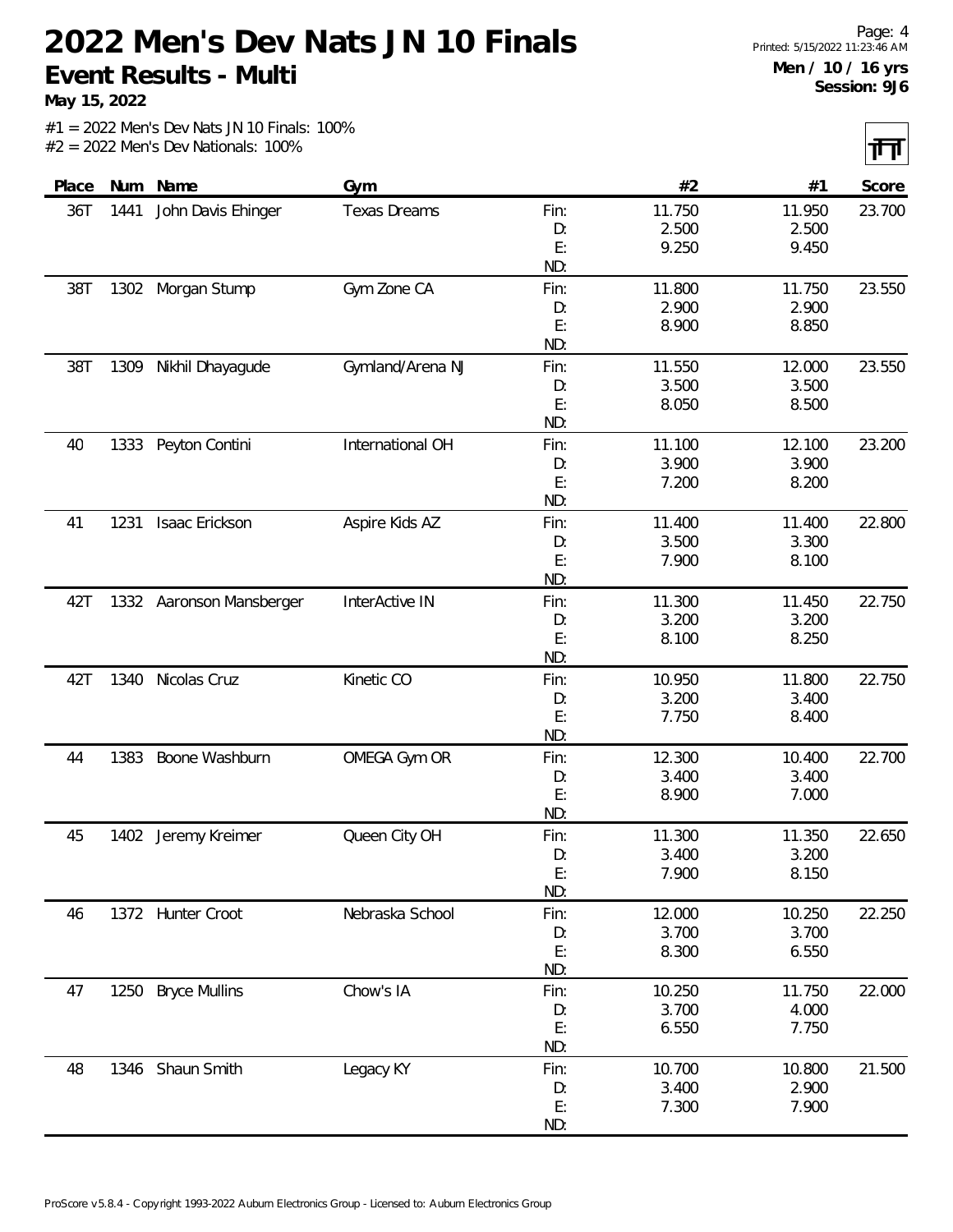**May 15, 2022**

| Place | <b>Num</b> | Name               | Gvm            |                 | #2     | $#^{\sim}$ | Score  |
|-------|------------|--------------------|----------------|-----------------|--------|------------|--------|
| 49    | 1221       | HB-Evan Tepfenhart | Alpha Omega TX | Fin:            | 10.700 | 0.000      | 10.700 |
|       |            |                    |                | D:              | 2.800  | 0.000      |        |
|       |            |                    |                | Е٠<br><u>ь,</u> | 7.900  | 0.000      |        |
|       |            |                    |                | ND:             |        |            |        |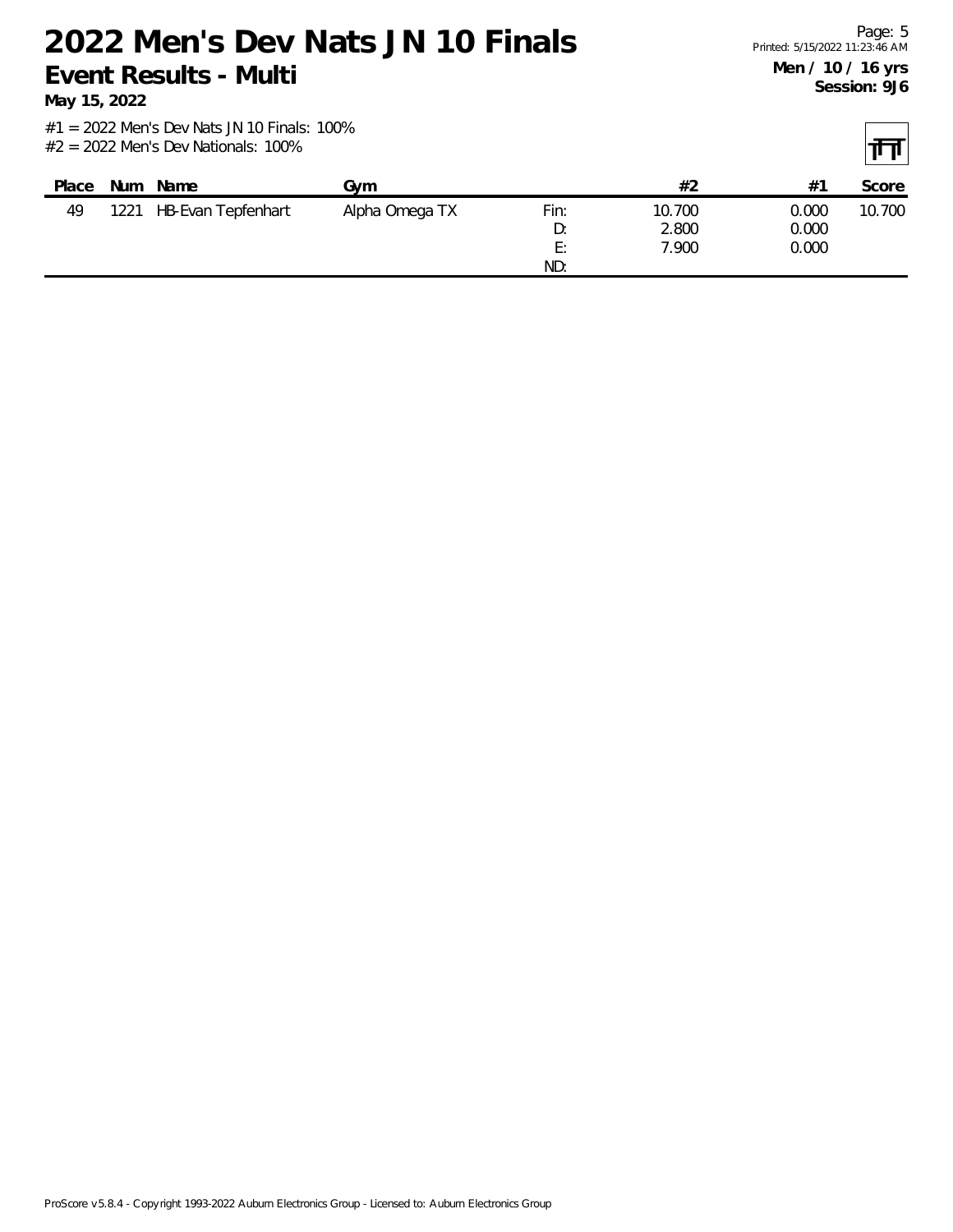**May 15, 2022**

 $\sqrt{N}$ 

|                |      |                          |                     |           |                 |                 | $\mathbf{u}$ $\mathbf{u}$ |
|----------------|------|--------------------------|---------------------|-----------|-----------------|-----------------|---------------------------|
| Place          |      | Num Name                 | Gym                 |           | #2              | #1              | Score                     |
| 1              | 1322 | Cash Johnston            | Houston Gym Assoc   | Fin:      | 12.700          | 12.850          | 25.550                    |
|                |      |                          |                     | D:        | 3.500           | 3.600           |                           |
|                |      |                          |                     | E:        | 9.200           | 9.250           |                           |
|                |      |                          |                     | ND:       |                 |                 |                           |
| $\overline{2}$ | 1443 | Junnosuke Iwai           | <b>Texas Dreams</b> | Fin:      | 12.200          | 12.600          | 24.800                    |
|                |      |                          |                     | D:        | 2.900           | 2.900           |                           |
|                |      |                          |                     | E:        | 9.300           | 9.700           |                           |
|                |      |                          |                     | ND:       |                 |                 |                           |
| 3              | 1383 | Boone Washburn           | OMEGA Gym OR        | Fin:      | 12.700          | 12.050          | 24.750                    |
|                |      |                          |                     | D:        | 3.500           | 3.600           |                           |
|                |      |                          |                     | E:<br>ND: | 9.200           | 8.450           |                           |
|                |      |                          |                     |           |                 |                 |                           |
| 4              | 1221 | HB-Evan Tepfenhart       | Alpha Omega TX      | Fin:      | 12.400          | 12.200          | 24.600                    |
|                |      |                          |                     | D:<br>E:  | 3.300<br>9.100  | 3.400<br>8.800  |                           |
|                |      |                          |                     | ND:       |                 |                 |                           |
| 5              |      |                          | Gymcats NV          | Fin:      | 12.050          | 12.400          | 24.450                    |
|                | 1305 | <b>Tyler Burgess</b>     |                     | D:        | 3.400           | 3.500           |                           |
|                |      |                          |                     | E:        | 8.650           | 8.900           |                           |
|                |      |                          |                     | ND:       |                 |                 |                           |
| 6              | 1362 | Joshua Waibel            | Metropolitan WA     | Fin:      | 12.150          | 12.250          | 24.400                    |
|                |      |                          |                     | D:        | 3.000           | 2.900           |                           |
|                |      |                          |                     | E:        | 9.150           | 9.350           |                           |
|                |      |                          |                     | ND:       |                 |                 |                           |
| 7              | 1361 | Eli Deehr                | Metropolitan WA     | Fin:      | 12.100          | 12.150          | 24.250                    |
|                |      |                          |                     | D:        | 2.600           | 2.600           |                           |
|                |      |                          |                     | E:        | 9.500           | 9.550           |                           |
|                |      |                          |                     | ND:       |                 |                 |                           |
| 8              | 1435 | Ethan Drake              | Stumpfs Gym NY      | Fin:      | 12.000          | 12.150          | 24.150                    |
|                |      |                          |                     | D:        | 3.500           | 3.500           |                           |
|                |      |                          |                     | E:        | 8.500           | 8.650           |                           |
|                |      |                          |                     | ND:       |                 |                 |                           |
| 9              |      | 1326 Alex Noel           | Impact Gym NH       | Fin:      | 11.900          | 12.150          | 24.050                    |
|                |      |                          |                     | D:        | 3.200           | 3.200           |                           |
|                |      |                          |                     | E:        | 8.700           | 8.950           |                           |
|                |      |                          |                     | ND:       |                 |                 |                           |
| 10             | 1307 | Devin Gopaul             | Gymkhana IL         | Fin:      | 12.050          | 11.550          | 23.600                    |
|                |      |                          |                     | D:        | 3.500           | 3.500           |                           |
|                |      |                          |                     | E:        | 8.550           | 8.050           |                           |
|                |      |                          |                     | ND:       |                 |                 |                           |
| 11T            |      | 1309 Nikhil Dhayagude    | Gymland/Arena NJ    | Fin:      | 11.650          | 11.850          | 23.500                    |
|                |      |                          |                     | D:        | 3.200           | 3.200           |                           |
|                |      |                          |                     | E:<br>ND: | 8.450           | 8.650           |                           |
|                |      |                          |                     |           |                 |                 |                           |
| 11T            |      | 1332 Aaronson Mansberger | InterActive IN      | Fin:      | 11.600<br>3.300 | 11.900<br>3.300 | 23.500                    |
|                |      |                          |                     | D:<br>E:  | 8.300           | 8.600           |                           |
|                |      |                          |                     | ND:       |                 |                 |                           |
|                |      |                          |                     |           |                 |                 |                           |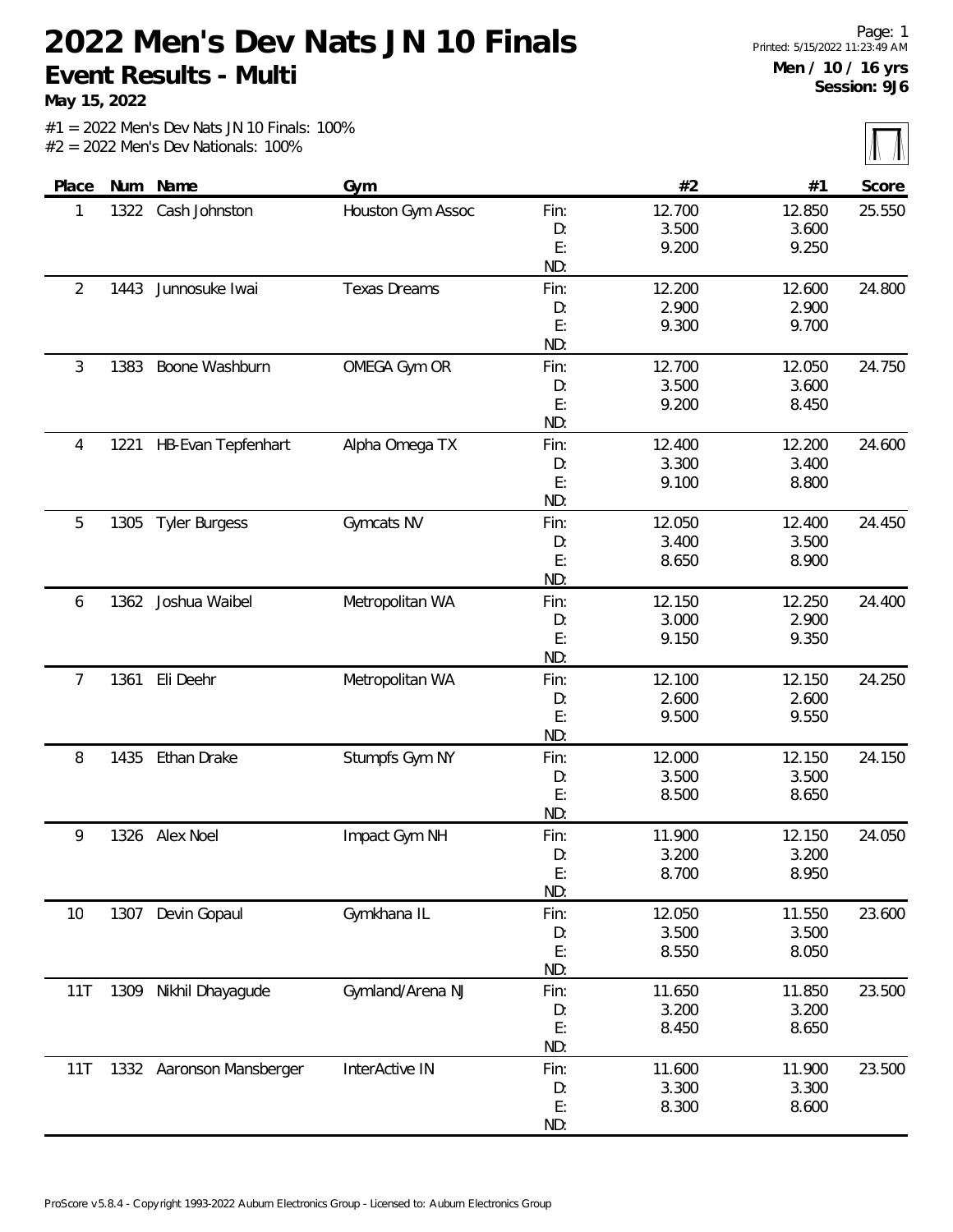**May 15, 2022**

 $\sqrt{N}$ 

|            |      |                            |                           |      |        |        | $\left  \Pi \right\rangle$ $\left  \Pi \right\rangle$ |
|------------|------|----------------------------|---------------------------|------|--------|--------|-------------------------------------------------------|
| Place      |      | Num Name                   | Gym                       |      | #2     | #1     | Score                                                 |
| 13         | 1271 | Gage Kile                  | Emerge IA                 | Fin: | 11.500 | 11.900 | 23.400                                                |
|            |      |                            |                           | D:   | 3.100  | 3.200  |                                                       |
|            |      |                            |                           | E:   | 8.400  | 8.700  |                                                       |
|            |      |                            |                           | ND:  |        |        |                                                       |
| <b>14T</b> | 1231 | Isaac Erickson             | Aspire Kids AZ            | Fin: | 11.650 | 11.650 | 23.300                                                |
|            |      |                            |                           | D:   | 3.100  | 3.100  |                                                       |
|            |      |                            |                           | E:   | 8.550  | 8.550  |                                                       |
|            |      |                            |                           | ND:  |        |        |                                                       |
| <b>14T</b> | 1250 | <b>Bryce Mullins</b>       | Chow's IA                 | Fin: | 11.500 | 11.800 | 23.300                                                |
|            |      |                            |                           | D:   | 3.400  | 3.400  |                                                       |
|            |      |                            |                           | E:   | 8.100  | 8.400  |                                                       |
|            |      |                            |                           | ND:  |        |        |                                                       |
| 16         | 1381 | Dylan Weidknecht           | North Valley AZ           | Fin: | 11.750 | 11.500 | 23.250                                                |
|            |      |                            |                           | D:   | 3.400  | 3.400  |                                                       |
|            |      |                            |                           | E:   | 8.350  | 8.100  |                                                       |
|            |      |                            |                           | ND:  |        |        |                                                       |
| 17T        |      | 1387 Aaron Needham         | Omaha Gym NE              | Fin: | 11.500 | 11.700 | 23.200                                                |
|            |      |                            |                           | D:   | 3.100  | 3.100  |                                                       |
|            |      |                            |                           | E:   | 8.400  | 8.600  |                                                       |
|            |      |                            |                           | ND:  |        |        |                                                       |
| 17T        | 1412 | Julian Yon                 | Roswell Gym GA            | Fin: | 11.450 | 11.750 | 23.200                                                |
|            |      |                            |                           | D:   | 3.200  | 3.200  |                                                       |
|            |      |                            |                           | E:   | 8.250  | 8.550  |                                                       |
|            |      |                            |                           | ND:  |        |        |                                                       |
| 19         | 1432 | Conner DeRuiter            | Sterling Gym Acad MI      | Fin: | 11.000 | 12.150 | 23.150                                                |
|            |      |                            |                           | D:   | 3.000  | 3.000  |                                                       |
|            |      |                            |                           | E:   | 8.000  | 9.150  |                                                       |
|            |      |                            |                           | ND:  |        |        |                                                       |
| 20         | 1317 | Emilio Bracken Serra       | Head Over Heels CA        | Fin: | 11.500 | 11.500 | 23.000                                                |
|            |      |                            |                           | D:   | 3.400  | 3.400  |                                                       |
|            |      |                            |                           | E:   | 8.100  | 8.100  |                                                       |
|            |      |                            |                           | ND:  |        |        |                                                       |
| 21         | 1380 | Aaron Shreiner             | North Valley AZ           | Fin: | 11.650 | 11.300 | 22.950                                                |
|            |      |                            |                           | D:   | 2.900  | 2.900  |                                                       |
|            |      |                            |                           | E:   | 8.750  | 8.400  |                                                       |
|            |      |                            |                           | ND:  |        |        |                                                       |
| 22         | 1254 | Luke DeLeon                | <b>Cypress Academy TX</b> | Fin: | 11.200 | 11.700 | 22.900                                                |
|            |      |                            |                           | D:   | 2.800  | 3.300  |                                                       |
|            |      |                            |                           | E:   | 8.400  | 8.400  |                                                       |
|            |      |                            |                           | ND:  |        |        |                                                       |
| 23         |      | 1306 Brendan Friele        | Gymcats NV                | Fin: | 11.500 | 11.350 | 22.850                                                |
|            |      |                            |                           | D:   | 2.800  | 2.800  |                                                       |
|            |      |                            |                           | E:   | 8.700  | 8.550  |                                                       |
|            |      |                            |                           | ND:  |        |        |                                                       |
| 24         |      | 1464 Asher Gannett-Mathews | Xtreme Altitude CO        | Fin: | 10.850 | 11.800 | 22.650                                                |
|            |      |                            |                           | D:   | 2.800  | 3.100  |                                                       |
|            |      |                            |                           | E:   | 8.050  | 8.700  |                                                       |
|            |      |                            |                           | ND:  |        |        |                                                       |
|            |      |                            |                           |      |        |        |                                                       |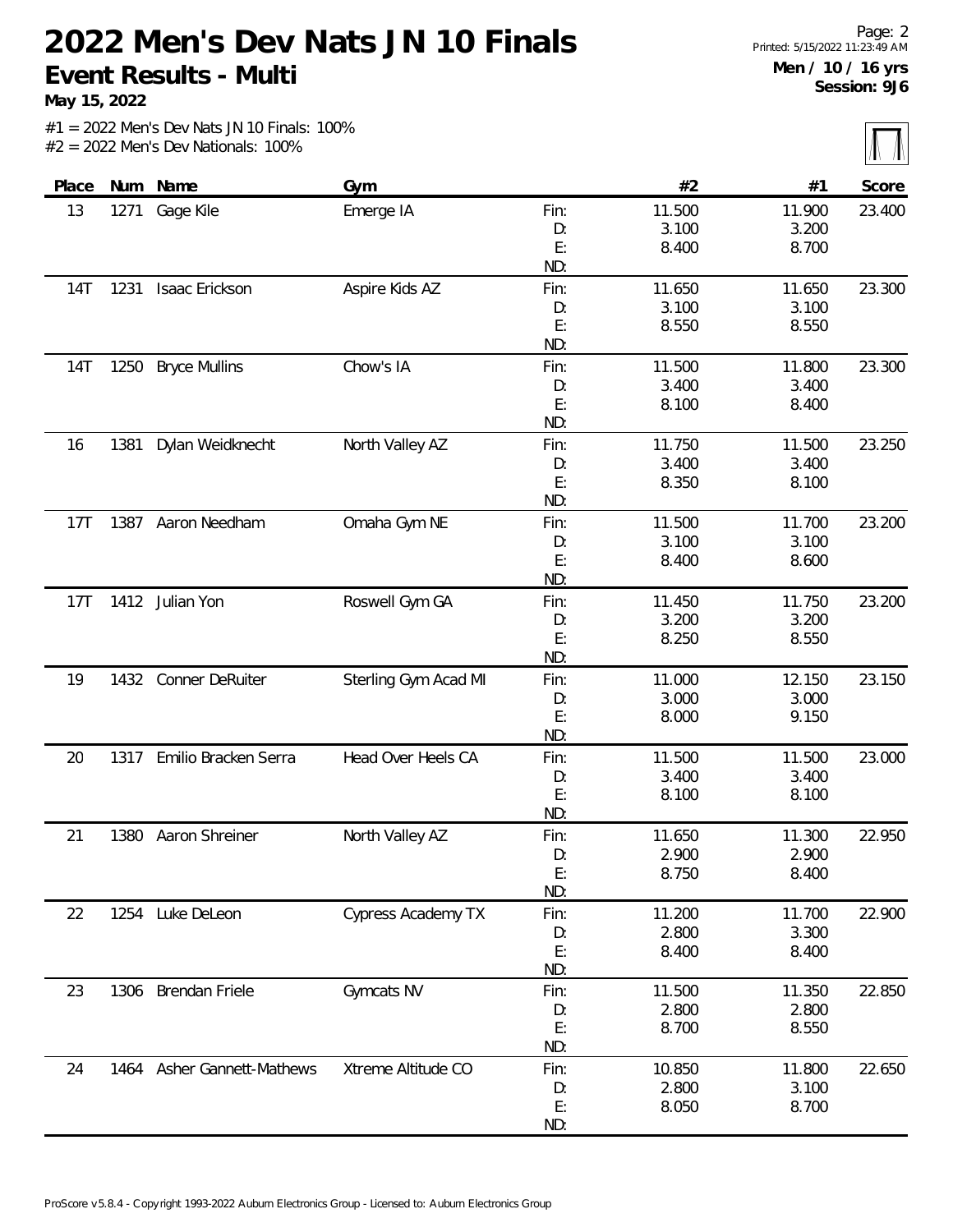**May 15, 2022**

 $\sqrt{N}$ 

|       |      |                    |                     |      |        |        | 71 TR  |
|-------|------|--------------------|---------------------|------|--------|--------|--------|
| Place |      | Num Name           | Gym                 |      | #2     | #1     | Score  |
| 25T   | 1346 | Shaun Smith        | Legacy KY           | Fin: | 11.000 | 11.450 | 22.450 |
|       |      |                    |                     | D:   | 2.700  | 2.700  |        |
|       |      |                    |                     | E:   | 8.300  | 8.750  |        |
|       |      |                    |                     | ND:  |        |        |        |
| 25T   | 1340 | Nicolas Cruz       | Kinetic CO          | Fin: | 11.300 | 11.150 | 22.450 |
|       |      |                    |                     | D:   | 3.600  | 3.600  |        |
|       |      |                    |                     | E:   | 7.700  | 7.550  |        |
|       |      |                    |                     | ND:  |        |        |        |
| 25T   | 1369 | Cameron Klimmek    | Mini-Hops MN        | Fin: | 12.100 | 10.350 | 22.450 |
|       |      |                    |                     | D:   | 3.700  | 3.700  |        |
|       |      |                    |                     | E:   | 8.400  | 6.650  |        |
|       |      |                    |                     | ND:  |        |        |        |
| 28    | 1403 | Samuel Mackris     | Queen City OH       | Fin: | 11.200 | 11.200 | 22.400 |
|       |      |                    |                     | D:   | 3.100  | 2.400  |        |
|       |      |                    |                     | E:   | 8.100  | 8.800  |        |
|       |      |                    |                     | ND:  |        |        |        |
| 29T   | 1302 | Morgan Stump       | Gym Zone CA         | Fin: | 11.650 | 10.700 | 22.350 |
|       |      |                    |                     | D:   | 3.100  | 3.100  |        |
|       |      |                    |                     | E:   | 8.550  | 7.600  |        |
|       |      |                    |                     | ND:  |        |        |        |
| 29T   |      | 1372 Hunter Croot  | Nebraska School     | Fin: | 11.500 | 10.850 | 22.350 |
|       |      |                    |                     | D:   | 3.400  | 3.300  |        |
|       |      |                    |                     | E:   | 8.100  | 7.550  |        |
|       |      |                    |                     | ND:  |        |        |        |
| 31    | 1465 | Mason Odom         | Xtreme Altitude CO  | Fin: | 11.950 | 10.300 | 22.250 |
|       |      |                    |                     | D:   | 3.400  | 3.400  |        |
|       |      |                    |                     | E:   | 8.550  | 6.900  |        |
|       |      |                    |                     | ND:  |        |        |        |
| 32    | 1256 | Jelani Scott       | Cypress Academy TX  | Fin: | 11.000 | 11.150 | 22.150 |
|       |      |                    |                     | D:   | 2.800  | 2.800  |        |
|       |      |                    |                     | E:   | 8.200  | 8.350  |        |
|       |      |                    |                     | ND:  |        |        |        |
| 33    | 1441 | John Davis Ehinger | <b>Texas Dreams</b> | Fin: | 11.000 | 11.100 | 22.100 |
|       |      |                    |                     | D:   | 2.100  | 2.100  |        |
|       |      |                    |                     | E:   | 8.900  | 9.000  |        |
|       |      |                    |                     | ND:  |        |        |        |
| 34T   |      | 1450 David Moroney | United Gymnastix MD | Fin: | 10.200 | 11.850 | 22.050 |
|       |      |                    |                     | D:   | 2.500  | 3.300  |        |
|       |      |                    |                     | E:   | 7.700  | 8.550  |        |
|       |      |                    |                     | ND:  |        |        |        |
| 34T   |      | 1442 John Hults    | <b>Texas Dreams</b> | Fin: | 10.650 | 11.400 | 22.050 |
|       |      |                    |                     | D:   | 2.900  | 3.100  |        |
|       |      |                    |                     | E:   | 7.750  | 8.300  |        |
|       |      |                    |                     | ND:  |        |        |        |
| 36    |      | 1379 Henry Meisel  | North Shore MN      | Fin: | 10.800 | 11.150 | 21.950 |
|       |      |                    |                     | D:   | 2.900  | 3.100  |        |
|       |      |                    |                     | E:   | 7.900  | 8.050  |        |
|       |      |                    |                     | ND:  |        |        |        |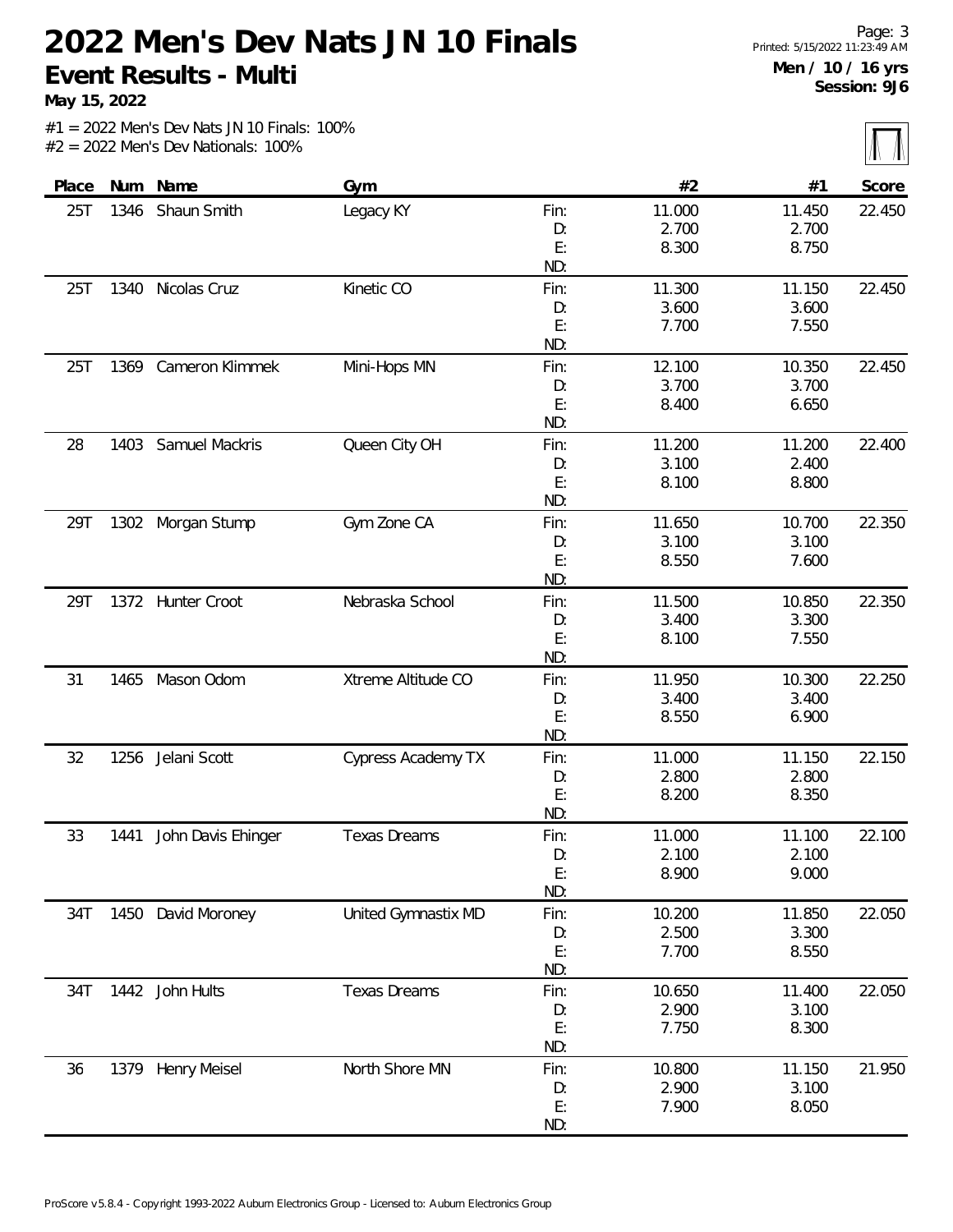**May 15, 2022**

 $\overline{\mathbf{M}}$ 

|       |      |                        |                  |      |          |        | 70 70  |
|-------|------|------------------------|------------------|------|----------|--------|--------|
| Place | Num  | Name                   | Gym              |      | #2       | #1     | Score  |
| 37    | 1413 | Nicholas Amloyan       | <b>SCATS CA</b>  | Fin: | 10.750   | 11.100 | 21.850 |
|       |      |                        |                  | D:   | 3.400    | 3.400  |        |
|       |      |                        |                  | E:   | 7.350    | 7.700  |        |
|       |      |                        |                  | ND:  |          |        |        |
| 38    | 1404 | Drew Murnan            | Queen City OH    | Fin: | 10.850   | 10.950 | 21.800 |
|       |      |                        |                  | D:   | 2.700    | 2.700  |        |
|       |      |                        |                  | E:   | 8.150    | 8.250  |        |
|       |      |                        |                  | ND:  |          |        |        |
| 39    |      | 1402 Jeremy Kreimer    | Queen City OH    | Fin: | 10.900   | 10.850 | 21.750 |
|       |      |                        |                  | D:   | 2.100    | 2.100  |        |
|       |      |                        |                  | E:   | 8.800    | 8.750  |        |
|       |      |                        |                  | ND:  |          |        |        |
| 40    | 1423 | <b>Dillon Schaffer</b> | Seawind CA       | Fin: | 10.650   | 11.050 | 21.700 |
|       |      |                        |                  | D:   | 2.300    | 2.300  |        |
|       |      |                        |                  | E:   | 8.350    | 8.750  |        |
|       |      |                        |                  | ND:  |          |        |        |
| 41    | 1341 | Mikey Kristofka        | Lakeshore IL     | Fin: | 10.700   | 10.900 | 21.600 |
|       |      |                        |                  | D:   | 2.300    | 2.300  |        |
|       |      |                        |                  | E:   | 8.400    | 8.600  |        |
|       |      |                        |                  | ND:  |          |        |        |
| 42    | 1356 | Ben Gum                | Mercury Gym MO   | Fin: | 11.200   | 10.250 | 21.450 |
|       |      |                        |                  | D:   | 2.600    | 2.600  |        |
|       |      |                        |                  | E:   | 8.600    | 7.650  |        |
|       |      |                        |                  | ND:  |          |        |        |
| 43    | 1458 | Aiden Bullock          | Western Mass     | Fin: | 10.500   | 10.850 | 21.350 |
|       |      |                        |                  | D:   | 3.100    | 3.200  |        |
|       |      |                        |                  | E:   | 7.400    | 7.650  |        |
|       |      |                        |                  | ND:  |          |        |        |
| 44    | 1415 | Misha Romo             | <b>SCATS CA</b>  | Fin: | 10.800   | 10.250 | 21.050 |
|       |      |                        |                  | D:   | 3.000    | 3.000  |        |
|       |      |                        |                  | E:   | 7.800    | 7.250  |        |
|       |      |                        |                  | ND:  |          |        |        |
| 45    |      | 1235 Kyler Hinson      | Axcelerate NC    | Fin: | 9.900    | 10.950 | 20.850 |
|       |      |                        |                  | D:   | 3.400    | 3.400  |        |
|       |      |                        |                  | E:   | 6.500    | 7.550  |        |
|       |      |                        |                  | ND:  |          |        |        |
| 46    |      | 1414 Wade Nelson       | <b>SCATS CA</b>  | Fin: | 9.850    | 10.400 | 20.250 |
|       |      |                        |                  | D:   | 2.700    | 2.700  |        |
|       |      |                        |                  | E:   | 7.450    | 7.700  |        |
|       |      |                        |                  | ND:  | $-0.300$ |        |        |
| 47    | 1461 | Jackson Rendon         | Wimbleton TN     | Fin: | 10.100   | 9.950  | 20.050 |
|       |      |                        |                  | D:   | 2.400    | 2.400  |        |
|       |      |                        |                  | E:   | 7.700    | 7.550  |        |
|       |      |                        |                  | ND:  |          |        |        |
| 48    |      | 1333 Peyton Contini    | International OH | Fin: | 9.900    | 10.100 | 20.000 |
|       |      |                        |                  | D:   | 3.600    | 3.700  |        |
|       |      |                        |                  | E:   | 6.300    | 6.400  |        |
|       |      |                        |                  | ND:  |          |        |        |